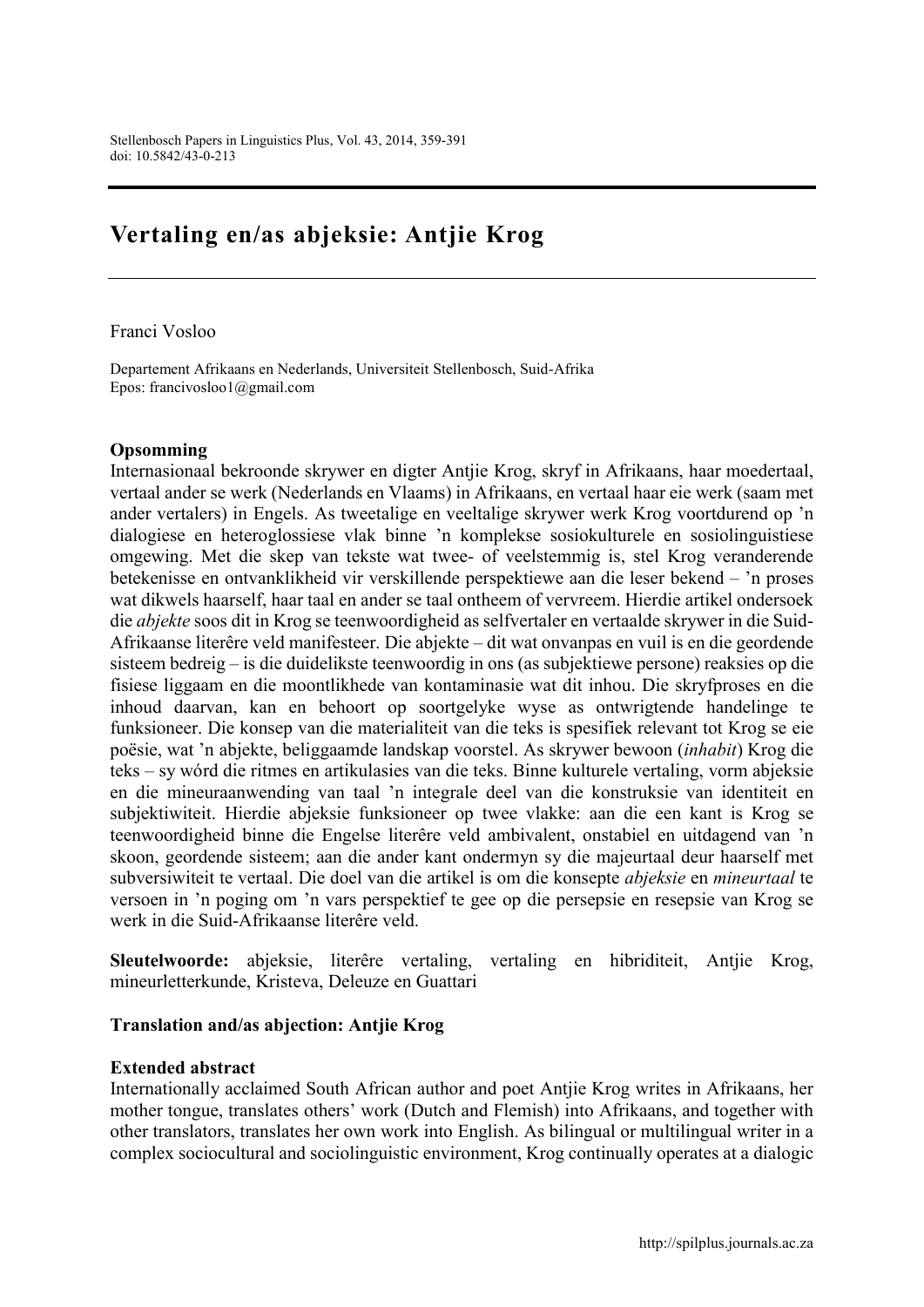and heteroglossic level. In producing texts that are double-voiced or multi-voiced, she introduces differing meanings and openness to different perspectives, often defamiliarising herself, her own and others' language, and the reader.

This paper seeks to address the notion of the *abject* as manifest in Krog's presence as selftranslator as well as in her presence as translated writer in the South African literary field. The abject – that which is improper, unclean, threatening the orderly system – is most prevalent in our (subjective beings') reactions to the physical form of the body and its contaminative possibilities. In a similar vein, writing and its contents, could, and does, function as destabilising acts. The notion of the materiality of the text is particularly relevant to Krog's own poetry, as her work exhibits an abject, embodied landscape. As writer, Krog inhabits the text and *becomes* the rhythms and articulations of the text.

"God, Death, Love, Loneliness, Man / are important Themes in Literature / menstruation, childbirth, menopause, puberty / marriage are not," Krog writes in *Body bereft* (BB 20), highlighting, to a large extent, what Mansfield calls "fantasies of an autonomous selfhood" (Kristeva in Mansfield 2000:82): "... we draw an imaginary line around the perimeters of our bodies and define our subjectivity as the unique density of matter contained within that line." This dilemma experienced by the subject could have an additional dimension, namely, "In our fantasy of an autonomous literature or autonomous language […] we draw an imaginary line around the perimeters of our *literature* and define our *literature/language* as the unique density of matter contained within that line." The latter interpretation of Kristeva links to Deleuze and Guattari's work on minor literature, specifically the hidden potential of a minor use of a major language. Krog's poem also echoes Christiane Rochefort's description of the struggle in terms of freedom of the (French) women writer: "You are supposed, too," she writes (Rochefort in Jones 1997:380), "to write about certain things: house, children, love. […] Maybe you don't want to write *about*, but to write, period. And of course, you don't want to obey this social order. So, you tend to react against it" (italics in original).

Krog's oeuvre in the Afrikaans and English literary field in South Africa consists of Afrikaans poetry volumes, prose, prose translations from English and Dutch, and translations of her own and others' poetry. Her first non-fiction book is published in 1995 (*Relaas van 'n moord; Account of a murder*, 1997), followed by her first publication in English in 1998, *Country of my skull*. Thereafter followed the autobiographical/fictional work *A change of tongue* (2003; published in 2005 as *'n Ander tongval*), her most recent non-fiction book being *Begging to be black* (2009). With *Country of my skull* and *A change of tongue* Krog acquired international status, but mostly made the transition to bilingual or multilingual writer occupying the interesting yet ambivalent space of hybridity, heterotopias and the cosmopolitan. In 1995 she started working as translator of Nelson Mandela's autobiography into Afrikaans, followed by various translations and anthologies; the most recent being her second anthology in English translation, *Skinned* (2013).

It is argued that in translating her own work from Afrikaans, a minoritised language post-1994, into a language of power, English, Krog *abjectifies* the major language, thereby creating a delicate space in the target cultural field: a space where the language is double, vague, heterogeneous, metamorphosed, deterritorialised, reterritorialised; a space where her translations open up "revolutionary conditions […] within the heart of what is called great (or established) literature" (Deleuze & Guattari 1986:18). Entering the Afrikaans literary field at a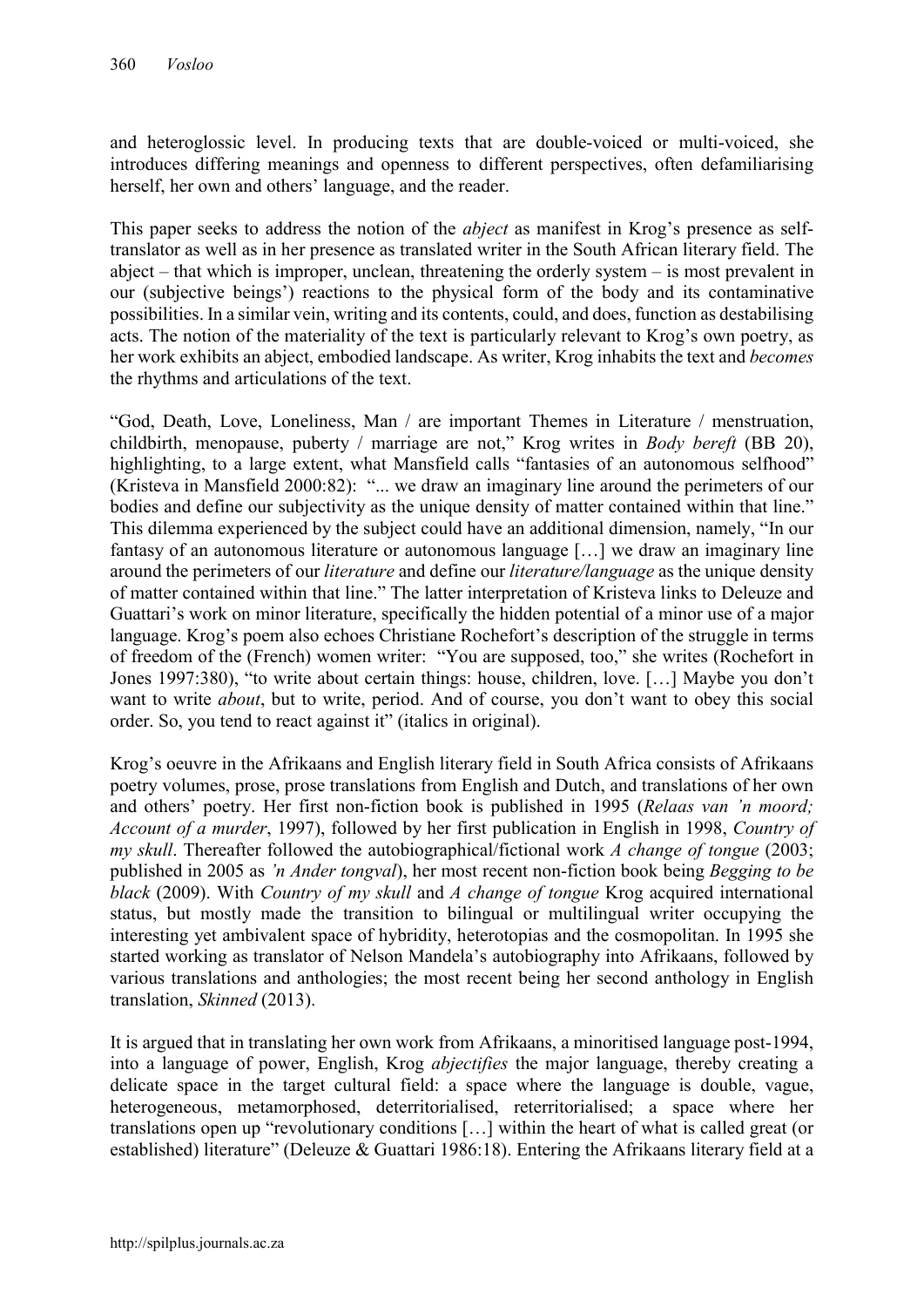stage where it was a major (institutionalised) literature in South Africa, Krog's style was less conventional and her subject matter daring. With *Country of my skull*, *A change of tongue* and *Down to my last skin*, Krog moved from minor (Afrikaans) to major language, utilising a type of English (South African, with heavy Afrikaans undertones) that constitutes a minor use of the major language (see Pakendorf 1993). In Krog's approach to retain the Afrikaans undertones she manages to keep alive the contact zone between Afrikaans and English as a space of multiple articulations where language need not function as a defining or limiting border. It is perhaps safe to position Krog in a hybrid space within the English literary field. This in-between space, or *third space*, presents itself as uncomfortable and revealing, and as symptomatic of the tension between two more defined spaces from the English reader's perspective: the one known, global, intimidating, levelling (English), the other unknown or foreign (Afrikaans), yet local.

In Deleuze and Guattari's framework, innovation or novelty in language usage is what opposes the attraction of a higher, dominant order, creating a new literary continent or space that is neither conformist nor idealistic. On the level of the abject, Krog creates such a space in *Country of my skull* and *A change of tongue*, and again in *Verweerskrif* and *Body bereft*, paving the way for the conceptualization of an international and cosmopolitan culture based on the inscription and articulation of cultural hybridity. Moreover, she views translation as the transformation of one text from a powerless language into a powerful one; the transformation of a powerful text that was made powerless by a powerless language, becoming empowered in and through the powerful language (Krog 2002b:2).

As forms of textual and cultural translation, abjection and minoritisation form an integral part in the construction of identity and subjectivity. This abjection is operative on two levels: on the one hand Krog's presence in the English literary field is ambivalent, unstable and daring to a clean, orderly system; on the other hand she undermines the major language by translating herself and her non-orderly self with subversion. The aim of this paper is to merge the concepts of *minoritisation* and *abjection* in an attempt to bring a fresh perspective on the perception and reception of Krog's work in the South African literary field.

Keywords: abjection, literary translation, translation and hybridity, Antjie Krog, minor literature, Kristeva, Deleuze and Guattari

# 1. Inleiding

*God, Die Dood, Liefde, Eensaamheid, Die Mens* God, Death, Love, Loneliness, Man *is Belangrike Temas* are Important Themes in Literature *menstruasie, geboorte, menopouse, puberteit* menstruation, childbirth, menopause, puberty *die huwelik – nie* marriage are not

*tog lê die verskrikking juis in*  meanwhile terror lies exactly in how *hoe leef jy met die disintegrerende lyf saam*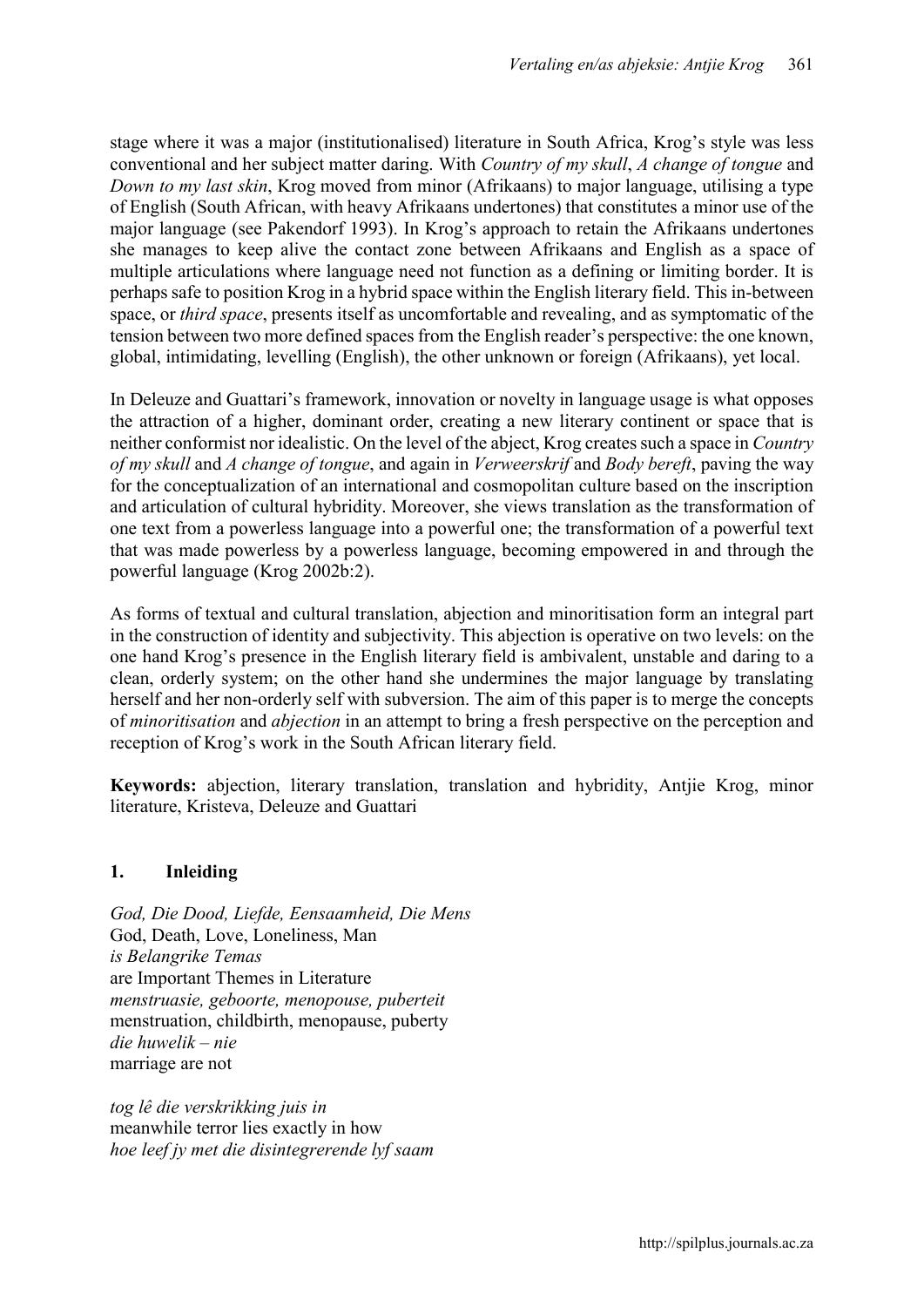one lives with the disintegrating body *hoe aanvaar jy dat die liggaam sig*  in how one accepts that the body no longer *nie meer kan intensifiseer tot 'n verruklike knal nie* wants to intensify with exhilarating detonations

*hoe bemin jy die al-hoe-meer-blussendes* in how one loves the more-and-more-slaked-ones *hoe berus jy in vaginale atrofie en inkontinensie* in how one resigns to vaginal atrophy and incontinence *of dat die lem wat nou deur jou hart klief* or that the blade cleaving through one's heart *waarskynlik 'n hartaanval is* is probably a heart attack

*om van die ouerwordende lyf na Die Dood* to jump from the ageing body to Death *te spring, word al hoe meer 'n cop-out ding* has suddenly become a cop-out act  $(V 20; BB 20)^1$ 

Die voorafgaande woorde belig in 'n groot mate wat Mansfield in sy bespreking van Kristeva "fantasies of an autonomous selfhood" noem (Kristeva in Mansfield 2000:82): "… we draw an imaginary line around the perimeters of our bodies and define our subjectivity as the unique density of matter contained within that line." Hierdie dilemma wat die subjek ervaar, sou 'n bykomende dimensie kon hê, naamlik, "In our fantasy of an autonomous literature or autonomous language […] we draw an imaginary line around the perimeters of our *literature* and define our *literature/language* as the unique density of matter contained within that line." Die dilemma wat Mansfield beskryf, skakel met Deleuze en Guattari se werk oor mineurletterkunde, en spesifiek ook die verborge potensiaal wat opgesluit is in die mineuraanwending van 'n majeurtaal. Dít, volgens Venuti (1998:136), is wat 'n geskiedenis van oorheersing belig. Krog se gedig eggo Christiane Rochefort se beskrywing van die dilemma van die (Franse) vroueskrywer ten opsigte van vryheid: "You are supposed, too," skryf sy (Rochefort in Jones 1997:380), "to write about certain things: house, children, love. […] Maybe you don't want to write *about*, but to write, period. And of course, you don't want to obey this social order. So, you tend to react against it" (kursivering in oorspronklike).

Krog se oeuvre binne die Afrikaanse en Engelse literêre veld in Suid-Afrika bestaan uit oorspronklike Afrikaanse digbundels, prosawerke, prosavertalings uit Engels en Nederlands, en vertalings van haar eie en ander se poësie. In 1995 verskyn Krog se eerste niefiksie werk, *Relaas van 'n moord* (*Account of a murder*, 1997), wat in 1998 opgevolg word deur haar eerste publikasie in Engelstalige literatuur, *Country of my skull*, en in 2003 met die outobiografiese/fiktiewe werk *A change of tongue*, wat in 2005 as *'n Ander tongval* verskyn. *Begging to be black* (2009) is haar mees onlangse niefiksie werk.

1

<sup>1</sup> Verwysings na Krog se werk word as volg afgekort: 'n Ander tongval AT; A change of tongue CT; Body bereft BB; Country of my skull CS; die sterre sê 'tsau' SS; Down to my last skin DLS; Kleur kom nooit alleen nie K; Lady Anne LA; Met woorde soos met kerse MW; Otters in bronslaai OB; the stars say 'tsau' ST; Verweerskrif V.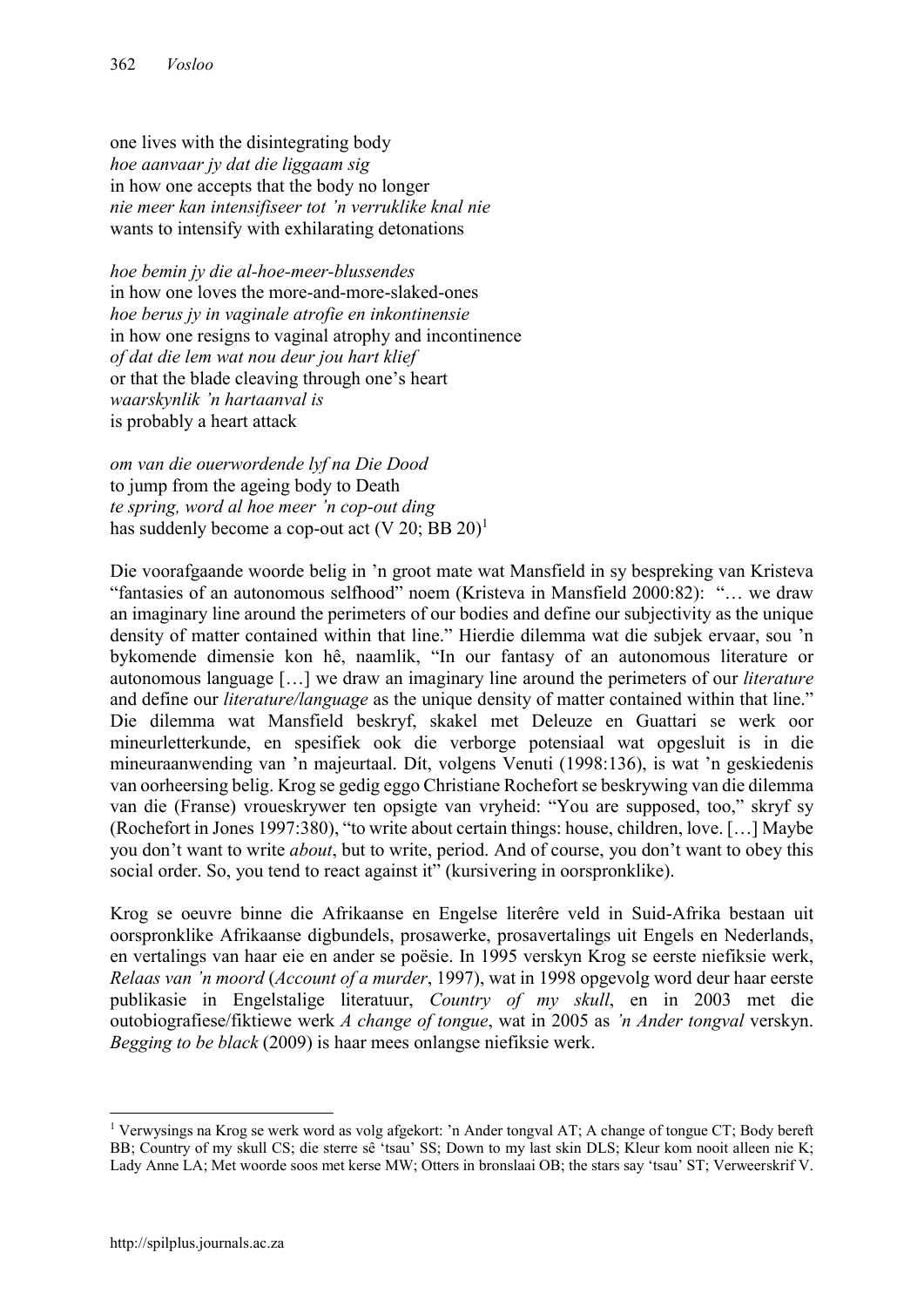Met *Country of my skull* en *A change of tongue* verwerf Krog internasionale status, maar maak sy amptelik die oorgang na twee-/meertalige skrywer wat die interessante en ambivalente ruimte van hibriditeit<sup>2</sup>, heterotopias<sup>3</sup> en die kosmopolitiese<sup>4</sup> betree. In 1995 begin Krog ook as vertaler werk met die vertaling van Nelson Mandela se outobiografie in Afrikaans as *Lang pad na vryheid*, en daarna in 2000 Henk van Woerden se biografiese roman uit Nederlands in Afrikaans as *Domein van glas*. In 2002 vertaal sy Tom Lanoye se drama *Mamma Medea* in Afrikaans as *Mamma Medea: na Apollonios van Rhodos en Euripides.* Heel resent verskyn Krog en André P. Brink se vertaling van Ingrid Jonker se gedigte, *Black butterflies* (2007) asook haar tweede versamelbundel in Engels, *Skinned* (2013).

In hierdie artikel val die fokus op sowel Krog se eie vertalings van haar eie poësie uit Afrikaans in Engels as op gedigte wat deur ander vertaal is, met spesifieke verwysing na die bundels *Down to my last skin* en *Verweerskrif/Body bereft*. Ek beweer dat Krog, in die proses van die vertaling van haar eie werk uit 'n mineurtaal/-letterkunde in 'n taal van mag, die majeurtaal abjektifiseer. Hierdeur skep sy 'n delikate tussenruimte of grens in die doeltaal: 'n grens waar die taal dubbel, vaag, heterogeen, gemetamorfeer is. Hierdie abjeksie vind op twee vlakke neerslag: aan die een kant is Krog se teenwoordigheid (soos ook in die geval van ander se vertalings van haar werk) in die Engelse literêre veld ambivalent, onstabiel, en daag dit die 'skoon, ordelike' sisteem uit; aan die ander kant ondermyn sy die majeurtaal deur haar nieordelike self en haar nieordelike taal met subversiwiteit te vertaal.

## 2. 'n Suid-Afrikaanse literêre veld: kort oorsig

Oor die diskoers van 'n nuwe verenigde Suid-Afrikaanse literêre sisteem wat veral ná 1994 posgevat het, was daar sterk uiteenlopende menings. Die sterkste pogings tot die bespreking van 'n Suid-Afrikaanse literatuur het vanuit die geledere van die literatuurgeskiedenis gekom. Hoewel die diskoers "rondom die bestaan (of wenslikheid) van 'n Suid-Afrikaanse en/of nasionale letterkunde" volgens Roos (2006:99) in resente tye alreeds afgeplat het, en nie regtig meer aandag geniet nie, kontekstualiseer dit nogtans die posisie wat Afrikaanse skrywers deesdae binne die Engelse literêre veld in Suid-Afrika beklee en vice versa. Volgens De Kock (2001:267) het die oneweredige ontwikkeling van Afrikaanse, Engelse en inheemse literatuur, oftewel kulturele verbastering, veroorsaak dat daar selde na 'n geïntegreerde Suid-Afrikaanse literêre veld verwys word. Volgens Van Wyk Smith (1996:75) is daar byvoorbeeld geen onbetwiste bewys dat skrywers binne 'n bewussyn van "een letterkunde" skryf nie. Die skeiding tussen die Engelse en Afrikaanse literêre tradisie, en die problematiek by pogings om die twee te verenig, het volgens John (2005) te doen met die "dominant orientation of the English South African literary critical tradition, namely its privileging of politics over aesthetics." De Kock (2001) voel voorts "Suid-Afrikaanse literatuur" as 'n veld is niks meer as die empiriese basis daarvan nie, en allermins 'n selfstandige, outonome veld. Van die mees onlangse pogings vanuit die literatuurgeskiedenis om die literêre veld te verenig is dié van Chapman, *Southern African literatures* (1996), Heywood, *A history of South African literature* (2004) en Ndebele,

 $\overline{a}$ <sup>2</sup> Hibriditeit as konsep belig veral die 'feit' dat identiteit – rasse- en etniese – meer simbolies as werklik is, en beslis meer arbitrêr as natuurlik (Mansfield 2000:133).

<sup>&</sup>lt;sup>3</sup> "Characteristic spaces of the contemporary world, heterogeneous spaces of sites and relations, the spaces in which we live, which draw us out of ourselves" (Vidal Claramonte 2012:271).

<sup>4</sup> Die kosmopolitiese skrywer of subjek weerspieël "ways of living at home abroad or abroad at home – ways of inhabiting multiple places at once, of being different beings simultaneously, of seeing the larger picture stereoscopically with the smaller" (Breckenridge et al. 2000:587).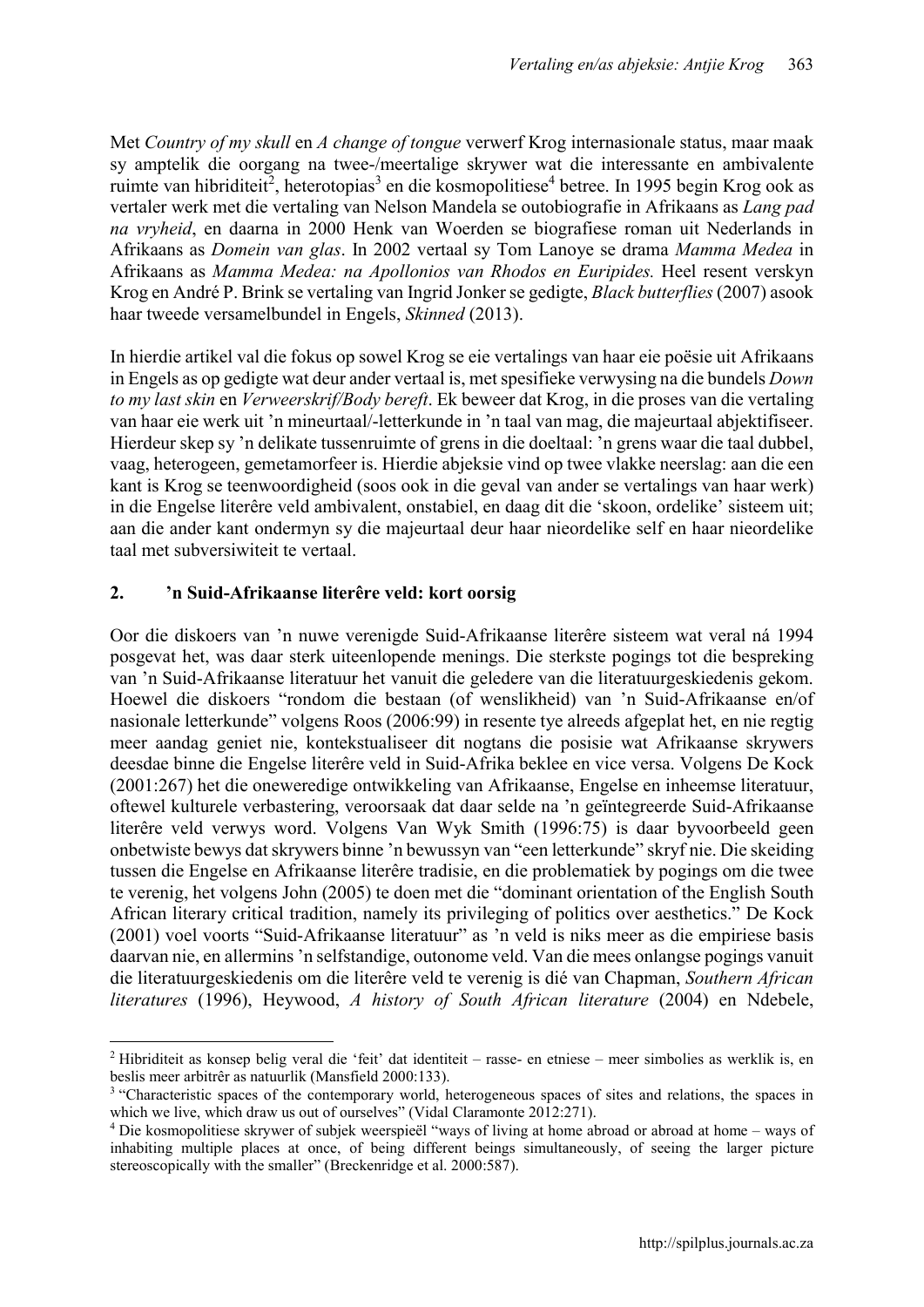*Rediscovery of the ordinary: essays on South African literature and culture (2006). Volgens* De Kock (2001:271) is die geheelbegrippe *'n Suid-Afrikaanse literatuur* of *letterkunde* problematies: daar is bloot te veel onsekerheid en vrae oor kwessies soos die kolonisasie van kultuur, kanonisering en die ontwikkeling van tradisie, literêr-kritiese historiografie, identiteit, die materialiteit van diskoersregimes, die konstruksie van kultuur, en die verhouding tussen mag en kulturele produksie.

Volgens Roos (2006:90) is die afwesigheid van 'n nasionale identiteit die gevolg van Suid-Afrikaners se geskiedenis van verdeeldheid. Die literêre diskoers oor identiteit is gevolglik veelstemmig en hibridies van aard, en 'n aanduiding van die teenwoordigheid van 'n interkulturele proses binne die Suid-Afrikaanse letterkunde(s). 'n Interessante verskynsel is dat Afrikaanse skrywers en digters al hoe meer hulle werk feitlik gelyktydig in Afrikaans en Engels (Brink, Marita van der Vyver, Breyten Breytenbach), in dieselfde bundel in Afrikaans en Engels (bv. Elisabeth Eybers, en Breytenbach) of selfs toenemend in Engels (Breytenbach) publiseer. Ook word die bestaande Afrikaanse literêre sisteem aangevul of uitgebrei deur die invoer van nuwe modelle, boeke, temas uit inheemse literatuursisteme maar ook uit uitheemse sisteme soos die Lae Lande (Van Coller 2005:41). Krog publiseer soms slegs in Engels (*Country of my skull*  1998), aanvanklik in Engels en daarna in vertaling (*A change of tongue* / *'n Ander tongval* 2003, 2005a), asook gelyktydig in Afrikaans en Engels (*Verweerskrif /Body bereft 2006a, 2006b).*  Volgens Roos (1998:32) word "gevestigde aannames en ideologieë ondermyn" deur die verskeidenheid nuwe tekste binne die Afrikaanse kader; temas en karakters wat tradisioneel op die rand van die sentrum van die sisteem gestaan het, is (of het) nou na die sentrum verskuif. Nederlandse werke wat byvoorbeeld met die dominante ideologie in Suid-Afrika versoenbaar is, word gunstig oorweeg vir opname in die Suid-Afrikaanse sisteem (deur vertaling deur prominente vertalers). Opname in die sisteem beteken egter nie dat dié werke, soos die meeste vertalings in Suid-Afrika, skielik in die sentrum van die sisteem staan nie. Die vraag is steeds of hierdie werke deur gebruikers gekoop en gelees word.

Die enkele vermeldings in die Afrikaanse literatuurgeskiedenisse van vertaling en skrywers wat as vertalers werksaam is (en was) staan in sterk kontras met die aandag wat oorspronklike literatuur in hierdie kanoniseringswerke kry. Tog is dit simptomaties van die werklike posisie wat vertaalde literatuur en vertaling as handeling binne die algemene Afrikaanse literêre veld in die 20ste en begin van die 21ste eeu beklee, naamlik 'n randposisie. Die rede vir die randposisie in veral die vorige eeu is waarskynlik meer voor die hand liggend as wat aanvanklik vermoed is. Daar kan sover gegaan word deur te sê dat die afgelope eeu daar in al die ontwikkelingstadia van die literatuur 'n sterk politieke, polities-aktuele en sosiopolitieke bewussyn teenwoordig was. Die verwagting is dat die gereelde en grootskaalse veranderings op sosiopolitieke gebied noodwendig ruimte sou skep binne 'n literatuursisteem vir vernuwende invloede van buite of selfs vanuit die randgebied van die sisteem. Die nasionalistiese gedrewenheid van vroeër, die preokkupasie met verset en betrokke literatuur, die sosiale kommentaar, die voortdurende politieke blik van die skrywer, ensomeer, blyk die literêre ruimte in so 'n mate te 'versmoor' het, dat daar vir 'n breër perspektief ten opsigte van die uitbou van die Afrikaanse literatuur min tyd en ruimte was.

# 3. 'n Majeur-/mineurtaal en die tussenruimtes

In Suid-Afrika is en was die verhouding tussen Afrikaans en Engels nog altyd kompleks. Dit was deur 'n lang proses (ná Hollandse en Britse bewind) dat Afrikaans uiteindelik as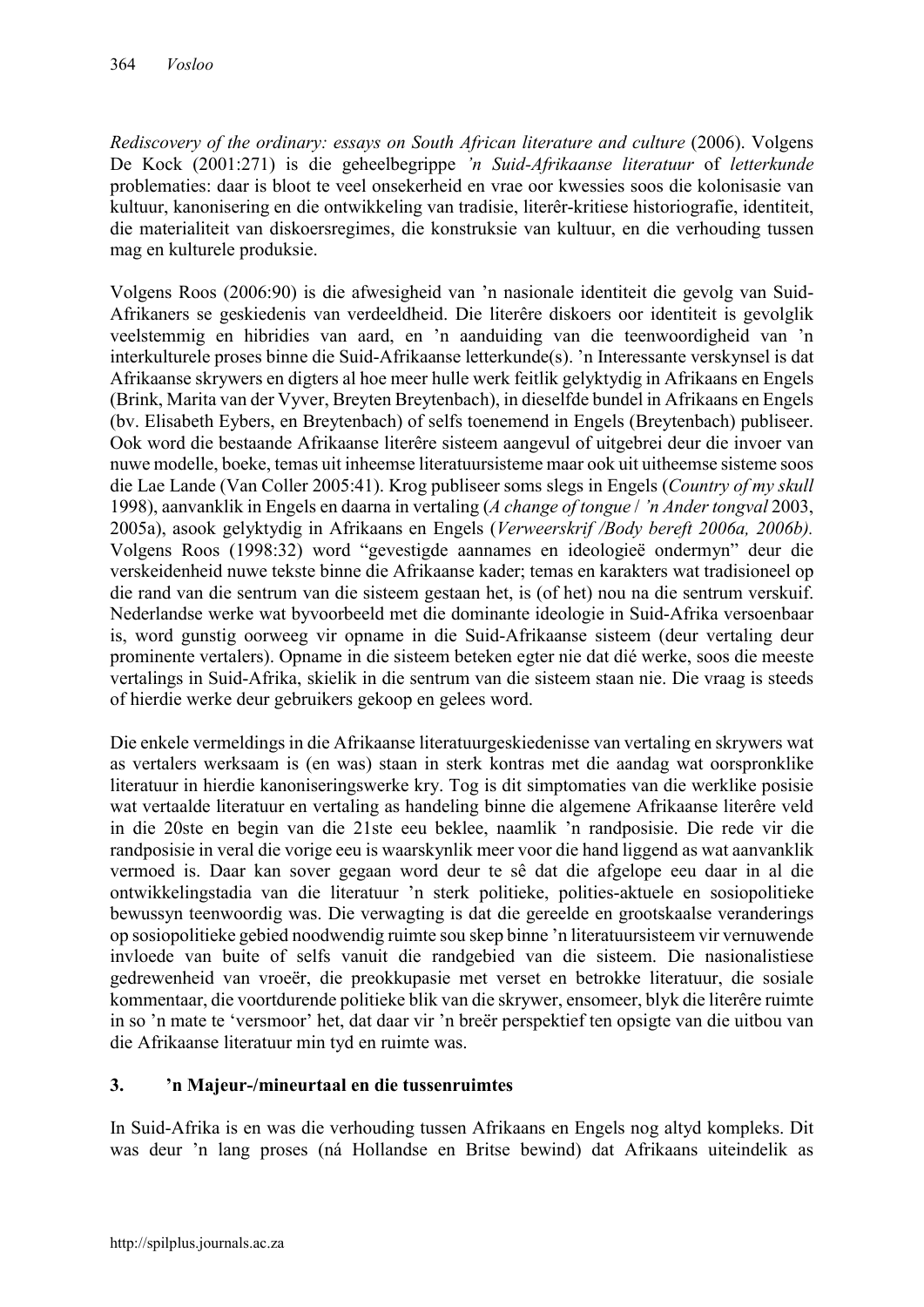selfstandige taal in Suid-Afrika kon ontwikkel en funksioneer. Die institusionalisering van Afrikaans, asook 'n sterk nasionalisme het lank 'n meerderheidstatus of majeurstatus aan die taal in verhouding tot Engels en ander inheemse tale in Suid-Afrika besorg. Binne die wêreldsisteem het Afrikaans egter nog nooit 'n sentrale posisie beklee nie. Die situasie in Suid-Afrika sou noodwendig verander met die politieke omwentelinge van die 1990's: Afrikaans het sy dominerende, sentrale posisie ten opsigte van ander tale verloor, en is nou saam met tien ander tale 'n 'amptelike' taal. Engels het gou 'n baie prominente posisie ingeneem op institusionele, sosiopolitieke en kulturele vlak, en beklee 'n sentrale posisie in verhouding tot Afrikaans en die ander inheemse tale in Suid-Afrika. Binne die wêreldsisteem is dit tans hoofsaaklik die aantal sprekers van Afrikaans wat veroorsaak dat Afrikaans baie min literêre kapitaal het en gevolglik beperkte of lae internasionale aansien geniet. Hierteenoor geniet Engels 'n dominante posisie in Suid-Afrika: Engels besit baie literêre kapitaal vanweë sy spesifieke prestige, die historisiteit van die taal, en die aantal tekste wat in hierdie taal geskryf en internasionaal as belangrik geag word. Dit is die gedifferensieerde akkumulasie van kapitaal op groot skaal wat, volgens Heilbron en Sapiro (2007:99), die ongelyke magsverhoudings tussen verskillende nasionale kulture onderlê (wat van kreatiewe veld tot veld varieer), en wat gevolge inhou vir die resepsie van kulturele produkte en hulle funksies en gebruike in 'n gegewe literêre veld.

In die lig van die problematiek van 'n utopiese verenigde literêre sisteem, is nuwe insig nodig om die komplekse realiteit te beskryf wat simplisties as die botsing van twee ruimtes afgemaak sou kon word. Die konsep *ruimte*<sup>5</sup> (*space*) is nou verbind met ideologie, en volgens Vidal Claramonte (2012:271), fundamenteel tot hedendaagse vertalers wat in ruimtes werk waar konflik en hibriditeit hand aan hand loop. Hierdie siening van ruimte daag die tradisionele idee uit dat kulture hulleself volgens die kaarte wat ánder vir hulle uitgelê het, handhaaf (ibid:271). Dit is veral die gedagte dat ruimte as metafoor (kan) dien vir onsuiwerheid (in die lig van Douglas (1966) se *purity and danger*-konsep), en relevant is tot 'n begrip van hoe verskille ervaar word, wat in die geval van Krog van belang is. Vertaling en vertalers word gekonfronteer met ruimte(s), ruimtes wat binne 'n diskoers van globalisering, ruimtes is van die hibridisering<sup>6</sup> van identiteite, van konfrontasie en andersheid (ibid:272). Die metafoor van onsuiwerheid word hier terselfdertyd gekoppel aan die idee van taal as 'n mineurruimte en die wyse waarop dit binne 'n majeurruimte funksioneer.

Binne die algemene siening van vertaling as 'n handeling van oordrag, sou daar geargumenteer kon word vir 'n genuanseerde mineurbeskouing van vertaling, wat simptomaties is van die spanning wat gedurig heers tussen die plaaslike en die globale, die vreemde en die bekende, veral op 'n kontinent soos Afrika wat sedert koloniale tye met die skynbare aantreklikheid van 'n 'great beyond' moes worstel. Wat nodig is, is om oor die diskoers en die handeling(e) van vertaling te dink in terme van oorgangsruimtes, *transitional spaces*, of kontaksones – *third spaces*, aldus Bhabha. Volgens Bhabha (1994) bestaan die vertaler slegs in hierdie tussenruimtes van kulture en tale – die enigste moontlike ruimtes van vertaling. Wanneer sodanige 'blootgestelde' ruimtes tussen tale bestaan, word vertaling 'n middel wat die leser binne die ruimte van 'n ander laat inbeweeg.

**<sup>.</sup>** <sup>5</sup> Ruimte is nie slegs 'n raamwerk nie, maar 'n lewende entiteit/wese wat voortdurend voortstu en ontwikkel, en nooit neutraal is nie (Vidal Claramonte 2012:272).

<sup>6</sup> Kontemporêre kritiese diskoers is op soek na die dieper, gevaarliker betekenis van hibridisering (Vidal Claramonte 2013:275).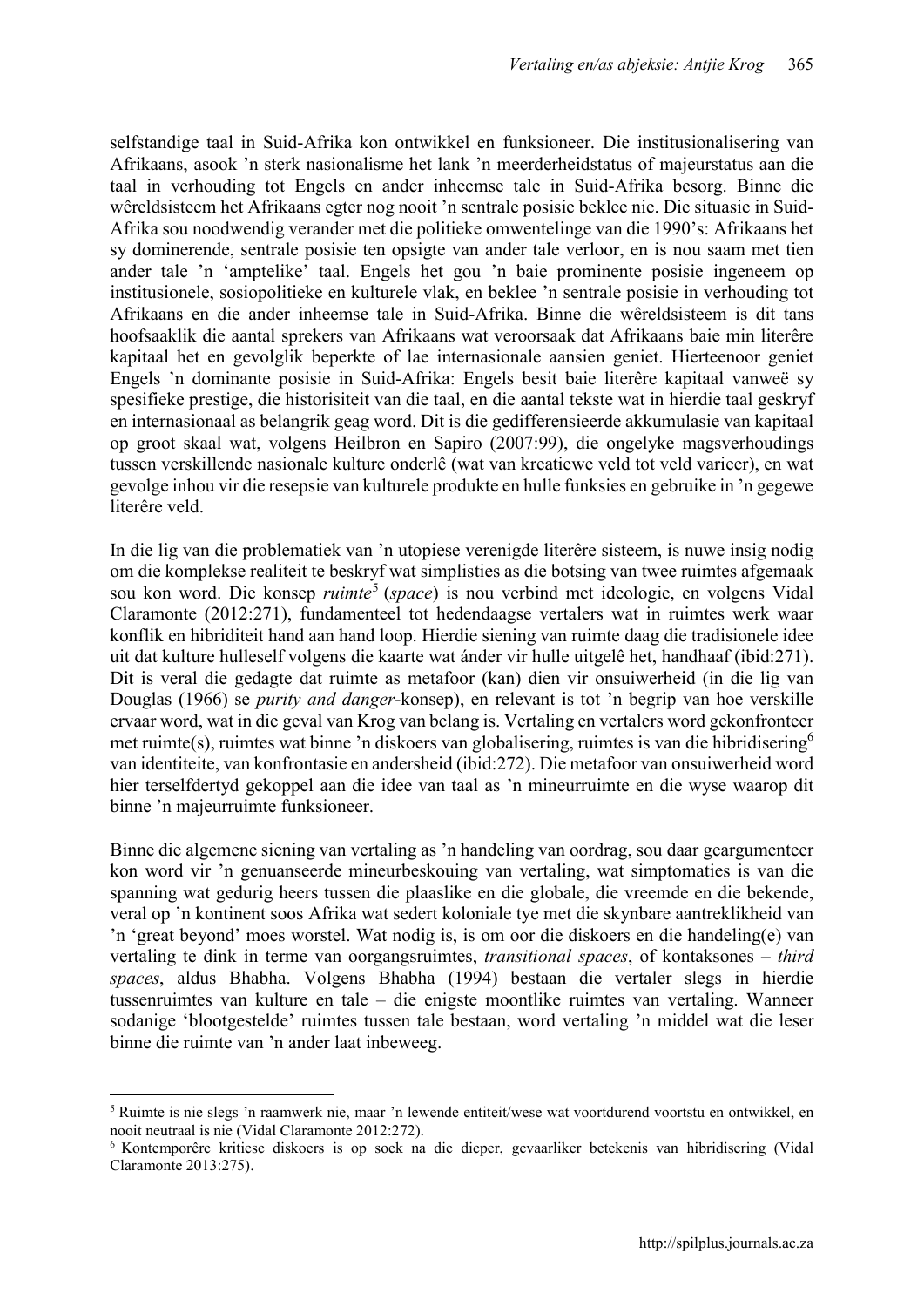Bhabha se siening van kulturele ontmoeting (*engagement*) of kontak kan toegepas word op die vertaalpraktyk en vertaalruimte, omdat vertaling in wese kulturele oordrag is. In die vertaalkonteks sou dit dus waardevol wees om op daardie momente of prosesse te fokus wat as gevolg van die artikulasie van kulturele verskille geskep word. Hierdie momente verteenwoordig die tussenruimtes, wat op hulle beurt die teelaarde is vir identiteitsvorming (die 'self' word gevorm in reaksie op die identiteit van die 'ander', wat, indien 'n strategie van vervreemding in die vertaalproses gevolg word, in die doelteks neerslag vind), samewerking (tussen die agente in die verskillende kulture), en geskille of weerstand (binne die vertaalruimte word byvoorbeeld 'n mate van konflik geskep deurdat die vertaler doelbewus of onbewus beide bron- en doelkultuur gelyke of ongelyke prominensie gee) (Bhabha 1994:2).7 Die vraag wat gevra sou kon word, is hoe die subjek (Krog, of haar tekste) in hierdie tussenruimtes gevorm word; hoe sy haar strategieë van representasie (vertaling) of bemagtiging artikuleer in 'n ruimte waar verskillende gemeenskappe verskillende eise stel, en waar die uitruil van waardes, betekenis of prioriteite nie altyd in samewerking geskied nie maar dikwels antagonisties is teenoor mekaar en tot konflik lei. Dit is dan juis déúr hierdie representasie van 'verskille' waarby die subjek (deur vertaling) betrokke is, veral vanuit die perspektief van die minderheid (*minority*), dat hibriede kulturele identiteit 'n regmatige plek kan kry.

Bhabha se verwysing na die minderheid, of die mineurhandeling kan gelees word binne Deleuze en Guattari (1987:xiv) se beskouing van die affektiewe potensiaal van 'n literêre werk wat vanuit 'n mineurletterkunde geskep word. Dit gaan derhalwe oor 'n nuwe manier van gebruik in die majeurtaal, "[because it] short-circuits the appeal to a higher, dominant reality – through the 'paper language' [...] that would function from within as a principle of subjectivisation" (Deleuze & Guattari 1987:xiv). 'n Skrywer (vertaler) binne 'n mineurletterkunde skryf (vertaal) teen die huidige stroom en vanuit 'n linguistiese ruimte (vertaalruimte; *third space*) wat radikaal van sy of haar voorgangers verskil. Sodanige skrywer/vertaler tree dus op as die inisieerder van 'n nuwe literêre kontinent: 'n kontinent waar lees en skryf nuwe perspektiewe<sup>8</sup> oopmaak, nuwe gedagtegange inisieer, en waar die spore van verouderde denke oorgeskryf of herskryf word (Deleuze & Guattari 1987:xiv). In ooreenstemming met een van die kenmerke van 'n mineurletterkunde, naamlik die deterritorialisering van taal, sê Deleuze en Guattari (1987:18):

> minor no longer designates specific literatures but the revolutionary conditions for every literature within the heart of what is called great (or established) literature. Even he who has the misfortune of being born in the country of a great literature must write in its language […] And to do that, finding his own point of underdevelopment, his own *patois*, his own third world, his own desert.

<sup>7</sup> Palmié (2013) benadruk refleksie oor die aard van die 'hibriede' – "How do we know the 'hybrid' – except by the prior assumption that there is something 'pure'?" Dit is hier ook belangrik om die konsep te relativeer: "that which is (thought to be) hybrid at any one time and in any one context" (Palmié 2013:465). Die *tydstip* van hibriditeit (van 'n taal, 'n skrywer, 'n vertaler) is wat van belang is, nie dit wat hibried is nie.

<sup>8</sup> In sosiokulturele terme, presenteer die literêre veld (oftwel die majeurruimte) dit aan elke agent as 'n "space of possibles" (Bourdieu 1993:64), 'n ruimte wat bestaan uit die verhouding tussen die struktuur van die gemiddelde kans om verskeie posisies te beklee, en die disposisies van die agent, oftewel sy of haar subjektiewe basis van persepsie en evaluering van objektiewe kanse.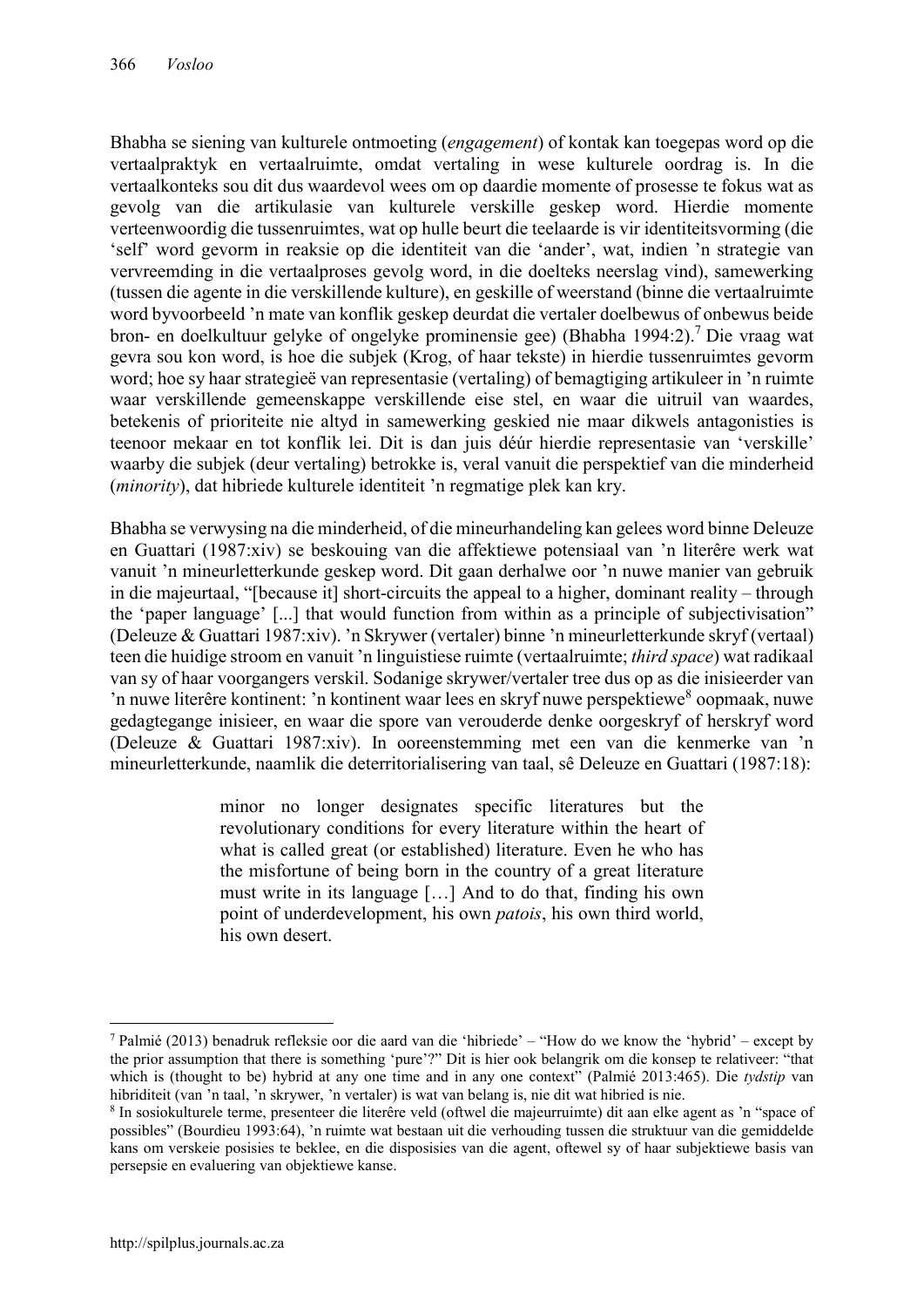Die produktiewe kapasiteit van die *third space*, en die agent(e) wat daarbinne werksaam is, baan die weg vir die konseptualisering van 'n *inter*nasionale<sup>9</sup> kultuur wat die inskripsie en artikulasie van die hibriditeit van kultuur as grondslag het. Die gebruik van die voorvoegsel "inter" of "tussen", is wat Bhabha (1994:56) noem "the cutting edge of translation and negotiation, the *inbetween* space – that carries the burden of the meaning of culture."

# 4. Krog en literêre kapitaal

In 1996, voor die publikasie van *Country of my skull* in 1998, ontvang Krog as deel van die SABC-radiospan die Pringle Award vir uitnemendheid in joernalistieke verslaggewing (tydens die WVK) en die Foreign Correspondence Award vir uitstaande joernalistiek (1996). Daarna volg die Sunday Times/Alan Paton Award vir die beste Suid-Afrikaanse niefiksie (1999), die BookData/South African Booksellers' Choice Award (1999), die Hiroshima Foundation for Peace and Culture Award (2000), en die Olive Schreiner-prys vir die beste prosawerk tussen 1998 en 2000 (2001). Hierbenewens word *Country of my skull* aangewys as een van die top-100 boeke deur Afrikane in die twintigste eeu, en dit word deur Suid-Afrikaanse Biblioteke (LIASA) genomineer as die beste boek in tien jaar van demokrasie in Suid-Afrika.

In Oktober 2003, vyf jaar ná die verskyning van *Country of my skull*, verskyn *A change of tongue* by Random House South Africa. Twee jaar later in September 2005 verskyn die Afrikaanse weergawe *'n Ander tongval* by Tafelberg, 'n drukkersnaam van NB-uitgewers wat tradisioneel Krog se poësie gepubliseer het (Human & Rousseau en Kwela). Soos in die geval van *Country of my skull* besit *A change of tongue / 'n Ander tongval* as produk veel meer as bloot literêre kapitaal; die feit dat die boek aanvanklik in Engels verskyn het, en dit by 'n prominente uitgewer, en daaropvolgend die vertaling in Nederlands, het aanvanklik daartoe bygedra dat *A change of tongue* kulturele en simboliese kapitaal opgebou het. In die buiteland word die boek aanvanklik gelees vir die transformasie wat dit simboliseer. Die simpatieke gehoor wat *Country of my skull* internasionaal gehad het, en die bykomende politieke kapitaal wat Krog daardeur gekry het (en steeds het), het die resepsie van *A change of tongue* heel waarskynlik gunstiger gemaak. Tussen 1998 en 2005 verskyn Krog se vertaling *Domein van glas* (1999), word *Kleur kom nooit alleen nie* (2000a) met die RAU-prys vir Skeppende Skryfwerk vereer, *Down to my last skin* (2000b) met die FNB-Vita Poësieprys, verskyn haar vertaling van Mandela se outobiografie *Lang pad na vryheid* (2001), word die Kanna-prys vir innoverende denke aan *A change of tongue* toegeken (2003), word *Met woorde soos met kerse*  (2002a) aangewys as wenner van die Suid-Afrikaanse Vertalersinstituut se driejaarlikse vertaaltoekenning, en verskyn *Mamma Medea* (2002) asook *die sterre sê 'tsau' / the stars say 'tsau'* (2004a, 2004b) in Afrikaans en Engels.

Dit lyk asof die politieke agenda wat aanvanklik deel was van *Country of my skull* se aantrekkingskrag in Suid-Afrika gouer vervang is met 'n groter klem op die literêre kwaliteit daarvan. 'n Mens sou sover kon gaan om te beweer dat Suid-Afrikaanse lesers gouer oor die 'nuutheid' en durf (i.t.v. Krog wat 'n nuwe genre en taal inspan, asook die onderwerp) van die boek gekom het en die teks as letterkundige en vertaalteks begin waardeer het as in Brittanje, waar dit eers sewe jaar ná die eerste uitgawe as hedendaagse fiksie bemark is. 'n Belangrike stuk inligting wat ontbreek by beskikbare data (omslae, titelblad, ens.) oor *Country of my skull*, is dat die boek 'n Engelse vertaling is van 'n teks, of 'n kombinasie van tekste, nuusverslae, en

 $\overline{a}$ <sup>9</sup> Internasionale kultuur sou vervang kon word met kosmopolitiese kultuur.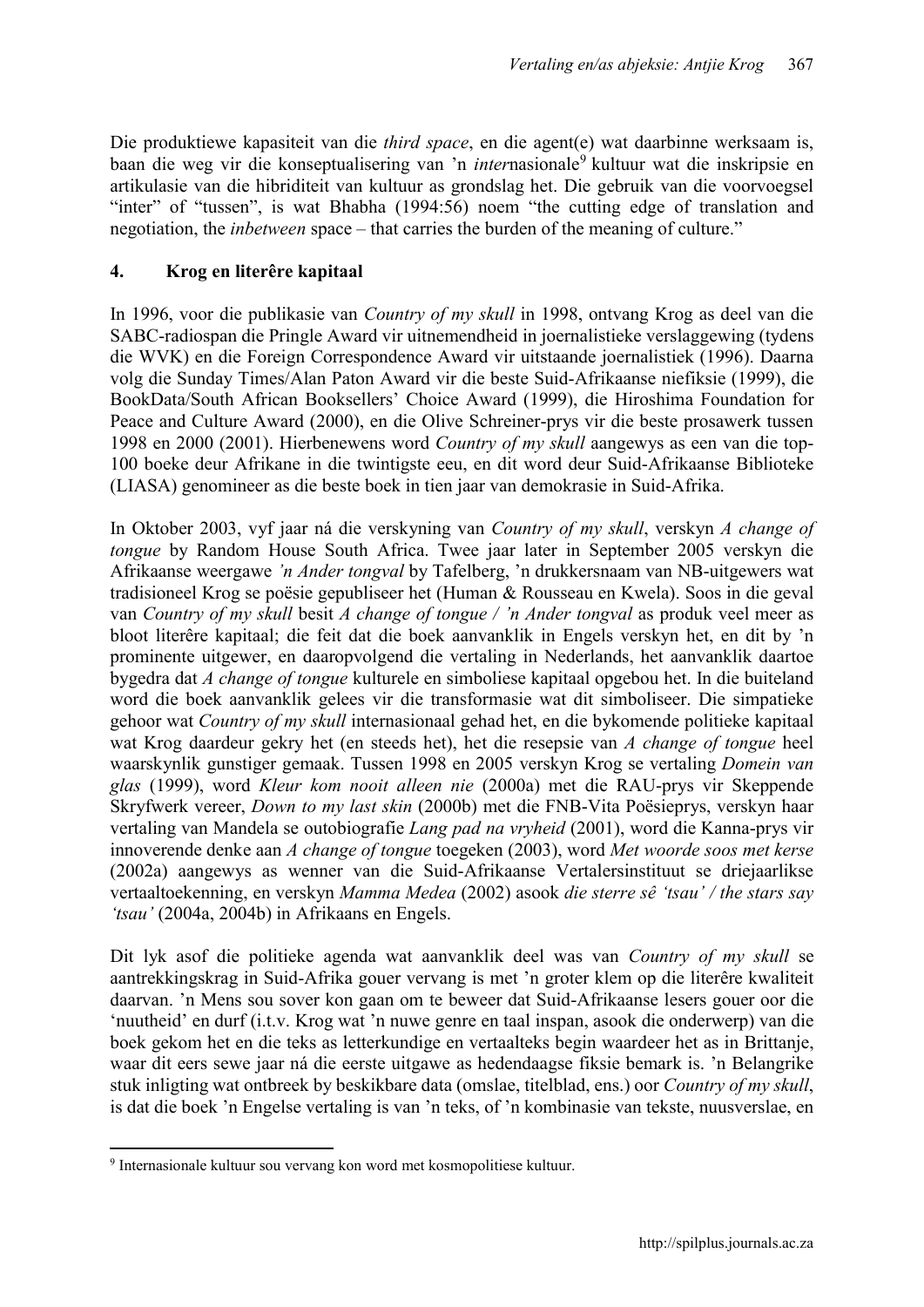onderhoude wat Krog oorspronklik oorwegend in Afrikaans geskryf het. Hierdie tekste (waarvan sommige oorspronklik wel in Engels geskryf is) is deur Krog in boekvorm aanmekaar gesit en die Afrikaanse gedeeltes van die teks is daarna deur haar seun Andries Samuel in Engels vertaal, waarna Krog dit weer herbewerk het. Krog het dus as 'n herbewerker van die Engelse teks opgetree en nie soseer as die primêre vertaler nie, hoewel sy en haar seun nou saamgewerk het. Ivan Vladislavic het as redigeerder van die Engelse vertaling opgetree. Krog bedank wel haar seun, Andries, wat haar gehelp het met die vertalings (CS 294). Dit is die eerste en enigste aanduiding in die 1998/2002-uitgawe dat dit in die geheel as 'n vertaling geklassifiseer kan word, hoewel Krog ook oorspronklike Engelse teksgedeeltes ingespan het. Sy noem byvoorbeeld dat sy op sekere plekke Stephen Laufer se frasering gebruik het (in Engels), terwyl sy Anton Harber, redakteur van die *Mail & Guardian*, bedank wat haar die kans gegee het om in Engels te skryf. Laasgenoemde impliseer dat nie alle bronmateriaal noodwendig vertaal moes word nie (CS 294). Hoe lig of swaar Krog se hand in die Engelse weergawe was, is onduidelik, ook of sy en haar seun saam vertaal het, of hy alleen vertaal het en sy slegs die teks agterna geredigeer het.

*Country of my skull* verkry internasionale of dalk universele waarde met die publikasie deur Three Rivers Press van Random House in die VSA. Volgens die beskrywing deur Three Rivers Press se 2000-uitgawe is *Country of my skull* 'n "masterful blend of memoir and reportage [...][Krog's] work fuses a poet's sensibility with a reporter's relentless pursuit of the story", terwyl daar van die 2007-uitgawe gesê word dit is 'n "profound literary account", en op die skutblad van die Suid-Afrikaanse 2002-uitgawe: "Krog's powerful prose lures the reader actively and inventively through a mosaic of insights, impressions, and secret themes." Dit is duidelik uit hierdie beskrywings dat die sterk poëtiese en literêre kwaliteit van *Country of my skull* erken word, maar ook handig gebruik word vir reklamedoeleindes – dit het met ander woorde sterk emosionele trekkrag.

Met die Engelse mark wat op daardie stadium, 1998, en selfs later, meer ontvanklik was as die Afrikaanse mark vir 'n boek soos *Country of my skull*, is 'n vertaling in Afrikaans oorbodig en as 'n te groot risiko beskou (Breytenbach 2009). Afrikaanse lesers (Afrikaners) het gemengde gevoelens gehad teenoor die WVK en buitendien het die meeste Afrikaanssprekendes Krog se verslaggewing reeds op Afrikaanse radio en televisie gehoor. Engels was die meer logiese keuse. Nadat Krog op versoek van onder andere Herman de Coninck stukke vir sy tydskrif, *Nieuw Wêreldtijdschrift*, en vir die Nederlandse pers soos die *NRC Handelsblad* geskryf het, het sy mettertyd die behoefte ontwikkel om oor die hele proses te skryf; nie net oor die verslae self nie, maar ook haar eie ervaring daarvan (Krog 2007). NB-uitgewers het haar aanbeveel om die geleentheid om in Engels te publiseer te gebruik en Krog het Random House South Africa se aanbod om die boek in Engels te publiseer, aanvaar (Breytenbach 2009). In terme van simboliese produksie was dit in Krog se geval 'n proses waar sy as skrywer literêre en kulturele kapitaal besit het voor die publikasie van die boek. Haar aanstelling in 1993 by *Die Suid-Afrikaan*, asook die artikels wat sy tot en met 1996 vir Anton Harber by die *Mail & Guardian* geskryf het, het haar noodwendig 'n sekere disposisie gegee om as politieke verslaggewer by die Suid-Afrikaanse Uitsaaikorporasie (SAUK) te werk. Krog het dus reeds 'n stewige basis binne die Engelse kulturele en literêre veld in Suid-Afrika gehad weens haar betrokkenheid by die WVK, haar artikels in die Engelse pers, en die verskyning van die vertaalde weergawe van *Relaas van 'n moord* (1995), *Account of a murder* (1997; vertaal deur Karen Press). Op hierdie punt is dit veilig om te beweer dat Krog se status as Afrikaanse digter nie noodwendig 'n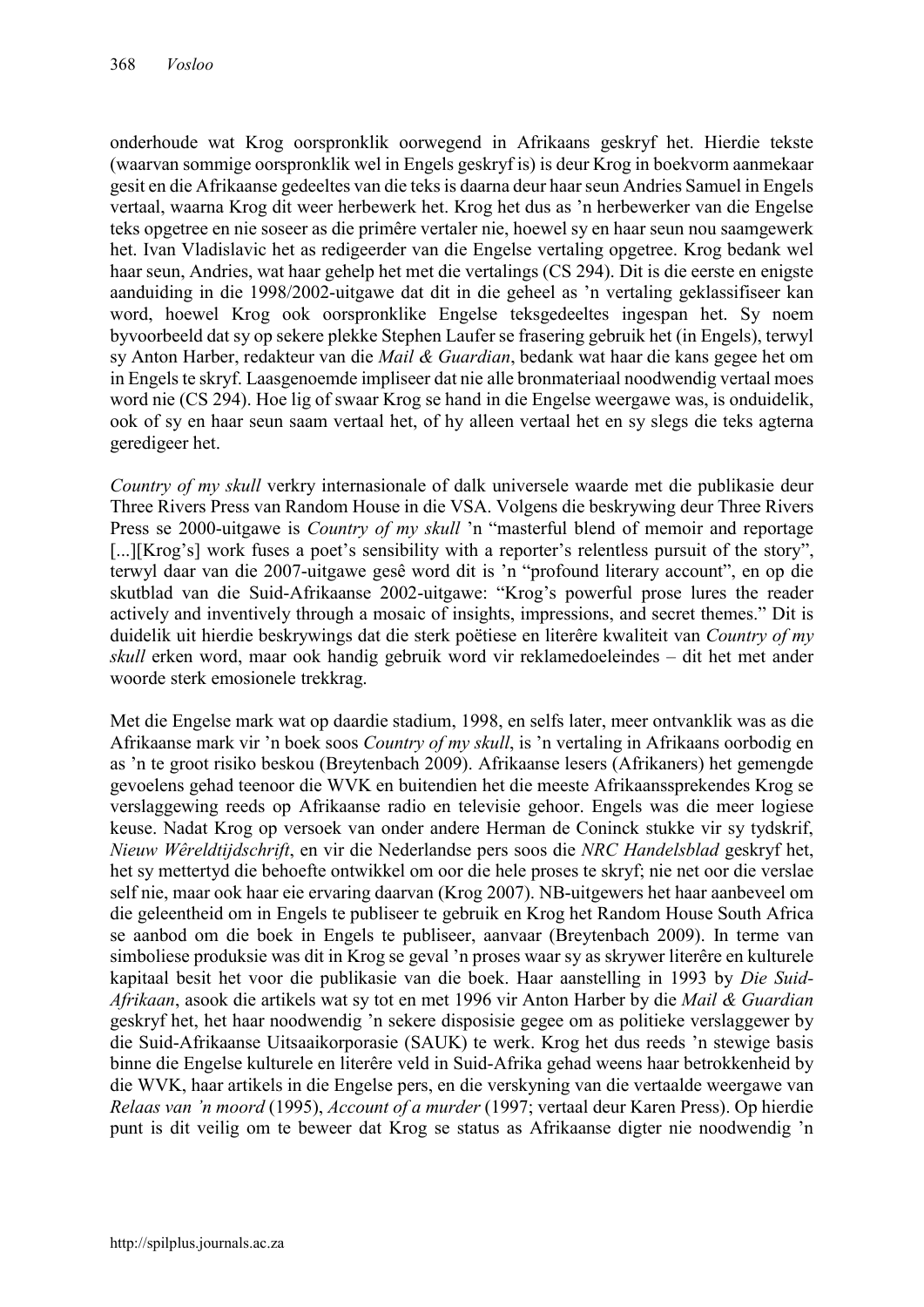belangrike rol gespeel het in die besluit van Random House om haar te nader oor 'n boek oor die WVK nie.

In een van die min sosiologies-teoretiese ondersoeke na Krog se literêre en simboliese kapitaal beweer Garman (2007:1) dat Krog se komplekse verhouding met die media en haar akkumulasie van media-kapitaal 'n belangrike rol gespeel het in die wyse waarop sy 'n unieke stem en voetstuk ontwikkel het in postapartheid Suid-Afrika, waar min (Afrikaner)stemme in 'n openbare domein werklik gehoor word. Reeds as 17-jarige haal Krog die koerant met die publikasie van sommige polities sensitiewe gedigte in 'n skoolkoerant. Met D.J. Opperman se goedkeuring word haar debuutbundel dieselfde jaar (1970) by Human & Rousseau gepubliseer, waarmee Krog vroeg die Afrikaanse literêre veld betree en haar gevolglik as literêre stem binne die Afrikaanse literêre veld laat geld.

## 5. Om aandag op te eis

Met die plasing van "ma" in *Down to my last skin* (DLS 12) as tweede gedig ná "my beautiful land" stel Krog ten minste twee aspekte van haar poëtika aan die Engelse leser bekend: nie alleen word die teksaard uitgestip nie ("poem / without fancy punctuation / without words that rhyme / without adjectives / just sommer / a barefoot poem –"), maar ook die omvang van Krog se ma se invloed op haar dogter se skryfwerk:

ma

*ma I am writing a poem for you* ek skryf vir jou 'n gedig *without fancy punctuation* sonder fênsie leestekens *without words that rhyme* of woorde wat rym *without adjectives* sonder bywoorde *just sommer* net sommer *a barefoot poem –* 'n kaalvoetgedig

*because you raise me* want iv maak my groot in jou krom klein handjies *in your small halting hands you chisel me with your black eyes* jy beitel my met jou swart oë *and pointed words* en spits woorde *you turn your slate head* jy draai jou leiklipkop *you laugh and collapse my tents* jy lag en breek my tente op *but every night you offer me* maar jy offer my elke aand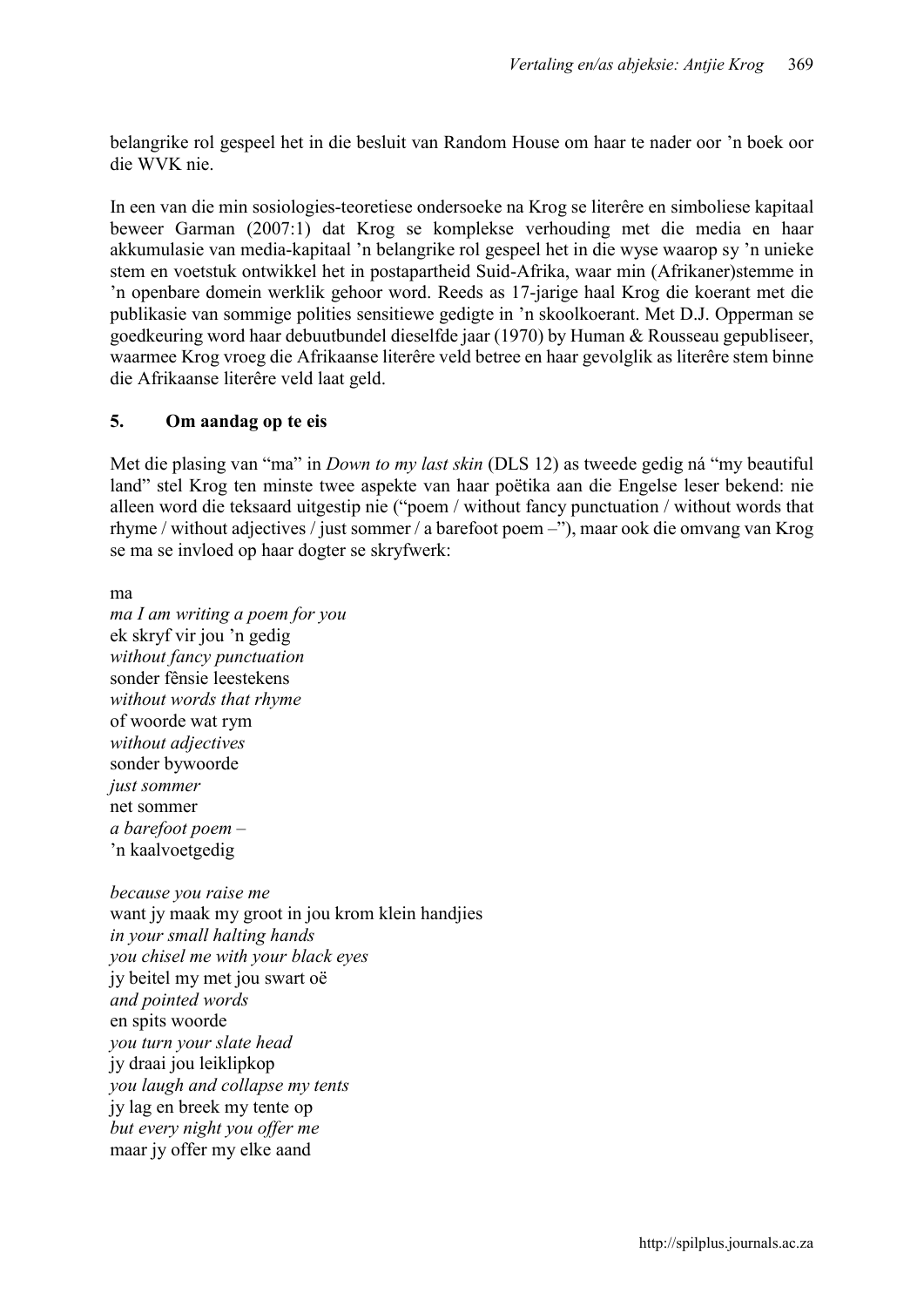*to your Lord God* vir jou Here God *your mole-marked ear is my only telephone* jou moesie-oor is my enigste telefoon *your house my only bible* jou huis my enigste bybel *your name my breakwater against life* jou naam my breekwater teen die lewe

*I am so sorry ma* Ek is so jammer mamma *that I am not* dat ek nie is *what I so much want to be for you* wat ek graag vir jou wil wees nie *(vertaler Karen Press)*

In die gedig, wat vertaal is deur Karen Press, word daar verwys na die digter se ma se "halting hands", die manier waarop sy die dogter beitel ("you chisel me"), haar "pointed words", en na haar naam as "my breakwater against life." Op inhoudelike vlak, word die moeder in strofe 2 dus nie noodwendig slegs vereer vir haar bereidheid "om na haar kind te luister, riglyne vir die lewe te gee en teen die lewe te beskerm" (Kannemeyer 1988:361) nie, maar neem 'n mens die bepalende rol waar wat Dot Serfontein as skrywerma in Krog se vroeë ontwikkeling as digter en skrywer gespeel het. In die laaste strofe sou die digter se ma verder ook as metafoor kon dien vir die taalpuriste of letterkundiges aan wie 'n jong, ontluikende digter verantwoording sou moet doen; daarom dat Krog by voorbaat, op die ouderdom van 17, verskoning vra dat sy nie die tipe digter gaan wees wat daar van haar verwag word nie, dat sy grensoorskrydend gaan wees.

Kristeva (1982; 2004:204) noem dat sodanige benadering die verband uitlig tussen die interne dimensie van 'n teks en die eksterne konteks, waarmee uiteindelik die outentiekheid van die skrywende subjek blootgestel word. Die skrywer word 'n "subject in process and a subject on trial. As such the speaking subject is a carnival, a polyphony, forever contradictory and rebellious" (Kristeva 2004:204). Wanneer die onderskeid tussen die subjek en die objek onduidelik is (pseudo-entiteite), vind wat Kristeva noem 'n dialektiese verhouding plaas tussen aantrekking ("attraction") en afkeer ("repulsion"). Die moeder as objek is die eerste slagoffer van die proses van "skorsing" – die moeder word die eerste abjek, eerder as objek in die proses van abjeksie (Kristeva 1982, 2004:206). Wat Kristeva beskryf, is die grondslag van vroue se posisie binne die semiotiese bevryding waartydens mans tekste geskep het wat teen die reëls van konvensionele taal indruis (Jones 1997:371). Binne hierdie denkraamwerk is vroue as moeders die eerste objek van liefde, en van wie die kind geskei word. Op metapoëtikale vlak hou die moeder 'n bedreiging in vir die oorsteek van grense, by Krog, 'n wegbeweeg van die moeder (Afrikaans) na die vader, Engels. <sup>10</sup> Die semiotiese diskoers is volgens Kristeva (in

<sup>&</sup>lt;sup>10</sup> Verwys na Lacan se "Law of the Father" as draer van taal en kultuur (Lemaire 1977). Van belang hier is die dilemma wat Krog in *'n Ander tongval* beskryf, waar die verteller aan die karakter Christina bely dat sy wettig wil wees, wil bestaan, en sy worstel gevolglik met die begeerte om in Engels gelees te word, want "Engels het die deur na die Vader geword" (AT 295), en die vrees dat sy haar gekoloniseerde, Afrikaanse wortels sal verraai of sal uitverkoop. Die 'Vader' verwys hier na erkenning in die Engelse literêre veld in Suid-Afrika en internasionaal.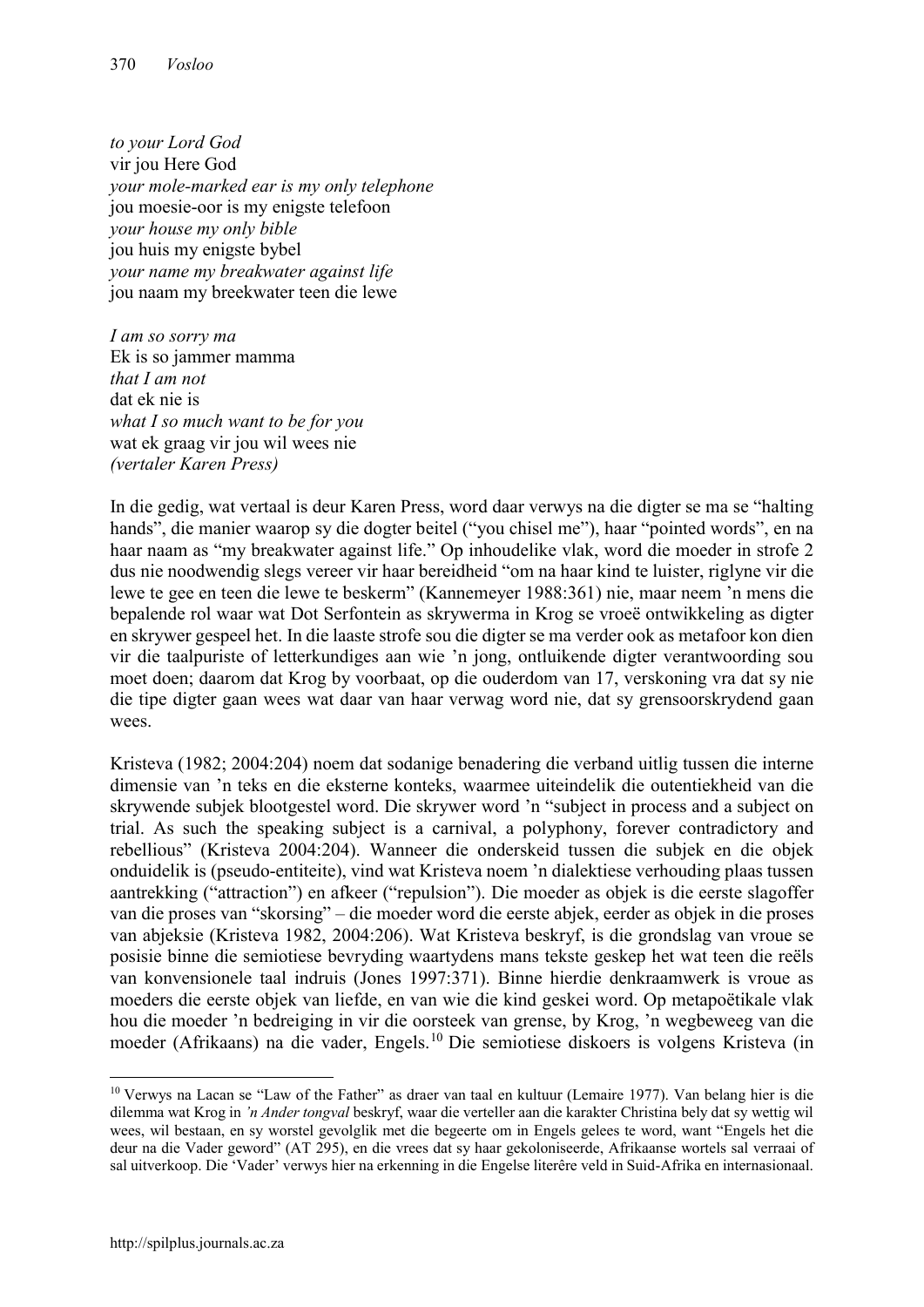Jones 1997:371) 'n bloedskandelike verwerping van die simboliese orde deur vroue se bevrydende potensiaal binne die marginale posisie waarin hulle hulle bevind. Om as vrou sosiale, seksuele en simboliese ervarings te hê, is om iets anders te word – 'n subjek-in-wording, 'n subjek-onder-verhoor (ibid:372). Om buite die moederlike beskerming te beweeg, en die simboliese orde van die nuwe ruimte uit te daag, is wat Krog doen.

'n Belangrike vraag wat gevra kan word, is in watter mate *Down to my last skin* as eerste Engelse digbundel van Krog binne die Engelse literêre (poësie)veld, wat Krog deur die verskyning van die bundel betree het, grensoorskrydend was, soos haar poësie vanaf 1970 binne die Afrikaanse veld grensoorskrydend was. As resensies enigsins 'n aanduiding is, kan gesê word dat Krog se Engelse poësie met voorbehoud ontvang is: "Krog has the guts, or perhaps the protection of fame, to constantly risk absurdity" (De Kock 2000:9). Uit De Kock se resensie wil dit voorkom of Krog die moed en durf het om haar eie styl met oortuiging in Engels te handhaaf, iets wat Engelse digters in Suid-Afrika klaarblyklik nie het nie. Holtzhauzen (2001:6) beskou Krog as 'n uiters suksesvolle digter binne die hele Suid-Afrikaanse literêre veld: "it is by finding the right words and putting them in the right order that Krog succeeds as poet, perhaps without equal on the landscape of South African literature." Rycroft (2000:11) se resensie hang saam met dié van De Kock, as hy Krog se Engelse poësie as eerlik en halstarrig beskryf: "In Antjie Krog's *Down to my last skin* English-speakers have the opportunity of experiencing the raw and unyielding voice of one of South Africa's most acclaimed poets." Dit lyk of *Down to my last skin* binne die Engelse literêre veld geïnterpreteer is as verteenwoordigend van Krog se omgaan met sowel die private as die politiese sfeer van die lewe. J.M. Coetzee se hoofkarakter in sy boek *Diary of a bad year* (Coetzee 2007:199) artikuleer waarskynlik die persepsie van Krog binne die Engelse literêre veld as hy na die "white heat" van Krog se werk verwys: "her capacities as a poet have grown in response to the challenge, refusing to be dwarfed." Hier bespeur 'n mens weer eens 'n moontlike verwysing na (Engelse) digters wat nie dieselfde durf het as Krog wat die oorskryding van grense betref nie, en gevolglik nie die mas opkom binne die Engelse literêre veld nie.

Tog, nege jaar ná die publikasie van *Down to my last skin* deur Random House SA in 2000, was die publikasiestatus van die bundel steeds aktief, <sup>11</sup> wat impliseer dat dit genoegsaam deur boekhandelaars aangekoop word en genoegsaam verkoop om voortgaande publikasie te regverdig. Vir 'n Afrikaanse digter om in die Engelse literêre veld sodanige status met 'n vertaalde bundel te bereik, is nie algemeen nie. Met die verskyning van die bundel in 2000, word 'n nuwe Afrikaanse bundel deur Krog, *Kleur kom nooit alleen nie*, tegelykertyd by Kwela gepubliseer. Dat die publikasie van die twee bundels in dieselfde jaar was, is heel waarskynlik toevallig, maar dit is wel moontlik dat die resepsie van die bundels 'n wedersydse positiewe uitwerking gehad het. Met die FNB Vita-toekenning word Krog se poësie in Engels as ondersoekend en vernuwend bestempel, en die vertalings as "vivid recreations in their own right" ("Vita award for Krog's English word" 2001:21). Die bundel word voorts geloof vir die literêre kwaliteit daarvan, en die akademiese debat wat dit sou ontketen, word ondersteun (Holtzhausen 2001:6). Akademiese debat as sodanig is gesond vir die ontwikkeling van 'n sterk teenwoordigheid van 'n skrywer in enige literêre veld aangesien dit 'n bevestiging is van belangstelling in die werk en dat daar krities oor die werk gedink word. In dieselfde artikel,

**<sup>.</sup>** Hierdie vrees wat Krog artikuleer, hou verband met die konseptuele gaping tussen die 'inheemse' en die 'uitheemse' as monolinguistiese pole, wat op sy beurt 'n simptoom is van wat Lefevere (1981:76) beskryf as "the Romantic stress on the mother tongue as the primary material for literary creation."

<sup>11</sup> Inligting korrek soos op 30 Maart 2009, Nielsenbookdataonline.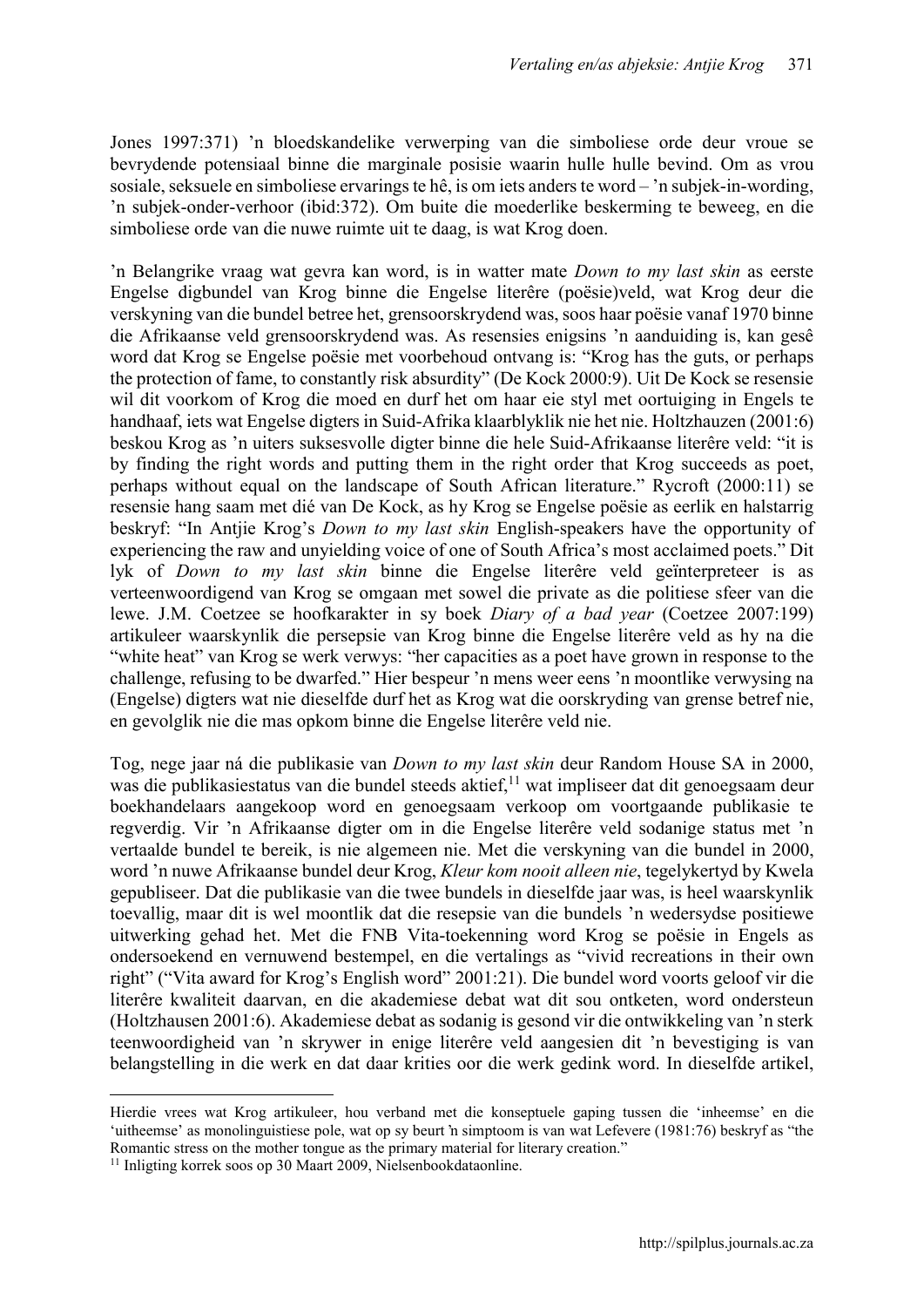getitel "Krog peels the everyday skin away to bare her poetic soul", word Krog as een van Suid-Afrika se groot digters bestempel, en die bundel as 'n "powerful, moving and humbling anthology" (Holtzhausen 2001:6). Cloete (2001:12) noem dat die vertaalde gedigte beter is en varser as feitlik enigiets anders wat op daardie stadium deur Engelssprekende digters in Suid-Afrika gepubliseer is. Volgens De Kock (2000:9) is een van die redes hiervoor dat Krog temas of onderwerpe wat Engelssprekende Suid-Afrikaanse digters lank vermy of op oordrewe satiriese of selfvergenoegde wyse hanteer, op 'n eerlike wyse hanteer. Ten spyte van Krog se uitspraak dat *Down to my last skin* deel is van die Afrikaanse letterkunde, en nie die Engelse letterkunde nie (DLS 6), lyk dit uit die aanvanklike resepsie van die bundel asof Krog relatief moeiteloos die Engelse literêre veld betree het.

# 6. Vertaling en/as abjeksie

Die gedig "nightmare of A Samuel born Krog" (DLS 49) is Krog se vertaling van "visioen van 'n lessenaar" (OB 23) in die vyfdelige gedig "vyf horries van a.e. Samuel (geb. Krog)" in *Otters in bronslaai*:

the desk is warm and bloody like a newly slaughtered carcass *die lessenaar is warm en bloederig soos 'n pasgeslagte karkas;* from the drawers transparent synovial fluid drips *uit die laaie drup deurskynende sinoviale vog.* the cahir against my back becomes big and pulpy *die stoel teen my rug word groot en pulp;* [...] my hand falls on the white breath of the page *my hand val op die wit asem van die blaai* an animal with fur on its back *- 'n dier met blink haartjies op die rugkant* the pen becomes a soft hairy nicotine-stained finger *die pen word 'n sagte harige nikotienbruin vinger* the letters it writes listlessly start decomposing at once *die letters wat hy lusteloos skryf, raak los van verrotting* books swell with indignation *boeke swel van verontwaardiging* the typewriter grinds its olivetti teeth *die tikmasjien kners sy olivanti-tande*

I write because I am furious *en ek skryf omdat ek woedend is*

Die slotreël van die gedig het bekend geword as die klassieke Krog-reël: "ek skryf omdat ek woedend is", wat in haar oeuvre sigbaar word in verse oor die liefde, die natuur, oor die *struggle*  en oor die rouheid van emosies. Die teenwoordigheid van hierdie elemente in Krog se poësie, spreek van wat Hambidge (1996:123) beskou as die taak van die digter as 'n sosiale kommentator. Dit spreek van 'n passie aanwesig in haar werk, wat dikwels ook die inspirasie agter die digproses is. Hierdie passie, asook die element van woede binne haar (die digter se) taak as sosiale kommentator, sluit tot 'n mate aan by Krog se preokkupasie met die konflik tussen estetika en politiek, soos in *Lady Anne* (1989), en by aspekte soos die idee van 'n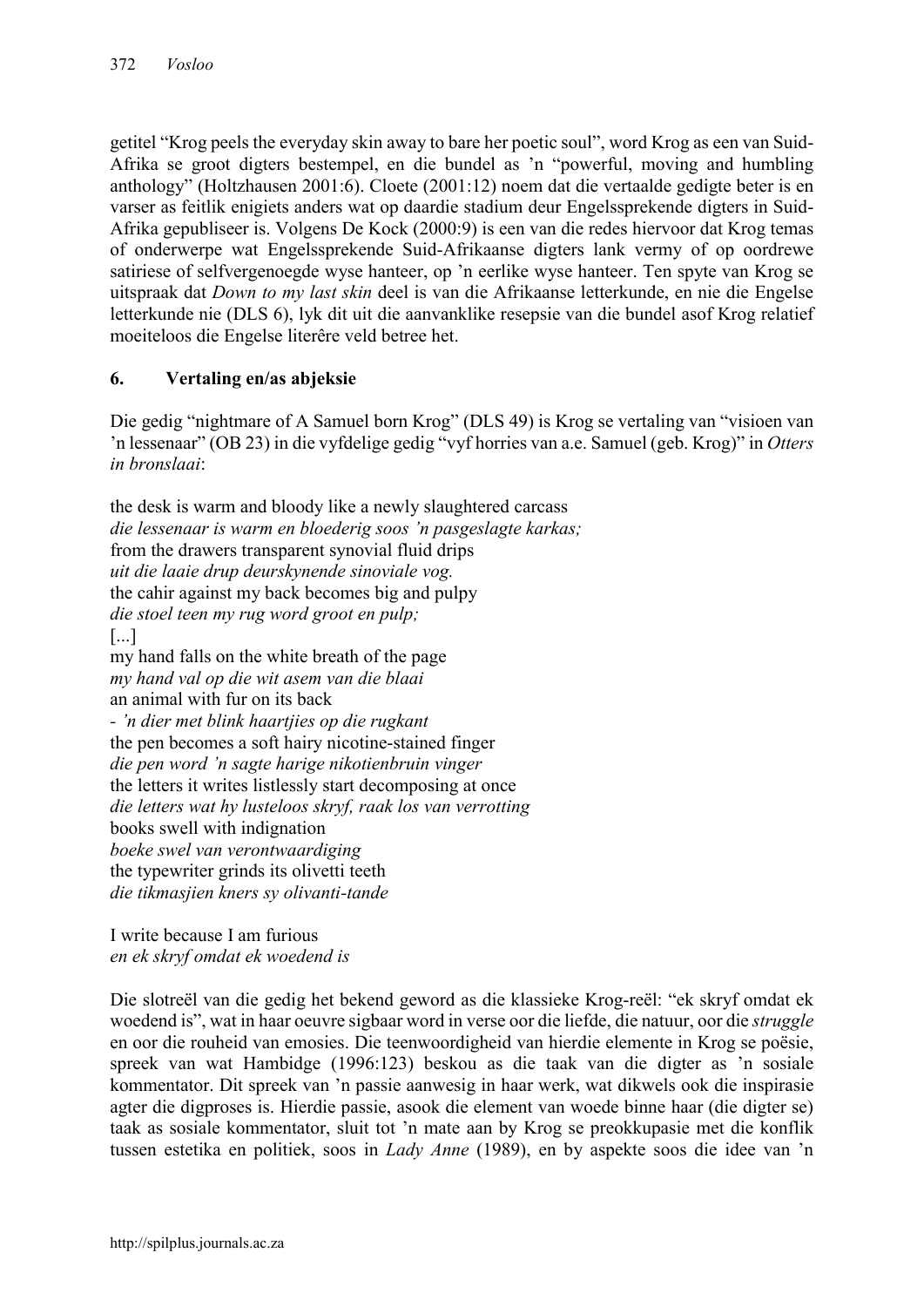meerduidige samelewing waarbinne diverse groepe op kreatiewe wyse in interaksie is met mekaar (Viljoen 2009:163).

Die tema 'om die self te skryf', is reeds teenwoordig in Krog se vroegste gedigte en is tekenend van aspekte soos die oorsteek van grense tussen die self (private) en dit wat buite hierdie self lê (openbare/publieke), en, uiteindelik, die herformulering of herskryf van die vrou as skrywer, as digter, as ma, as joernalis, as subjek. As 'dogter' van die Afrikaanse literêre tradisie, het die Afrikaanse literêre veld mettertyd gewoond begin raak aan Krog se woede, haar politieke uitgesprokenheid, haar weerstand teen tradisie, en haar as't ware vir haar politieke, vroulike, poëtiese en linguistiese subjektiwiteit en *performativity* 'vergewe'. Krog se ontwikkeling as digter in die hibriede ruimte van die interregnum<sup>12</sup> sou noodwendig 'n rol kon speel in die manier waarop sy vanaf die laat negentigerjare, maar veral vanaf 2000 as vertaler binne 'n ander, nuut gedefinieerde hibriede ruimte sou figureer – as hibriede digter, dus, in 'n ruimte van veelvuldige identiteit. Chapman (1996:413) beweer dat digters tydens die sewentigerjare 'n angstige lojaliteit geopenbaar het teenoor estetisisme, iets wat byvoorbeeld in die tagtigerjare vervang is met 'n groter mate van politiese betrokkenheid, gebaseer op sosiaal- en literêrteoretiese oorwegings. Dat Krog reeds in 1970 op sewentienjarige ouderdom 'n digstyl geopenbaar het wat tegelyk betrokke poësie was asook 'n openlike poësie wat onverskrokke was in die teenstaan van formaliteit, is noemenswaardig.

Hoewel die fokus in hierdie artikel nie primêr op vroulike liggaamlikheid val nie, is enkele opmerkings nodig om vertaling as 'n beliggaamde handeling te kontekstualiseer.13 Hoewel dit algemeen aanvaar word dat die liggaam 'n belangrike rol speel in die fisiese vorming van die subjek, geniet die liggaam – en die wyses waarop betekenis geheg word daaraan en waarop dit gerepresenteer word – minder aandag wanneer dit by literêre of teksondersoek kom (Grosz 1990:81). Dieselfde geld vir Krog, op wie se werk Kristeva se siening van die liggaam as teks en die teks as liggaam van toepassing is. Volgens Kristeva is die liggaam teenwoordig in die teks deur beskrywings van liggaamsdele en funksies, maar ook in die materialiteit van die teks self, die struktuur van die teks of gedig. Die liggaam van die teks, die semiotiese (betekenis)aspek, bied weerstand teen die idee van *closure*, dit ontwrig die simboliese, en skep – in die geval van poësie – 'n liggaamlike landskap wat hand aan hand loop met die liggaamlikheid van die verwysingsveld daarvan (Kristeva 1986:120). Die skrywer word dus deel van die teks, bewoon (*inhabit*) die teks en word gevolglik ook deel van die artikulasies en ritmes van die teks.

Die gedigte "dit is waar" / "it is true" (VS 12 / BB 12) verbeeld iets van die liggaamlike en tekstuele landskap van die gedig:

it is true that this landscape will *dit is waar dat die landskap sonder* continue to exist without me the trees

<sup>&</sup>lt;sup>12</sup> Die tydperk 1970-1995 in Suid-Afrika, "the time when the old order was dying and the new struggled to be born" (Chapman 1996:329); "between two identities, one known and discarded, the other unknown and undetermined [...] it is a place of shifting ground" (Gordimer in Chapman 1996:329).

<sup>13</sup> Vergelyk Grosz (1994), Moi (1999) en Young (2005) se standpunte oor beliggaamde subjektiwiteit. Vergelyk ook Conradie (1996), Beukes (1999), Visagie (1999), Crous (2002), Nel (2008) en Viljoen (2009) vir besprekings van liggaamlikheid in Krog se poësie. Wat die psigoanalitiese betref, word slegs Kristeva by hierdie bespreking betrek, hoewel Lacan en Freud se werk 'n sterk basis gevorm het vir haar teorieë.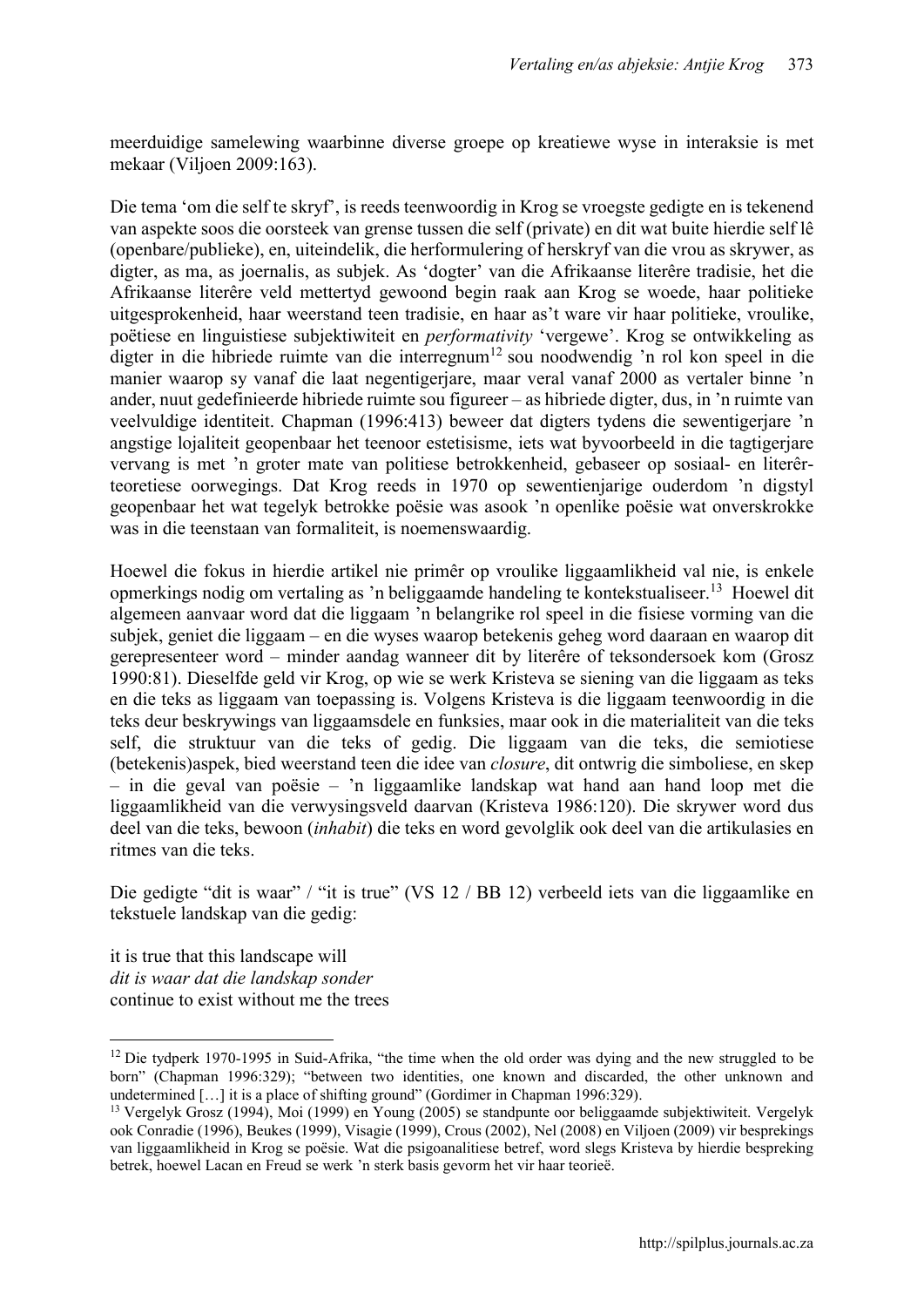*my sal voortbestaan die bome wat* that make me adore the earth the plains *my die aarde maak bemin die vlaktes* that sweep into seams of light-lipped *wat my saamvee in vaandels los* water that mirrors the nearest *lippige lig die water wat die* seams of touch the moon living *nabyste staat van aanraking weerspieël die maan stort agteroor in* off a stipend of new born stars it is true that it will continue to exist *'n stipendium pasgebore sterre dit is waar dat dit sal aangaan*

it is true that I saw three women *dit is waar dat ek drie vrouens kaal* naked on the beach at Marseilles their *op die strand van Marseilles gesien het* bodies like three bags of wrinkles their hair *hulle lywe drie sakke plooie* like tissues in the wind. with short steps they *hulle haartjies waai soos tissues in die wind met kort stappies stap hulle* padded into the water their breasts wrinkle-less forming a halo of flesh of steaming risen *die water in hulle borste is plooiloos 'n stralekrans stomende* breasts blushing into their nipples it is *uitgerysde borste blosend tot in die tepels dit is waar dat ek* true that I couldn't keep my eyes off them *my oë daarvan nie kon afhou nie* [...] as of late I stare intensely at old people how *dit is waar dat ek begin om ou mense intensief te bekyk* they put their feet down or wear their hair that I *hoe hulle hul voete neersit hul hare kam dat ek my oë*  lay my eyes desperately on young skin and fluent *verhonger neerlê op jong velle*  bodies it is true that I'm on the brink of an abyss *dit is waar dat ek op 'n afgrond staan*

Die inhoud van *Verweerskrif/Body bereft* sluit aan by die abjekte: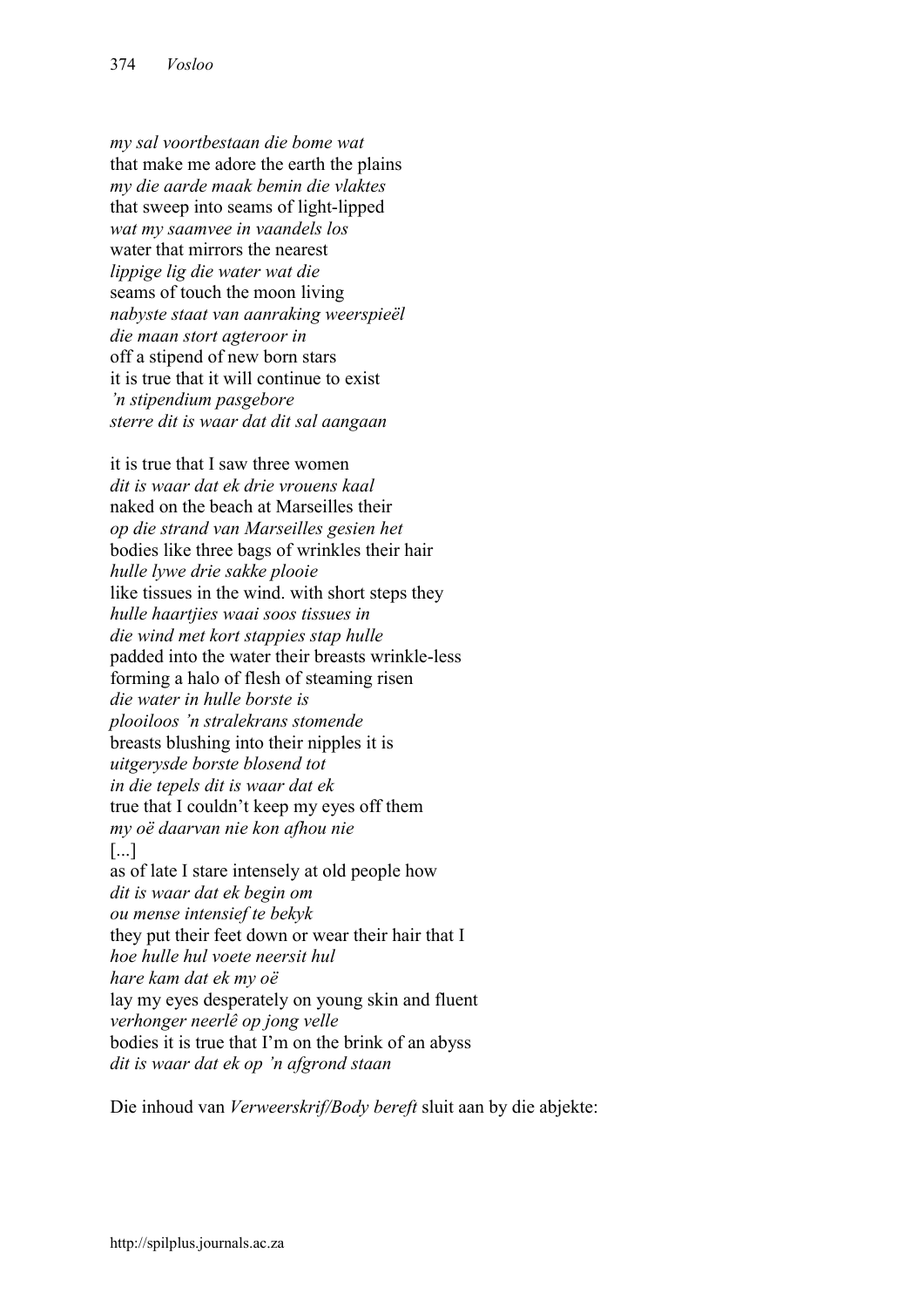It is something rejected from which one does not part, from which one does not protect oneself as from an object. [...] It is thus not lack of cleanliness or health that causes abjection but what disturbs identity, system, order. What does not respect borders, positions, rules. The in-between, the ambiguous, the composite. [...] a terror that dissembles, a hatred that smiles, a passion that uses the body for barter. (Kristeva 1982:4)

Kristeva se beskrywing moet in die lig gesien word van dít wat verskuil is binne abjeksie, naamlik 'n verset teen 'n bedreiging – "a threat that seems to emanate from an exorbitant outside or inside, ejected beyond the scope of the possible, the tolerable, the thinkable. It lies there, quite close, but it cannot be assimilated. It beseeches, worries, and fascinates desire" (Kristeva 1982:1).

Wanneer daar in 'n teks (soos ook in film of ander mediavorms) van die abjekte – dit wat uitgewerp of verwerp word – gebruik gemaak word, word die self waaraan die mens vashou onder andere as onstabiel uitgebeeld, en word dit wat Kristeva (in Mansfield 2000:83) beskryf as die grens tussen die binneste en die buitenste, en tussen dit wat as skoon en gepas (in liggaamlike terme) hanteer word, afgebreek. Wat gebeur is dat dinge<sup>14</sup> soos urine, defekasie, menstruele bloed, semen, braaksel, die skoon liggaam, maar veral ook die mens se bewussyn van individuele identiteit en sekuriteit, bedreig (Mansfield 2000:83). Hierdie objekte wat abjeksie veroorsaak, lei daartoe dat die liggaam met dáárdie oppervlaktes, openinge, gapings (wat ook later seksuele prikkelareas word), geassosieer word – die mond, oë, anus, ore, geslagsdele (Grosz 1990:88). Volgens Lacan (in Grosz 1990:88) is alle seksorgane en prikkelareas in die vorm van 'n rand ("rim"), wat die ruimte uitmaak tussen twee liggaamlike oppervlaktes – 'n tussenruimte tussen die binneste en buitenste liggaam. Hierdie liggaamlike ruimtes funksioneer as drempels tussen dit wat binne-in die liggaam is, met ander woorde deel van die subjek, en dit wat buite is, met ander woorde 'n objek vir die subjek. Die drempels (van taal: "nuwe territory poetic", "pis", "kak"; en inhoud) word onder andere uitgebeeld in Krog se "toiletgedig" (G 15) / "toilet poem" (DLS 54; gedeeltelik aangehaal):

things of course about which one would never write a poem *dinge natuurlik waaroor 'n mens nooit 'n gedig sou skryf nie* force their way into the territory of poetic themes *dring in die nuwe territory poetic temas binne* [...] I piss shuddering rigid half squatting *pis ek rillend verstard effens hurkend* between my legs *tussen my bene deur* into a toilet bowl heaped halfway up *in 'n toiletbak tot in die helfte opgehoop* with at least four different colours of shit *met minstens vier verskillende kleure kak*

1

<sup>14</sup> Ek gebruik met opset die woord "dinge" omdat dit tegelyk na die tasbare en die nietasbare verwys – dit is nie noodwendig objekte nie, ook nie elemente nie. Kristeva noem dit "physical flows" of "bodily refuse" in die liggaamlike konteks (Mansfield 2000:83).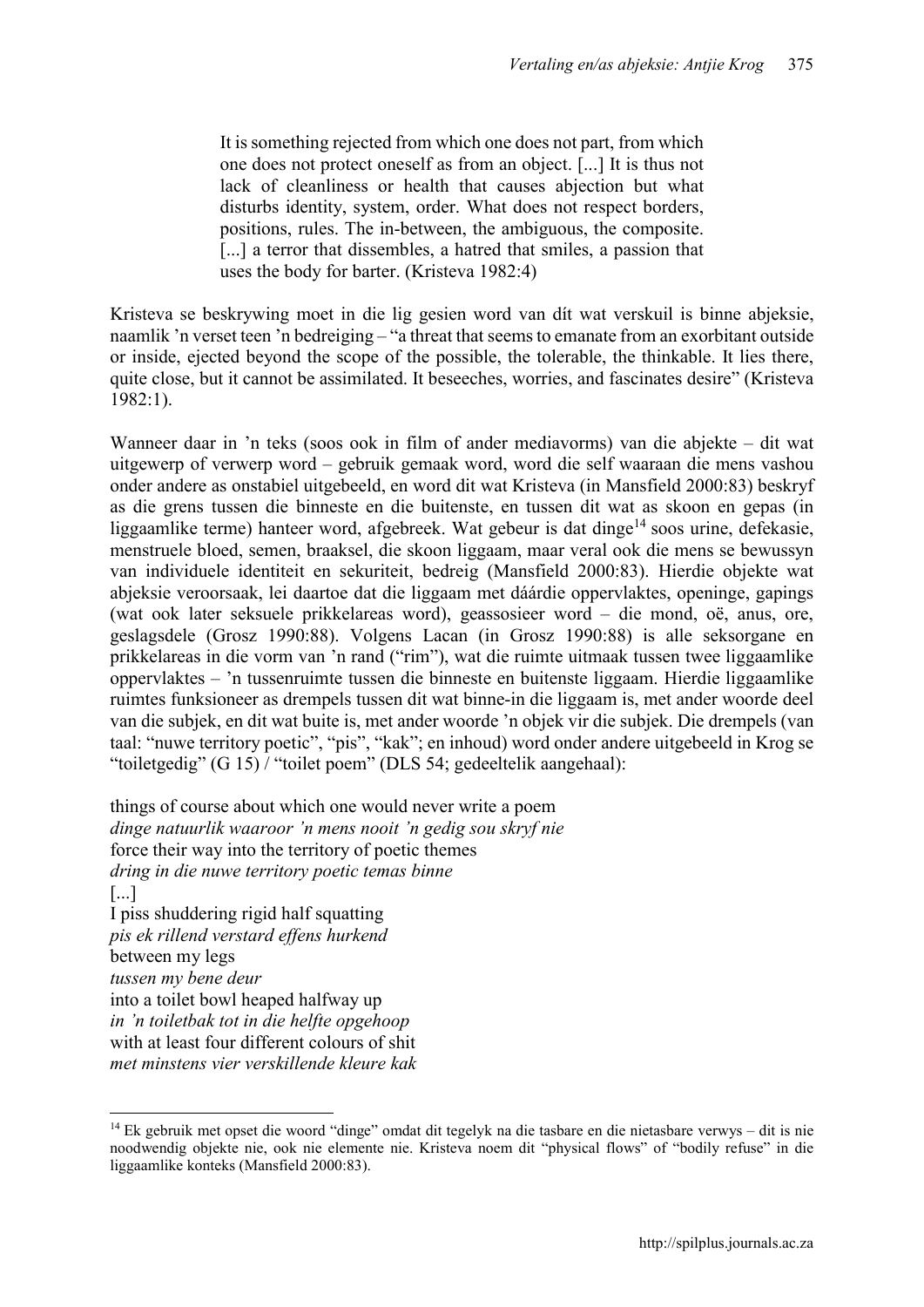Die aversie wat die leser byvoorbeeld ervaar in 'n gedig soos "toiletgedig", spreek van 'n abstrakte proses van teenstrydigheid, onsekerheid en 'n besoedeling van die binneste wat alle orde, betekenis, waarheid ontwrig (Mansfield 2000:85). Krog berei die leser in die eerste reël voor op dit wat gaan volg, en sy sluit die gedig op 'n banale hoogtepunt af met "elke senupunt van weersin orent om mal te word / as maar net 'n enkele druppel op teen my sou spat." Die teenstrydigheid lê daarin dat die subjek in die gedig self besig is om 'n abjekte aksie uit te voer, maar 'n intense weersin ervaar oor die gevaar wat in die laaste twee reëls uitgespel word. Die leser lees hierdie teenstrydigheid raak en herken dit in hom- of haarself en dit is op hierdie punt waarop sy of haar orde en bekende waarheid ontwrig word. Dieselfde geld onsekerheid en veral die besoedeling van die binneste – die vreedsaamheid met die bekende orde, die veilige ruimte van denke en gevoelens word ontwrig.

Volgens Viljoen (2009:191) hanteer Krog die liggaam as tematiese gegewe sterk konvensioneel in veral haar eerste vier bundels, en word daar eers vanaf die vyfde bundel, *Otters in bronslaai*  (1981) beweeg na groteske, monsteragtige en abjekte voorstellings. Krog gebruik "die liggaam in beeldende verbinding met ander entiteite soos byvoorbeeld die poësie en die landskap" (Viljoen 2009:192), en in werke soos *Country of my skull* en *Kleur kom nooit alleen nie* word ook die land as liggaam gesien. Soos in die vorige afdeling aangedui, beeld Krog telkens ook die maak van poësie uit as 'n proses wat in die liggaam ontstaan (vergelyk "Digter wordende" en "first sign of life" oor die ongebore fetus), en besin sy in haar poësie oor die problematiek van skryf oor die liggaam, sodat sy voortdurend sekere grense, veral die grense van genres waarin sy skryf, verskuif (vergelyk Viljoen 2009:192). In *Down to my last skin*, skryf Krog aan die Engelse leser:

you moved in me today

… like a poem you began without my knowing a coupling of image and sound with an umbilical cord to life veined through my blood after weeks swollen into a gesture of word and vertebrae a verse trembling this morning into wanting to be written (DLS:35) en,

to awake one morning into sound with the antennae of vowel and consonant and diphthong to calibrate with delicate care the subtlest movement of light and loss in sound

… the poet writes poetry with her tongue yes, she breathes deeply with her ear (DLS:59).

In die lig van 'n oorskryding of verskuiwing van grense,<sup>15</sup> en in die lig van die teenwoordigheid van die abjekte in Krog se poësie, is die volgende twee aanhalings relevant: "Transgression is associated with the sacred, the moment of rupture when the excluded element that is forbidden by the taboo, is brought into focus" (Richardson 1998:51), en "[t]ransgression does not deny

<sup>&</sup>lt;sup>15</sup> Volgens Viljoen (2009:205) oorskry Krog die grense wat verband hou met poëtiese dekorum en korrektheid in die gedig deur haar vermenging van taal asook die gebruik van kragwoorde soos "pis" en "kak".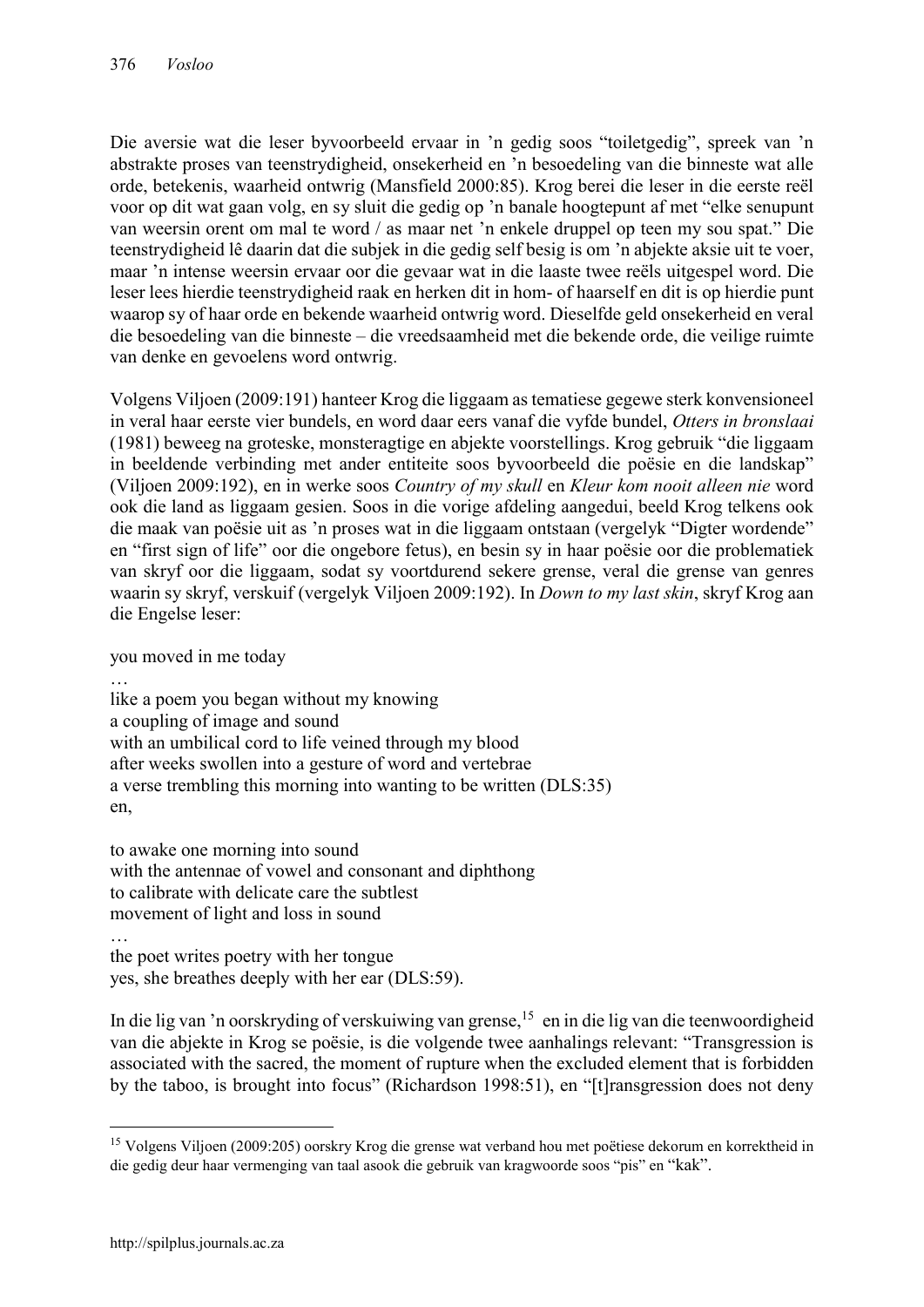the taboo but transcends and completes it" (Bataille in Richardson 1998:55).<sup>16</sup> Volgens Kristeva (1982:207) is alle literatuur<sup>17</sup> waarskynlik 'n vorm van die apokalips – die laaste groot oordeel – deurdat dit geleë is op 'n baie brose grens waar identiteite (subjek/objek, ens.) nie bestaan nie of net-net bestaan: dit is dubbel, wasig, heterogeen, dierlik, gemetamorfoseer, gewysig, abjek. Hierdie tipe literatuur sou ook as 'n mineuraktiwiteit binne 'n gegewe kultuur kon funksioneer, 'n mineurletterkunde wat ontwrig en subverteer. Dit is in werklikheid 'n ontsyfering van die mens se worsteling en krisisse, sy mees intieme en veelseggende apokalips. Die vraag word gevra: "Does one write under any other condition than being possessed by abjection, in an indefinite catharsis?" (Kristeva 1982:208).

In die gedig "on my behalf" (BB 19) word die Engelse leser wat nie noodwendig vertroud is met Krog se poëtika nie, bekendgestel aan dit waarmee sy haar as digter, politieke aktivis, skrywer, ma, huisvrou en vrou tot op hede besig gehou het – dit wat die onderliggende dryfveer was agter die digproses. Hoewel die gedig 'n vertaling is van "namens myself" (V 19), waar die Afrikaanse leser met 'n soortgelyke "belydenis" te make het, is die herdigting van die gedig in Engels in *Body bereft* belangrik in die konteks van dit waarmee Krog haar voortaan as digter in Afrikaans en Engels gaan besig hou – hoe sy 'n meer beliggaamde digter gaan wees, hoe die politiek van skuld, verantwoordelikheid, gemarginaliseerdheid, identiteit minder belangrik raak in die aangesig van ouderdom en die onvermydelikheid van die dood:

i no longer need to approach anybody on someone's behalf *namens niemand hoef ek iets meer te benader nie* i no longer need to be accountable for others *namens niemand hoef ek meer verantwoording* or to ask forgiveness on behalf of those who know no guilt *te doen of om vergifnis te vra nie* i no longer need to put anybody's marginalized *niemand se gemarginaliseerde perspektief* perspective on the table or imagine *hoef ek meer op die tafel te plaas nie* myself into the skin of another *of my in ander se vel te verbeel nie* because the first forays of death have arrived *die eerste voorhoedes van die dood* and the body slips like sand through *het opgedaag en die liggaam gly soos sand* the fingers. apathy neutralises the senses *deur die vingers. apatie neutraliseer die sintuie* as survival deploys its brutal forces. one gets cut *oorlewing ontplooi soos 'n woestaard en sny* off from others and becomes more and more *jou af van ander sodat jy al hoe meer vertroud* familiar with the complete inward-turning of death – *raak met die na-binne-gedraaidheid van die dood*

 $\overline{a}$ 

<sup>16</sup> Oor die onderwerp van die onreine en die taboe, vergelyk ook Douglas (1966). Wat die karnavaleske en die groteske liggaam betref, vergelyk Bakhtin (1984), veral sy bevraagtekening van die grense tussen die amptelike en nieamptelike sfere in die samelewing, en die rol daarvan in sosiale transformasie.

<sup>17</sup> Kafka, Sartre, Bataille, Baudelaire word byvoorbeeld genoem.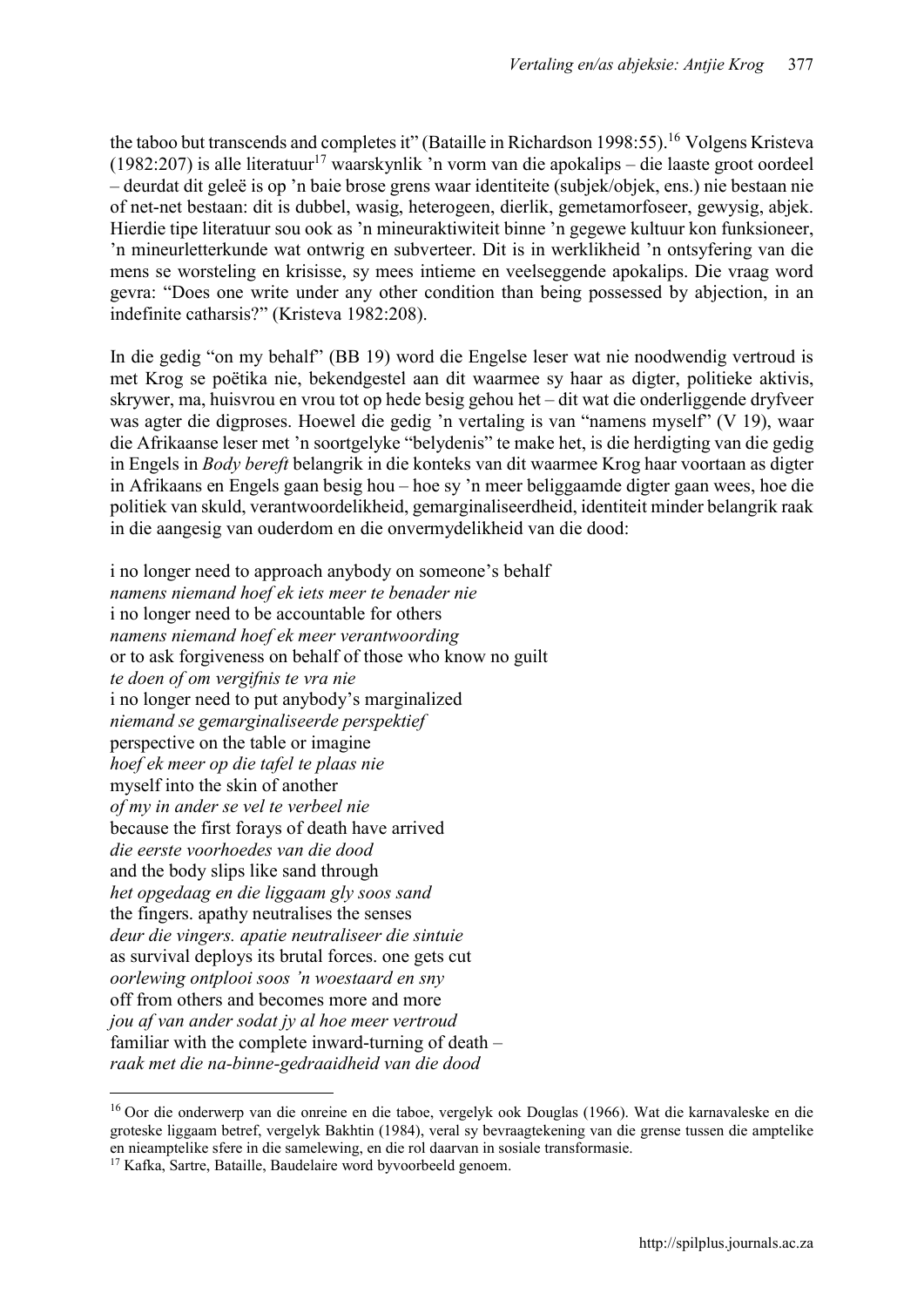drawer after drawer you are being emptied out *laai vir laai word jy leeggemaak* until only your empty inside moves your emptiness about  $18$ *tot net nog die leë binnekant jou raak*

Soos Viljoen beweer, is Afrikaanse lesers reeds vanaf *Otters in bronslaai* blootgestel en as't ware "opgevoed" nie net in die outobiografiese element in Krog se poësie nie,19 maar ook die liggaamlikheid daarvan, die abjekte element daarvan (Hambidge 2009). Met die verskyning van *Verweerskrif / Body bereft* was die polemiek wat rondom die voorblad en inhoud van die bundel ontstaan het, dus verrassend, maar terselfdertyd te verwagte. Gegewe die geweldig intieme wyse waarop daar met ouderdom asook die verwering van die liggaam omgegaan word, en die algemene opvatting dat dit die mees eksplisiete voorblad van 'n Krog-bundel tot op hede is, <sup>20</sup> is dit te verstane dat die gemiddelde leser van Afrikaanse poësie heel waarskynlik ongemaklik sou voel en op grond van morele oortuigings beswaar sou maak. Die grensoorskryding, oftewel die "visuele taboe-deurbreking" (Van Vuuren 2006:9) in hierdie geval, het, soos in die geval van byvoorbeeld "toiletgedig", "die effek om die leser te laat gril én lag, maar dit is ook 'n manier waarop [Krog] die ruimte vir vroulike liggaamlikheid binne die Suid-Afrikaanse samelewing met sy streng reëls betreffende vroulike liggaamlike decorum uitbrei" (Van Vuuren 2006:9), of te bowe kom, om aan te sluit by Bataille (in Richardson 1998:55).

Spies (2006:9) beskryf *Verweerskrif* – en veral die voorbladfoto – as "afstootlik", en verklaar dat dit vir haar gaan oor die "blootstelling van die ou liggaam aan die openbare oog."<sup>21</sup> Sy gaan verder deur te sê "[of] ons dit nou wil erken of nie, is skoonheid in dié verband nie in die aanskouersoog nie, maar in die jong liggaam. [...] Die bundel en die reaksies daarop het my weer laat besef in watter mate Afrikaanstalige lesers en kritici aan kulturele geheueverlies ly, met as onderdeel die ignorering van die tradisie van die Afrikaanse poësie" (Spies 2006:9). Wat Spies deur hierdie veroordeling bevestig, is in die eerste plek die manier waarop die abjekte ontvang word en gevolglik verwerp word, in die tweede plek hoe die jonger liggaam steeds as die volmaakte, ongeskonde ideaal van 'n vroulike liggaam voorgehou word (hoe die stem van die menopousale vrou gevrees en ontken word, vergelyk Tamara Slayton in BB 21, V 21),<sup>22</sup> en derdens die ambivalensie in die hunkering of verwagting na "direkte segging" (vergelyk Eliot se "objective correlative", soos aangehaal in Spies 2006:9), maar die afkeer daarin en die implisiete versugting na teks en beeld wat grense, posisies en reëls respekteer (met ander woorde die teenpool van die abjekte).

<sup>&</sup>lt;sup>18</sup> Oor die "I" as subjektiwiteit in die gedig kan 'n afsonderlike studie gedoen word, veral oor die verskuiwing in die gedig van die ek-verteller na die derdepersoonsverteller en die objektiwiteit wat intree op dieselfde moment as wat die liggaam op intiemer wyse ervaar word.

<sup>&</sup>lt;sup>19</sup> In Krog se oeuvre gaan die spreker deur die ervarings van moederskap, menopouse en veroudering, en worstel sy met die wyse waarop die historiese, sosiale en politieke deur die liggaam geartikuleer word, terwyl in haar latere bundels 'n element van verset intree teen oorheersing van die man en die familie (Viljoen 2009:201).

<sup>&</sup>lt;sup>20</sup> Dit is die eerste bundel van Krog waar sy baie nou betrokke was by die keuse van die voorblad.

<sup>21</sup> Vergelyk Sontag (2003) vir 'n bespreking van die foto as uitbeelding van pyn. Volgens Sontag is foto's 'n objektiewe rekord asook persoonlike getuienis, sowel 'n getroue weergawe of transkripsie van 'n werklike gebeurtenis as 'n interpretasie van daardie werklikheid.

<sup>22</sup> Vergelyk Dumas, Laberge en Straka (2005) se sosiokulturele studie oor liggaamlike estetika en die *age*habitus van ouer vroue.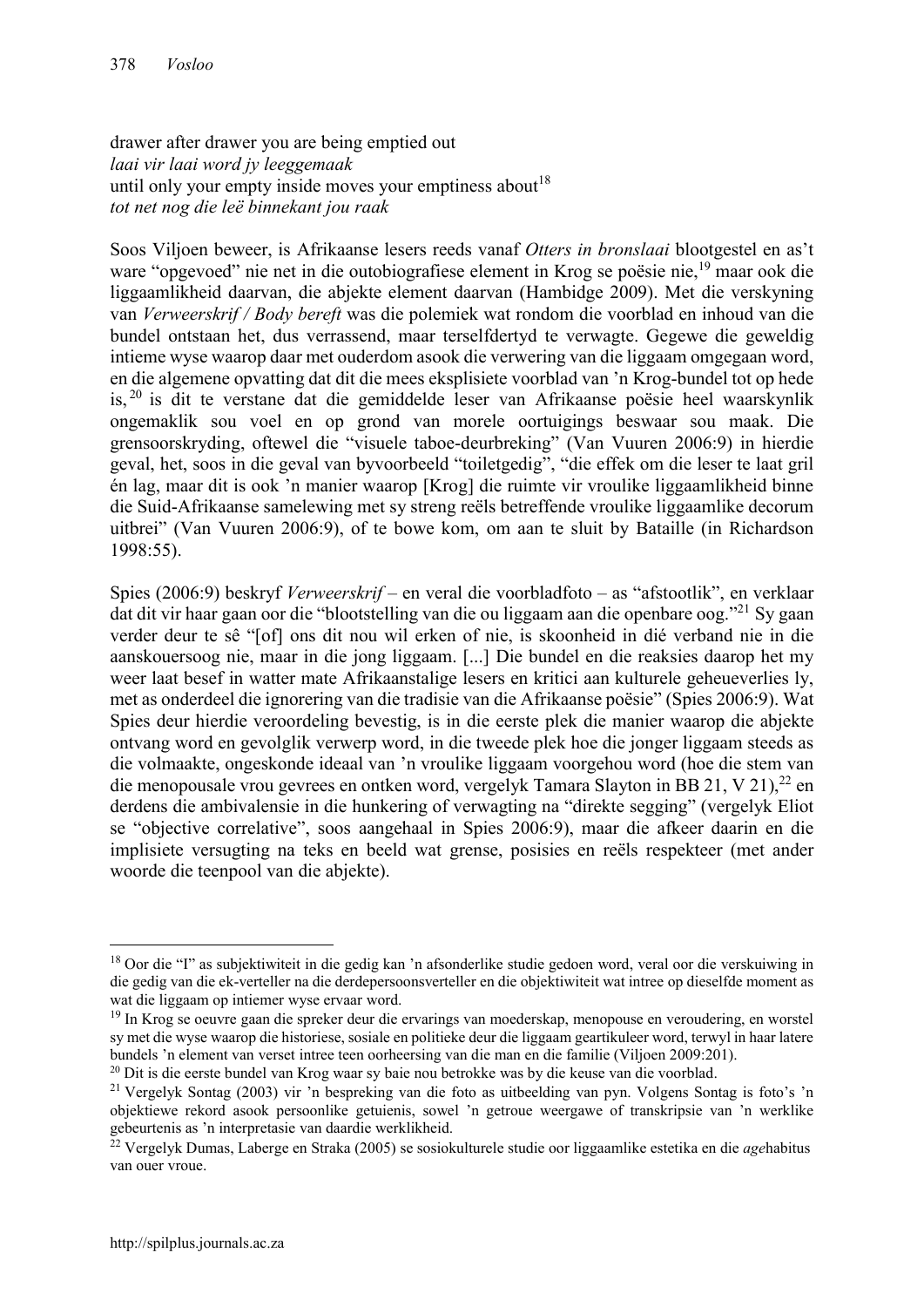'n Belangrike punt wat die tradisie van die Afrikaanse poësie betref, is dat Krog in haar werk met sowel die manlike tradisie in Afrikaans as met haar "literêre moeders" in gesprek tree, en dat sy, soos Viljoen beweer, wel deeglik veral Eybers ("die grootste digteres" (bron), "my classy heldin" (bron)), se tradisie aanvanklik voortsit, maar dan ook elders aansluiting soek soos by Erica Jong (Hambidge 2009). Krog identifiseer aanvanklik ook met Jonker as literêre voorganger, maar breek uiteindelik weg namate die verhouding tussen die persoonlike en die openbare en die politieke meer ambivalent raak. In *Verweerskrif / Body bereft* put Krog uit veel meer as net die Afrikaanse tradisie: afgesien van digters soos Amichai, Gerard Manley Hopkins, Hugo Claus, Kopland, Paul Celan, gee sy vernaam erkenning aan Sharon Olds,<sup>23</sup> Adrienne Rich<sup>24</sup> en die werk van Tamara Slayton,<sup>25</sup> Anne Sexton, en aan ouerwordende vroue in die algemeen.

Volgens De Lange (2006:4) skryf Krog haar in *Verweerskrif* nogmaals los van die kanon, en getuig die taalgebruik van 'n groter weerloosheid, 'n nog feller direktheid en kruheid as in vorige bundels. In teenstelling met Spies beskou De Lange die bundel as vernuwend deurdat Krog vreesloos waag en daardeur nooit vir alle lesers aanvaarbaar of veilig skryf nie, 'n houding waarvan die basis in *Dogter van Jefta* gelê is wat haar grensoorskrydenheid (vergelyk "Ma") en haar verhouding met haar literêre moeders betref (Hambidge 2009; Viljoen 2009). Dit eggo op sy beurt Olds se benadering waar sy die liggaam en liggaamsdele eksplisiet benoem sonder om in ag te neem wat die leser as betaamlik of kuis beskou. Dit is waarskynlik die sterk feministiese diskoers in die bundel wat skerp reaksie uitgelok het, nie net van Afrikaanse kritici nie, maar ook vanuit Engelse literêre kringe, die "hekwagters van die Engelse taal", soos Krog dit beskryf (Brümmer 2006:15). Sowel die Afrikaanse as Engelse bundel het enkele maande ná die plagiaatdebakel wat deur Stephen Watson aangevoor is verskyn, en 'n mens het verwag dat Krog weerloos sou staan tydens die onmiddellike resepsie van veral *Body bereft*. In haar resensie van Breytenbach se bundel *Veil of footsteps* (2008), noem Sampson (2008) Breytenbach die Groot Skrywer, en verklaar, "[h]e is not at home in English. There is the feeling that he is writing with false teeth." Dieselfde sentiment word gelug deur die hekwagters

 $\overline{a}$ 

<sup>&</sup>lt;sup>23</sup> "Is there anything that shouldn't or can't be written about in a poem? What has never been written about in a poem?" vra Olds. Olds se poësie getuig van eksplisiete beelde en taal wat sosiaal afgedwingde stiltes oorskry en 'n "erotics of family love and pain" verbeeld. "[t]he point here is that the poet will not shirk the direct confrontation with the body; indeed, Olds often names the body and its parts with an explicitness far beyond any decorous concern with the reader's sense of modesty. But by doing so she disarms the words as inherited metaphors themselves, metaphors that have phallocentrically created special 'dirty' vocabularies for the private use of men, or just as exclusively, clinical vocabularies for the use of controlling medical figures. Both special languages have to do with the tradition of articulate male power over the mute female body; Olds reclaims both the power to speak for her own body and, with a delightful voluptuous arrogance, usurps the descriptive role as well. She traces bodies slowly and deliberately with her tongue: it is a gesture in which one feels the generosity of a lover, the inner necessity of a mother animal, and the conscious aestheticism of the artist" (Kahn g.d.).

<sup>&</sup>lt;sup>24</sup> "Rich's poetry has clearly recorded, imagined, and forecast her personal and political journeys with searing power. In 1956, she began dating her poems to underscore their existence within a context, and to argue against the idea that poetry existed separately from the poet's life. […]Intimately connected with this struggle for empowerment and action is the deepening of her determination 'to write directly and overtly as a woman, out of a woman's body and experience.' In the poem "Tear Gas," she asserts 'The will to change begins in the body not in the mind / My politics is in my body'" (Pope g.d.).

<sup>&</sup>lt;sup>25</sup> Slayton word aangehaal aan die begin van "leave me a lonely began" (V 21 / BB 21): "the voice of the menopausal woman is feared and denied. She has been made invisible or encouraged to remain forever young…" Slayton was die stigter en direkteur van die Menstrual Health Foundation in Sebastopol, Kalifornië, en aktief betrokke by die bewusmaking by vroue van hulle liggaamlikheid en seksualiteit tydens verskillende lewensfases. Die volgende aanhaling is gepas in die konteks van Krog se bundel: "We design so much of the way we live our lives – the compulsive consumerism, the compulsive relationships – out of a profound cultural fear of death" (West g.d.).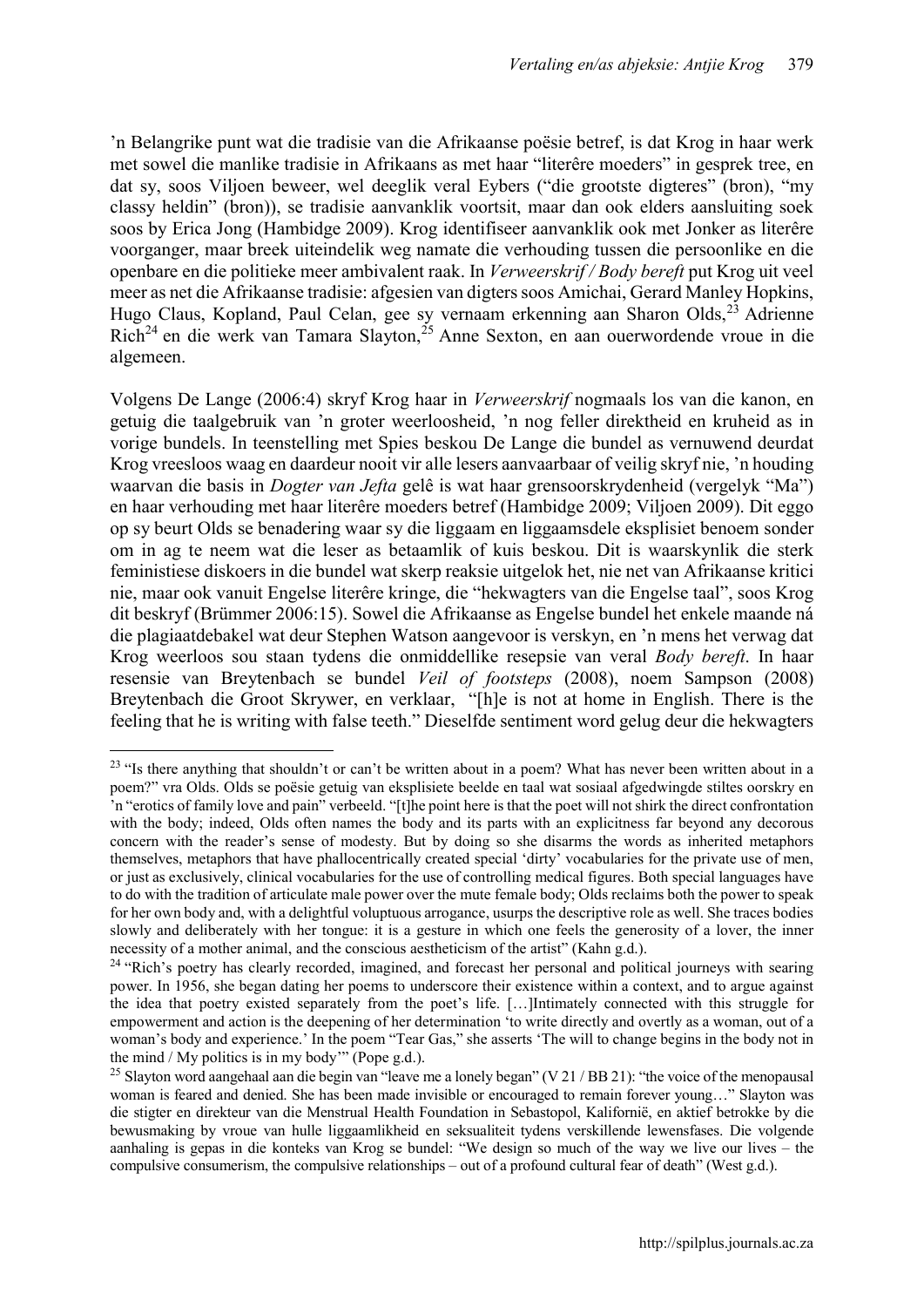van Engels, soos Krog na hulle verwys, in die resepsie van haar werk (Brümmer 2006:15). Hierdie sentimente bewys, in kort, die beginsel van 'n mineurgebruik van taal, oftewel die 'geheim' daarvan, naamlik dat die majeurtaal en -leser 'n vreemdeling voel in sy/haar eie taal (Deleuze & Guattari 1987:48). Dit is dus nie slegs Breytenbach of Krog wat nie tuis is in Engels nie, maar die majeurtaal wat nie tuis voel in sy eie vel nie; die leser wat met kunstande lees.

Stephen Watson se aanklag teen Krog in *New Contrast*, waarin dit duidelik blyk dat sy aanval nie slegs oor plagiaat *per se* gaan nie, maar veral ook oor 'n Afrikaanse digter wat in Engels durf publiseer. As rolspeler (direkteur van die tydskrif, akademikus by 'n Engelse universiteit, gepubliseerde digter in Engels) het Watson 'n bepaalde invloed gehad op die manier waarop Krog ná die verskyning van die artikel beskou sou word. Watson (2005:48) plaas Krog binne die plaaslike buiteliterêre tradisie van plagiaat<sup>26</sup> en impliseer dat sy nie deel genoem kan word van die Afrikaanse en nog minder die Engelse tradisie nie. Afgesien van sy kritiek op haar as digter, trek hy Krog se loopbaan as skrywer in twyfel met sy verwysing na haar gebruik van Hughes se konsep *mite* in *Country of my skull*. Weer eens wonder 'n mens hier oor die redes ágter die kritiek: Watson vergelyk Krog met Eliot se intelligente gevoeligheid. Sy verwysing na Eliot is waarskynlik nie toevallig nie. Krog sê immers in *A change of tongue* (CT 271), "I do not have T.S. Eliot or Philip Larkin in my bones." Die kritiek op Krog blyk dus eerder op die vlak van haar posisie in die literêre veld te lê, maar spesifiek die teenwoordigheid van 'n tradisioneel Afrikaanse skrywer binne die Engelse literêre veld waar die hekwagters waarskynlik feller optree teenoor Krog as wat binne die Afrikaanse literêre veld gebeur. Die ironie, sê Watson (2005:61), is dat Krog hierdie 'wandaad' van plagiaat pleeg te midde van haar status in Suid-Afrika. Wat presies Watson met Krog se status in Suid-Afrika bedoel, is onduidelik, veral in die lig van sy opmerking teenoor Verstraete (2006:79): "I just think of her as a housewife from Kroonstad masquerading as Joan of Arc. So I didn't have a sense of her as a cultural icon." In dieselfde onderhoud (Verstraete 2006:79), beskryf Watson *Country of my skull* as "another bad and appropriative piece of work. [...] There must have been something else going on in the whole issue for people to have gone so 'bedonnerd' about it ."

Dieselfde tipe scenario het inderdaad hier afgespeel as in die geval van *Down to my last skin* en *the stars say 'tsau'*<sup>27</sup> se resepsie binne Engelse literêre kringe. Stephen Gray (2006) se fel kritiek op *Body bereft* is veral simptomaties van die punt wat die bundel wil maak, naamlik dat die gemeenskap wegskram van dit wat die orde versteur (by name Krog as Afrikaanse digter binne die Engelse literêre veld), en op 'n meer direkte vlak die wyse waarop die gemeenskap ouer vroue en die oudwordproses misken (Kennedy 2006:2). Gray (2006) vra hoe goed Krog se tweede taal, Engels, is, en of haar waagstuk om in Engels te publiseer geregverdig kan word. Hy noem onder andere Krog se selfvertaling van die gedigte, "transliteration", wat hy op sy beurt regverdig deur te noem dat daar ongeveer 500 onakkurate vertalings asook talle "poeticisms" is, <sup>28</sup> en te verklaar dat "such private ache confessions" in die Engelstalige literatuur reeds met Sylvia Plath se dood begrawe is. Deur Plath in die argument in te bring, verwys Gray dus na die wêreldliteratuur, en nie spesifiek na Suid-Afrikaanse Engelse literatuur nie. Die standaard vir Krog se posisionering binne die Engelse literêre veld word inderdaad hoog gestel.

<sup>26</sup> Watson verwys na die joernalis en skrywer Darrell Bristow-Bovey wat van plagiaat aangekla is. Volgens Watson staan hy en Pamela Jooste buite die literêre tradisie of die literêre veld. Watson groepeer Krog by hierdie tradisie, hoewel sy duidelik binne 'n literêre tradisie (hetsy Afrikaans of Engels) staan as digter en skrywer.

<sup>27</sup> Vergelyk Vosloo (2010).

<sup>28</sup> Dit is onduidelik waarna Gray presies verwys.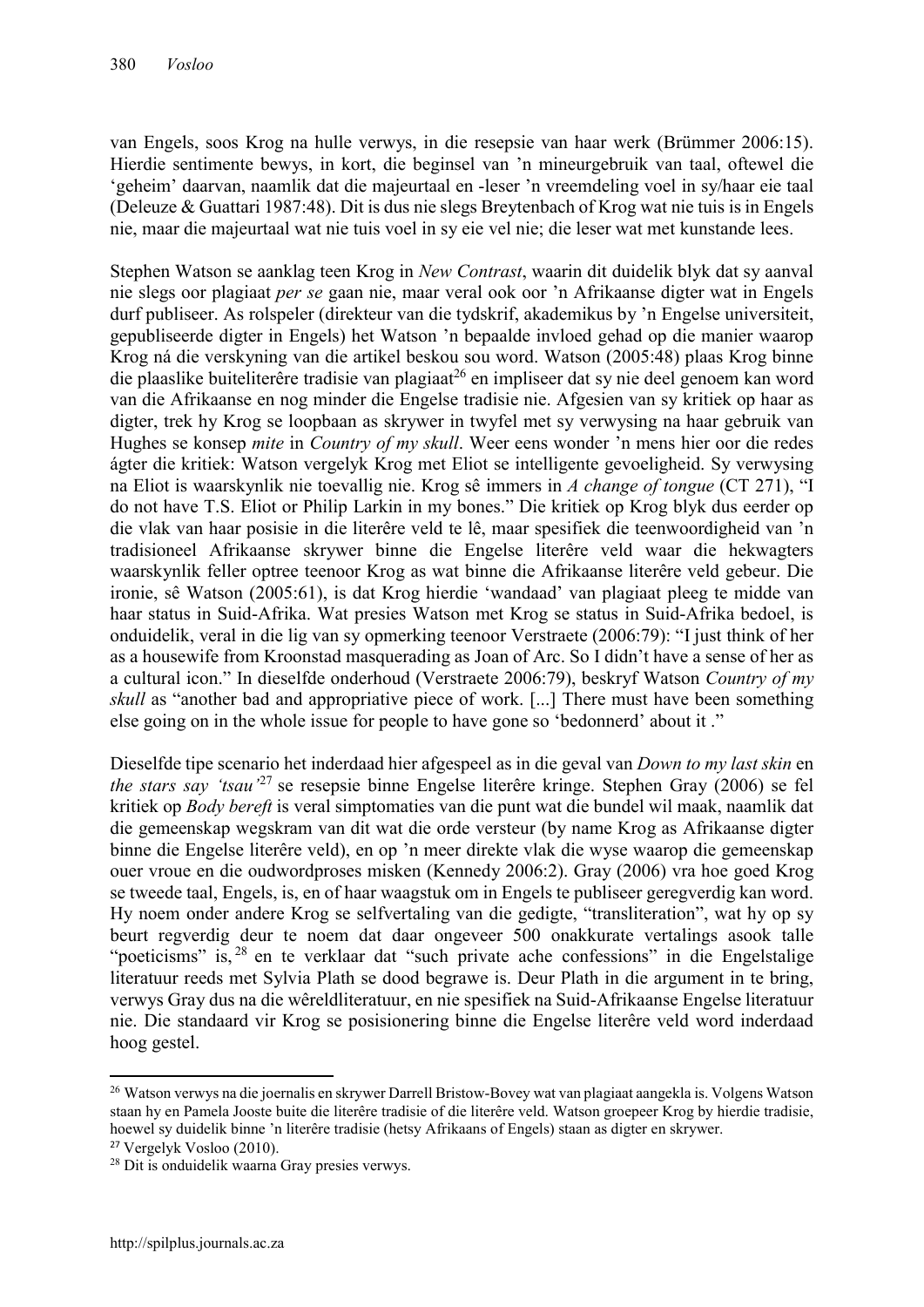Een van die belangrikste aspekte wat na vore kom uit Gray se resensie, is die aandag wat Krog as Afrikaanse skrywer van die Engelse literêre veld opeis. Krog is geen nuweling op die toneel nie; soos aangedui, is haar stem binne die Engelse literêre veld in Suid-Afrika en internasionaal reeds met *Country of my skull* en *A change of tongue* as belangrik geag, waarna sy verdere literêre kapitaal (meestal in Suid-Afrika) bekom het met die publikasie van *Down to my last skin*. Afgesien van die plagiaataantygings van Watson, wil dit voorkom asof haar groeiende status as Afrikaans-Engelse skrywer 'n bedreiging inhou vir die bestaande orde van die Engelse letterkunde in Suid-Afrika spesifiek. Dit is nie toevallig nie dat Gray (2006) opmerk "[n]ow we are to believe Krog just *sommer* writes in both the old official languages [...] Krog's poetry represents the end of once-brave Afrikaans literature as such, as it collapses into pretension and incompetence." Twee dinge val op in Gray se kritiek: sy gebruik van die Afrikaanse woord "sommer", wat waarskynlik doelbewus was om ironies te wees, en sy aanklag teen die Afrikaanse literatuur in die algemeen. Vir Gray gaan dit dus nie soseer daaroor dat dit Krog is wat in Engels skryf nie, maar dat dit 'n Afrikáánse digter is wat dit waag om in Engels te publiseer. Gray se resensie sou noodwendig 'n rol speel in die manier waarop die Engelse publiek *Body bereft* ontvang. Hiermee saam is dit belangrik om te noem dat Engelse lesers wat vir die eerste keer Krog se poësie in Engelse vertaling lees, dit nie noodwendig kan waardeer binne dieselfde konteks as wat dit aanvanklik geskryf is nie, omdat hulle nie haar volle oeuvre en die tematiese stramiene ken nie: die doelbewuste Afrikaanse ondertoon in Engels, die teenwoordigheid van die abjekte in haar werk en die feministiese inslag.

Op dieselfde wyse waarop Krog se habitus as skrywer en vertaler uit haar werk blyk, is die persepsies en verbandhoudende reaksies op die verskyning van 'n bundel soos *Verweerskrif / Body bereft* 'n gevolg van sosiale gedrag wat in die konteks van 'n gemeenskap van disposisies ontstaan (Bourdieu 1977:35). Die leser, resensent, kritikus, teoretikus tap uit 'n hele spektrum beskikbare strategieë, en kies (op onbewuste vlak) uit 'n spektrum moontlike uitkomste wat die wêreldbeeld in 'n bepaalde sosiale en kulturele konteks, en op 'n gegewe historiese moment, hulle toelaat om te sien. Die leser is nie bewus daarvan dat sy of haar keuse van optrede op hierdie manier 'beperk' is nie, en die keuse van optrede word dus ervaar as die onvermydelike omstandighede van gedrag. Sy of haar verhouding tot hierdie keuses word ook nie in 'n kulturele, ideologiese of godsdienstige konteks ervaar nie, maar as bloot praktiese oorwegings gesien. Soos in die geval van die skrywer, ontstaan ook die leser se strategieë dus uit 'n kollektiewe en dinamiese (veranderende) 'geskiedenis' van moontlike gedrag – "systems of durable, transposable dispositions", oftewel habitus (Bourdieu 1977:72). Hierdie aspek van die resepsie van 'n literêre werk is iets wat relatief min aandag geniet wanneer dit kom by die beoordeling of selfs interpretasie van sodanige resepsies. Net soos wat die habitus van die skrywer of digter of vertaler die kompleksiteit en ambivalente aard van sosiale en kulturele gedrag verklaar, is die vryheid in gedrag en optrede van die leser in 'n sekere sin voorbestem, met inagneming van die (relatief groot) ruimte vir spontaneïteit wat daar wel bestaan.

Op soortgelyke wyse as wat Kristeva van die abjekte as 'n tussenruimte praat, kan die vertaalhandeling vanuit die mineur- in die majeurtaal – met 'n mineuraanwending van die majeurtaal – gesien word as 'n abjekte handeling. Krog word daarvan beskuldig dat sy niestandaard Engels<sup>29</sup> gebruik: woorde soos "filigree", "unbeknownst", "wisps", "tintinnabulous bliss" en "nimbular mush" gee volgens Gray (2006) aan (Engelse) poësie 'n slegte naam. Hy sê

1

<sup>&</sup>lt;sup>29</sup> 'n Mens sou kon praat van 'n deterritorialisering van Engels in hierdie geval: na aanleiding van Gray (2006) se kommentaar blyk Krog haar eie "point of underdevelopment, [her] own patois, [her] own third world, [her] own desert" in *Body bereft* te gevind het.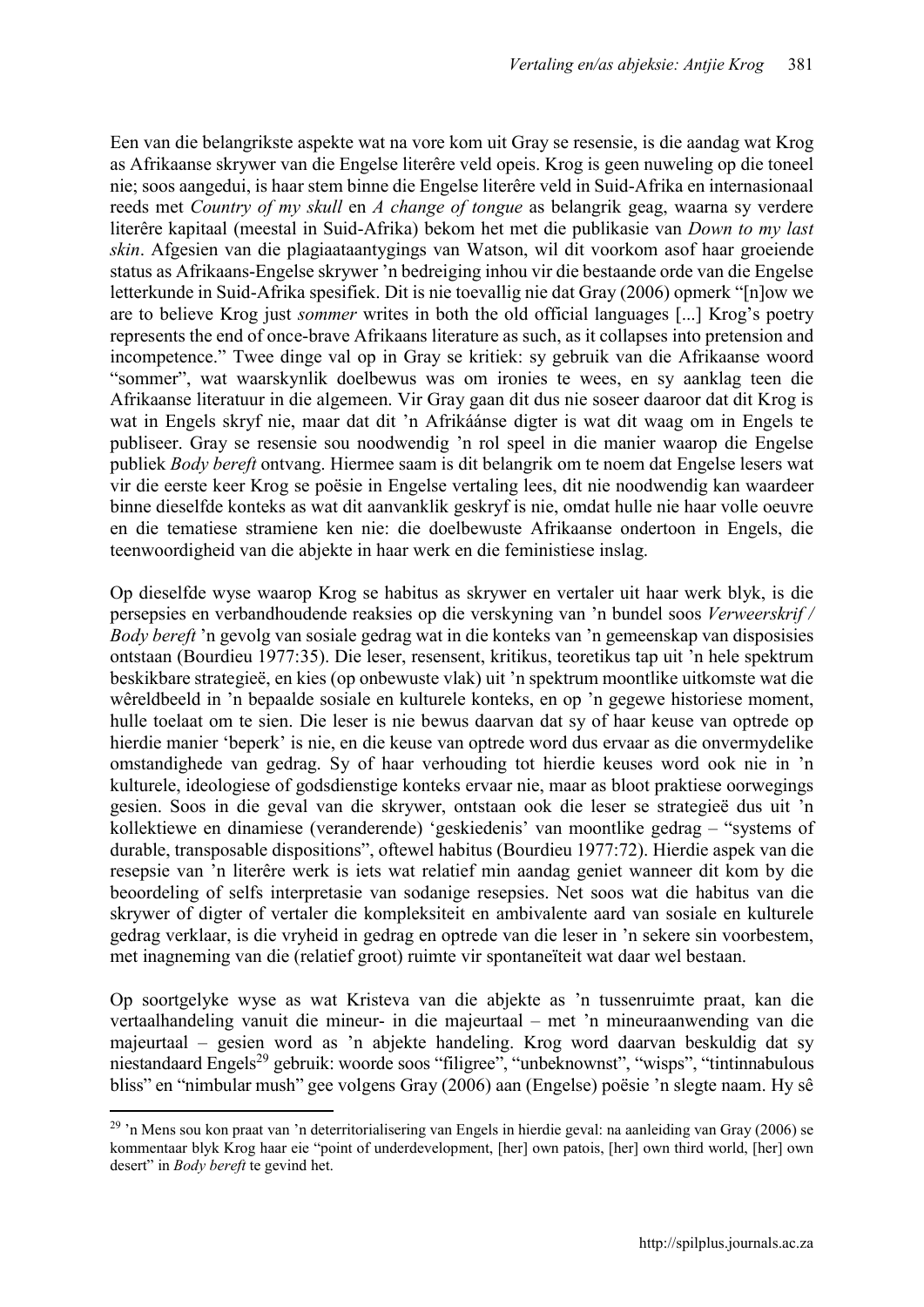voorts haar Afrikaanse ondertoon is onpoëties en onaanvaarbaar, en noem "drybaked cunt", "my downsitting and mine uprising" uit *Body bereft* as voorbeeld. Met die benadering om die Afrikaanse onderbou in Engelse vertaling te behou, hou Krog die kontaksone tussen Afrikaans en Engels lewendig as 'n plek van veelvuldige artikulasies, waar taal en die aanwending daarvan nie as 'n grens hoef te funksioneer nie. Krog gaan nie noodwendig op 'n bewuste vlak met haar werk om asof sy (en die werk) haarself in 'n oorgangsruimte of hibriede ruimte *wil*  posisioneer nie. Die rede hiervoor het waarskynlik te doen met die feit dat daar tradisioneel onder Afrikaanse skrywers (en Afrikaanse uitgewers) die persepsie bestaan dat hulle as randfigure in die Suid-Afrikaanse Engelse literêre veld beskou word. Hoewel Krog hierdie persepsie verwoord wanneer sy aan Brümmer (2006) bely dat sy al die jare uitgelos is toe sy net in Afrikaans geskryf het, maar haar nou 'n "randfiguur" voel binne die Engelse literêre veld (en selfs daarbuite), is dit waarskynlik veilig om te beweer dat Krog eerder binne 'n hibriede ruimte in die Engelse literêre veld staan. Hierdie tussenruimte of kontaksone, 'n "in-between", 'n *third space*, is 'n ongemaklike, ontblote ruimte wat simptomaties is van die spanning wat heers tussen twee meer definitiewe ruimtes uit die oogpunt van die Engelse leser: die een bekend (Engels), die ander vreemd (Afrikaans), die een plaaslik en die ander globaal, intimiderend, gelykmakend, universeel.

Met die teenwoordigheid van 'n *habitus van die abjekte* in Krog se poësie in die algemeen, en in *Verweerskrif* in die besonder, wend sy taal op 'n mineurwyse aan in *Down to my last skin* en *Body bereft*. Krog gebruik skatologiese, plat taal, sy oortree taboes in verband met menstruasie, sy span 'n gedronge taal en hortende ritme in, sy stel die stem van die ander, die kultuurvreemde voorop, die klipperigheid van die landskap word 'n simbool van haar taalkundige gebrek of onvermoë om haar volledig uit te druk in die niemoedertaal (en moedertaal). In *Lady Anne* in "'n Gedig oor skuld" (LA 100) word daar 'voorbrand' gemaak (hoewel op 'n onbewuste (habitus)vlak) vir haar eie oorgang na 'n tweetalige skrywer of vertaler. 'n Mens sou in die lig van haar ambivalente posisie binne die Engelse literêre veld die woord "Afrikaans" met "Engels" kon vervang (gedeeltelik aangehaal):

[...] wil die digter 'n gedig skryf verby die drag geraamtes van almal wat mank en [Engels] is maar die tong sal anders moet lê: bevry die allerwoordste woord deur vers wat wil klapwiek namekaar en nuut die gedig sal wys hoe woord in hierdie landskap waar word [...]

Die gedig impliseer op 'n ander vlak ook die "wording" of *becoming* as skrywer/vertaler waaroor Krog in "Digter wordende" / "poet becoming" skryf, maar in 'n risomiese konteks: die wordende-skrywer of die wordende-vertaler. Volgens Deleuze en Guattari (Mansfield 2000:145) is die tema van wording 'n belangrike aspek:

> it sees the life of things in terms of an ever-changing and everrenewed movement out of fixed forms into new possibilities. "The rhizome operates by variation, expansion, conquest,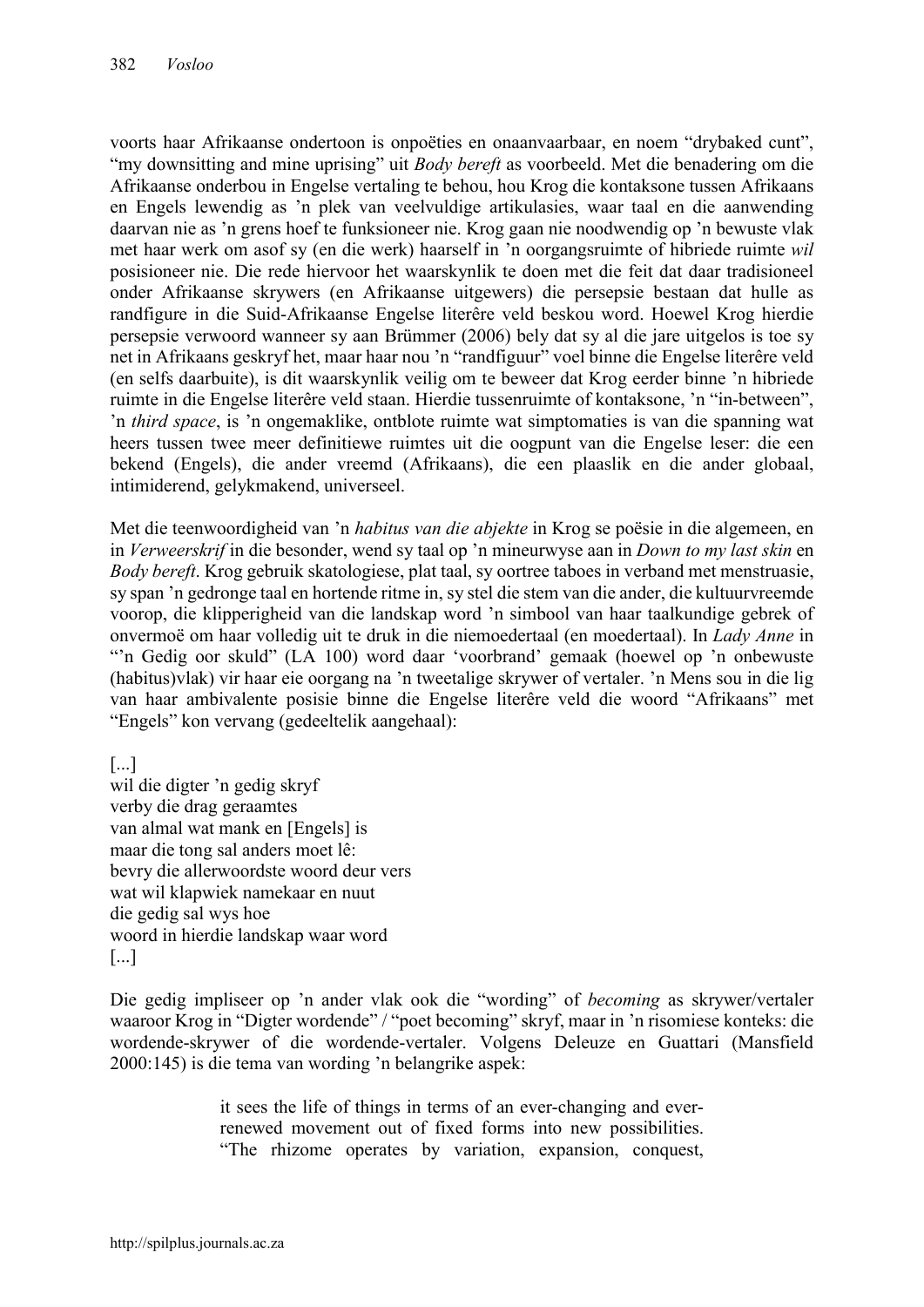capture, offshoots." Structures and identities attempt to fix the truth in a knowable form. Yet nothing is ever in a state of permanent immovability. Everything is always crossing over into something else, decomposing and recomposing itself beneath the identities truth would like to erect.

In die lig van die bespreking van die tussenruimte waarin Krog haar as vertaler bevind, verkry die gedigsiklus "Country of grief and grace" (DLS 95) / "land van genade en verdriet (K 37) 'n bykomende betekenis, afgesien van die uitsluitlik politieke:

(a) between you and me *tussen jou en my* how desperately it aches *hoe verskriklik* how it aches *hoe wanhopig* how desperately it aches between you and me *hoe vernietig breek dit tussen jou en my* [...] where do we go from here *waar gaan ons heen van hier?* your voice slung *jou stem slinger* in anger *in woede* over the solid cold length of our past *langs die kil snerpende sweep van my verlede* how long does it take *hoe lank duur dit?* for a voice *hoe lank vir 'n stem* to reach another *om 'n ander te bereik* [...]

Gedig (a) se eerste strofe sou gelees kon word as 'n verwysing na Engels<sup>30</sup> en Afrikaans, waar die stem van die ander in woede geslinger word oor die skrywer wat haar stem laat uitreik na die ander, verby die grense van waarheid en vernietiging, ter wille van oorlewing, groter erkenning, 'n groter teenwoordigheid in die land wat behoort aan "the voices of those who live in it."

(b) in the beginning is seeing *in die begin is sien* seeing for ages

<sup>&</sup>lt;sup>30</sup> Die ander stem sou ook 'n swart stem kon wees na aanleiding van die titel van die gedig "land van genade en verdriet" en die konteks van landskap, taal en identiteit (vergelyk Van Coller & Odendaal 2003; Viljoen 2002).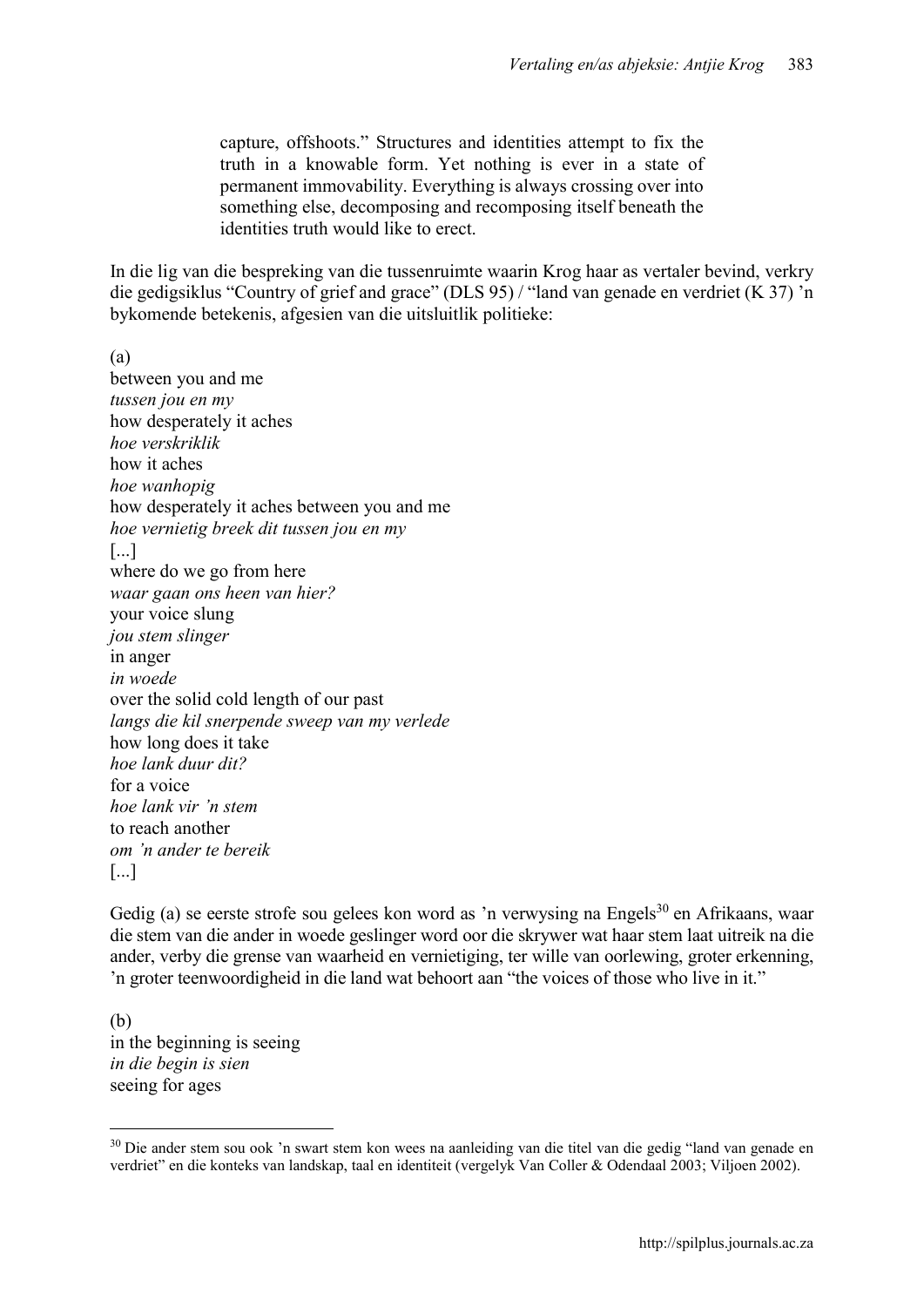*sien vir eeue* filling the head with ash *die kop vul met as* no air *geen suurstof* no tendril *geen spriet* now to seeing speaking is added *by sien word eindelik woord gevoeg* and the eye plunges into the wounds of anger *en die oog stort af in die woedende wond* seizing the surge of language by its soft bare skull *hoor! hoor die opwel van medemenslike taal in haar sagte weerlose skedel* [...]

Die direkte verwysing in gedig (b) na die "soft bare skull" van taal, waarvan die titel van die boek *Country of my skull* waarskynlik afgelei is, dui op die broosheid, indien nie die leegheid nie, van taal, en dit is in gedig (f) waar die digter die beliggaamde ervaring wat taal is artikuleer:

it breathes becalmed $31$ *sy haal asem* after being wounded *gekalmeer na die litteken* in its wondrous throat *aan haar wonderbaarlike keel* in the cradle of my skull *in die wieg van my skedel sing dit* it sings it ignites *ontbrand dit* my tongue my inner ear the cavity of heart *my tong my binneste oor die gaping van my hart* shudders towards the outline *sidder vorentoe na die buitelyn* new in soft intimate clicks and gutturals. *van 'n woordeskat nuut in sag, intieme keelklanke*

In gedig (g) stel Krog die titel van haar volgende Engelse bundel, *Body bereft*, aan die leser bekend:

this body bereft *die liggaam beroof* this blind tortured throat *die blind gefolterde keel* [...]

1

<sup>&</sup>lt;sup>31</sup> Die woord "it" is dubbelsinnig: in een opsig kan dit na die land verwys, in 'n ander opsig na taal (Afrikaans). Let ook op die verskil tussen die gebruik van die onpersoonlike voornaamwoord "it" in Engels en "sy" en "haar" in Afrikaans in die eerste strofe, en die oorgang na "my" in strofe 2 in Engels en Afrikaans.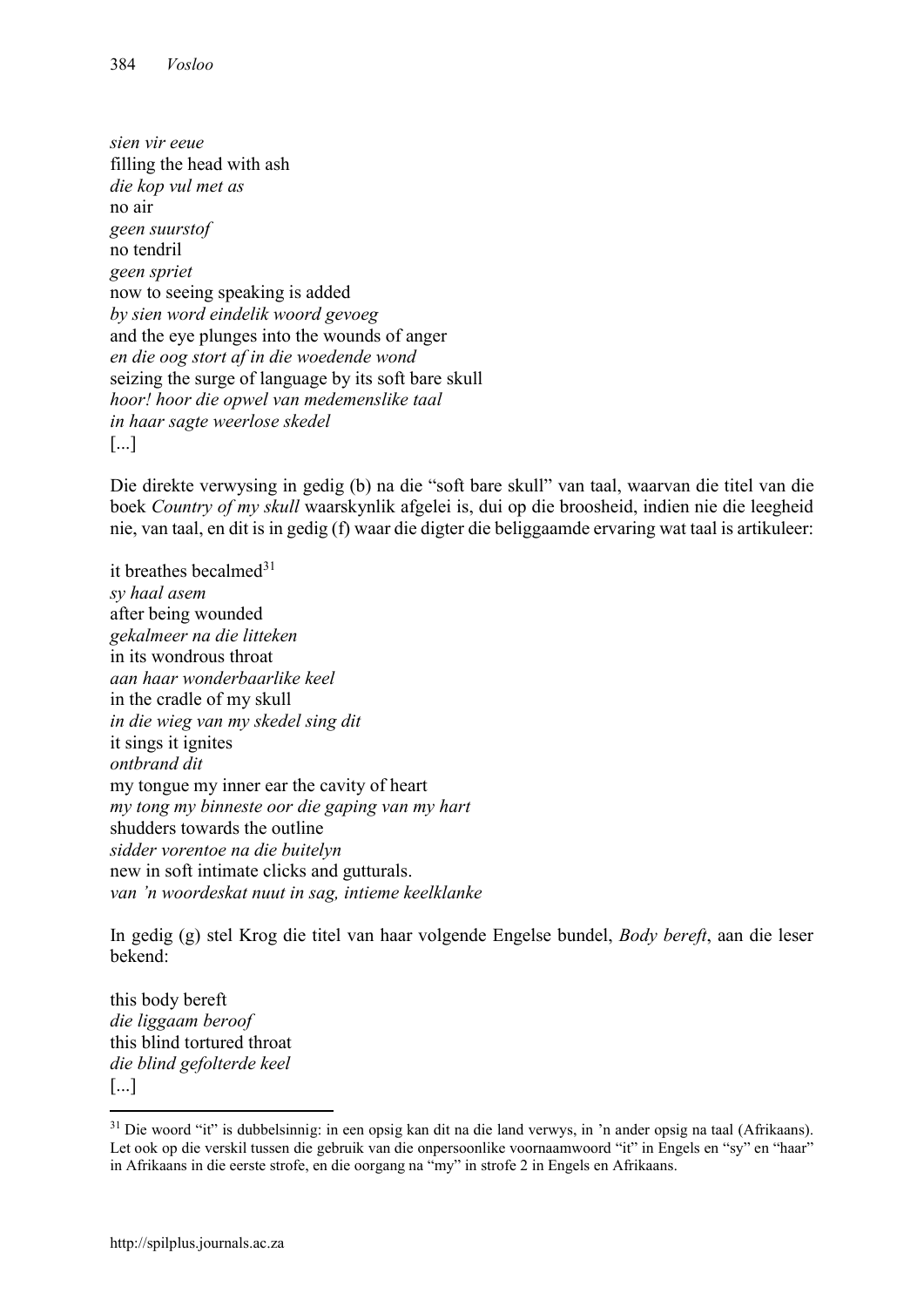Die liggaam, die teks, die taal van die digter word op die voorgrond gedwing, en dit, volgens Nel (2008:52), "sinspeel op die liggaam wat beroof is – daar is gevolglik 'n element van verlies en rou ingebed in die titel." Die verlies en rou dui egter nie slegs op liggaamlike aftakeling nie; dit sou ook kon verwys na die verlies en rou inherent in die digter (Krog) se naderbeweeg aan die Engelse veld in Suid-Afrika deur middel van vertaling, en die vrees vir die aftakeling (as skrywer) en verlies wat onvermydelik daarmee gepaardgaan. Dit verwys na die taal en die poësie wat deur die skryf in Engels geroof kan word. Die spel tussen die Afrikaanse titel, wat doelbewus na die taal- of skryfhandeling verwys, en die Engelse titel is op sigself 'n belangrike element in die verstaan van die stryd waarna hierbo verwys word – beide funksioneer as intertekste van mekaar.

Op metafiksionele vlak funksioneer *Body bereft* dus nie slegs as 'n vertaling of herdigting van Krog se Afrikaanse gedigte in *Verweerskrif* nie; daar is veel meer fasette daaraan wat verband hou met die teenwoordigheid van die kontroversiële digter en skrywer in 'n literêre veld waar sy nie so welkom voel nie. <sup>32</sup> Hoewel die twee digbundels op die oog af as spieëlbeelde van mekaar voorkom, bevat *Body bereft* drie gedigte wat nie in *Verweerskrif* opgeneem is nie: "writing ode" (BB 33) wat 'n herdigting is van "skryfode" (K 66), "letter-poem lullaby for Ntombizana Atoo"<sup>33</sup> (BB 57) wat 'n herdigting is van "slaapliedjies vir Ntombizana Atoo" (K 79), en "farewell" (BB 65) wat 'n herdigting is van die gedig "afskeid" uit die gedigsiklus "Van litteken tot rivier" (K 100). Dit is vertalings wat nie oorspronklik in *Down to my last skin*  opgeneem is nie, maar wat na my mening essensieel is vir Krog se oeuvre in Engels. Dit is veral "writing ode" wat 'n sentrale posisie in die bundel beklee omdat dit aan die Engelse leser die wese van Krog se poëtika – haar geartikuleerde habitus – weerspieël.

## 7. Slot

'n Mens kan aanvoer dat Krog op ten minste twee maniere of vlakke die revolusionêre potensiaal wat volgens Deleuze en Guattari (1986) opgesluit lê in die mineuraanwending van taal, binne 'n majeurletterkunde aanwend. In die eerste plek, met die verskyning van haar eerste digbundel, skryf sy binne die Afrikaanse literêre veld wat op daardie stadium as 'n majeurletterkunde binne Suid-Afrika beskou is. Afrikaans as taal was 'n majeurtaal wat die institusionalisering daarvan betref. Binne hierdie opset was Krog se styl minder konvensioneel en haar onderwerpe selfs nog meer uitdagend. Dit is egter veral met die publikasie van *Country of my skull* en *A change of tongue* in Engels, waar Krog verder gaan en binne die majeurtaal wat Engels is (teenoor Afrikaans), 'n tipe (Suid-Afrikaanse) Engels (met 'n sterk Afrikaanse ondertoon) gebruik wat as't ware as 'n mineuraanwending van die majeurtaal funksioneer (vergelyk Pakendorf 1993).

Waar vernuwing of innovasie binne die polisisteemteorie gekoppel word aan dit (literêre werk of skrywer) wat vanaf die periferie na die sentrum van die literêre sisteem "beweeg", en sodoende 'n sentrale posisie inneem, sou die omgekeerde kon geld binne Deleuze en Guattari se raamwerk: 'n nuwe manier van gebruik wat die aantrekkingskrag van 'n hoër, dominante orde teenstaan en 'n nuwe literêre kontinent of ruimte (in Bhabha se raamwerk) daarstel wat

**<sup>.</sup>**  $32$  Die Unheimliche van Freud is hier van belang. Die abjekte – hier, Krog se skryf en teenwoordigheid in die Engelse literêre veld – verdwyn nooit nie. Dit bestaan op die periferie van bewussyn, soveel so dat daar altyd 'n vrees bestaan by die subjek van 'n verlies aan identiteit en 'n terugkeer na die moeder se buik (McAfee 2004:48). <sup>33</sup> Die Engelse weergawe verskyn die eerste keer in Chapman se *A new century of South African poetry* (2002:264). Hier word die woorde "letter-poem" bygevoeg by die titel.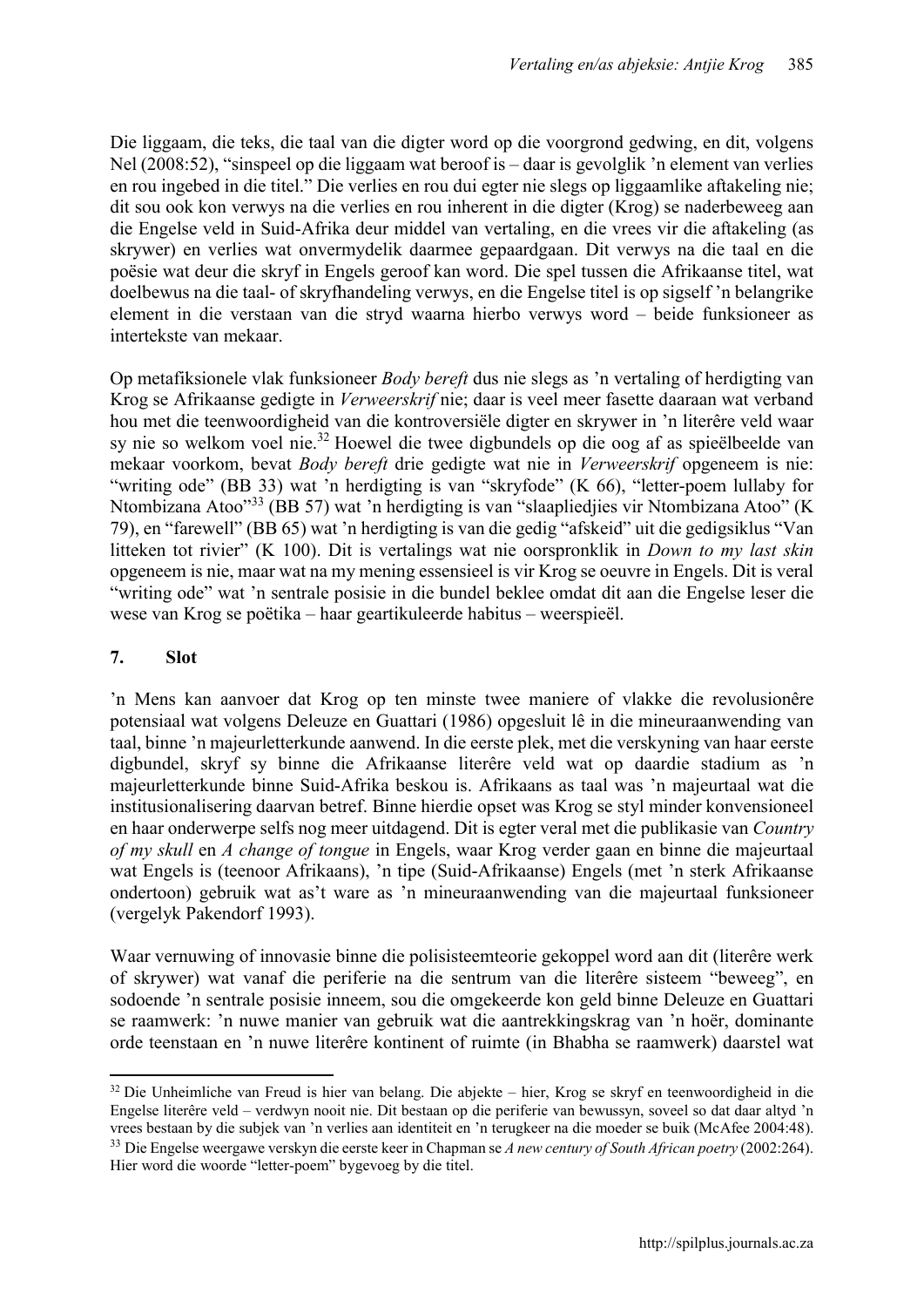nóg konformerend nóg idealisties is; wat Krog nóg aan die outonome pool van die literêre veld plaas nóg aan die heteronome pool van kulturele produksie. In *Country of my skull* en *A change of tongue* skep Krog in 'n mate so 'n ruimte, en weer in *Verweerskrif* en *Body bereft*, vernaam op abjekte vlak. Op dié manier baan sy die weg vir die konseptualisering van 'n *inter*nasionale en kosmopolitiese kultuur wat die inskripsie en artikulasie van die hibriditeit van kultuur as grondslag het. Krog beskou vertaling as "die transformasie van 'n teks vanuit 'n magtelose tot 'n magtiger taal; die transformasie van 'n magtige teks wat magteloos gemaak word deur 'n magtelose taal, word bemagtig, kom tot sy reg in en deur die magtige taal" (Krog 2002b:2).

Krog se vertaling en vertalings in Engels belig wat Deleuze en Guattari (1987:106) beskryf as 'n majeurtaal wat 'n mineurgedaante aanneem – daar is nie twee tale nie,

> rather two usages or functions of languages […] Minor languages are characterized not by overload and poverty in relation to a standard or major language, but […] like a minor treatment of the standard language, a becoming of the major language (ibid:105),

aangesien taal altyd 'n mengsel is,

a schizophrenic mélange, a Harlequin costume in which very different functions of language and distinct centers of power are played out, blurring what can be said and what can't be said.

## **Bronnelys**

Bakhtin, M.M. 1984. *Rabelais and his world*. Vert. Hélène Iswolsky. Bloomington: Indiana University Press.

Beukes, M. 1999. Antjie Krog se "man ek lus 'n twakkie": eksemplaarteks van ginogenese as diskoers van mag. *Tydskrif vir Geesteswetenskappe* 39(2):193-203.

Bhabha, H. 1994. *The location of culture*. New York: Routledge.

Bourdieu, P. 1977. *Outline of a theory of practice.* Vert. Richard Nice. Cambridge: Cambridge University Press.

Bourdieu, P. 1993. *The field of cultural production.* Cambridge: Polity Press.

Breckenridge, C.A., Chakrabarty, D., Bhabha, H.K. & Pollock, S. 2000. Cosmopolitanisms. *Public Culture* 12(3):577-589.

Breytenbach, B. 2008. *Veil of footsteps: (Memoir of a nomadic fictional character)*. Kaapstad: Human & Rousseau.

Breytenbach, K. 2009. Onderhoud met navorser, 22 Januarie 2009.

Brümmer, W. 2006. Krog: "Met hierdie liggaam is ek". *Die Burger*, 2 Junie:15-17.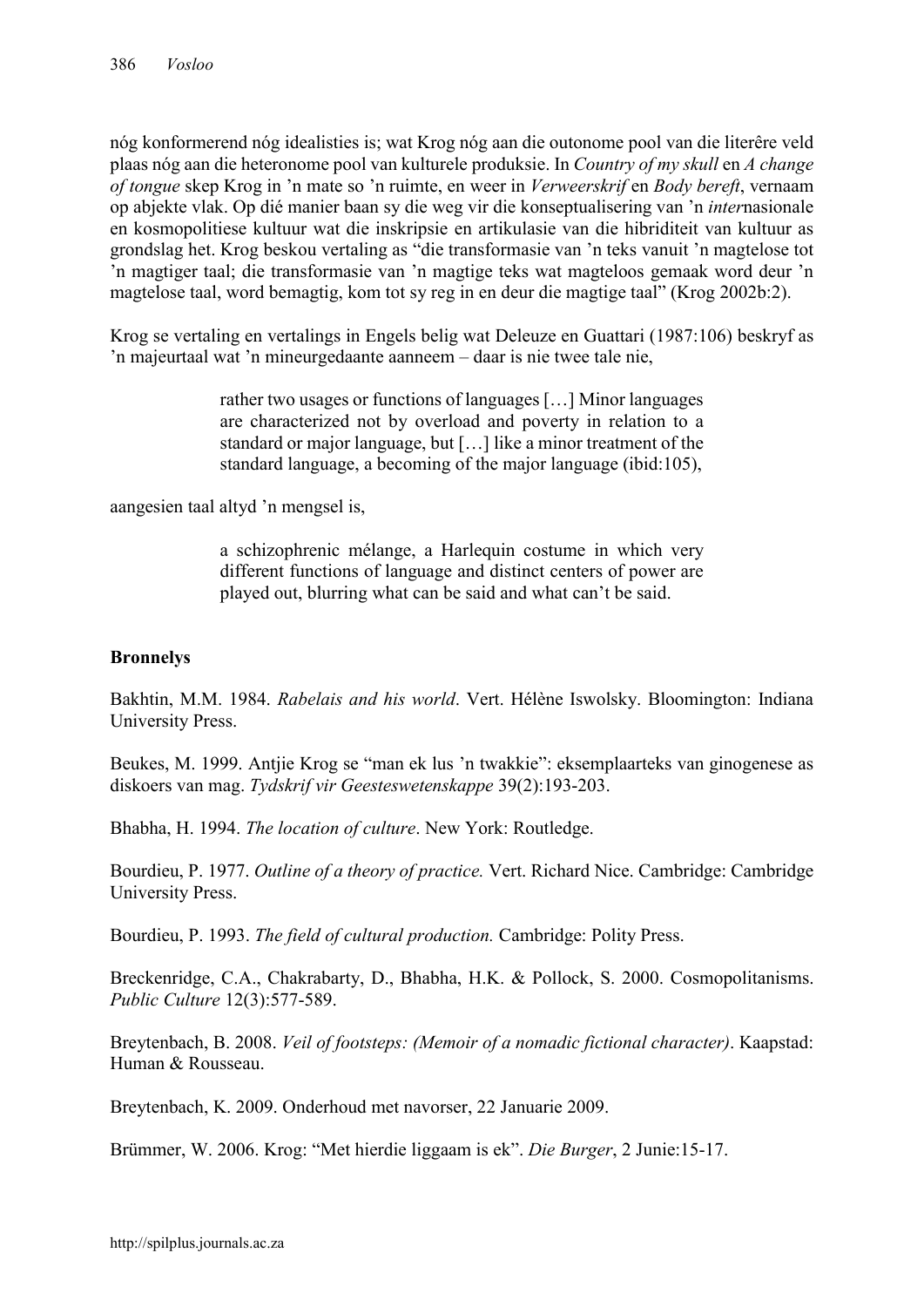Butler, J. 2001. Giving an account of oneself. *Diacritics* 31(19):22-40.

Chapman, M. 1996. *Southern African literatures*. Londen: Longman.

Chapman, M. (red.). 2002. *The new century of South African poetry*. Johannesburg: Ad Donker.

Cloete, M. 2001. Antjie Krog breaks fresh earth. *Independent on Sunday*, 2 Junie:12.

Coetzee, J.M. 2007. *Diary of a bad year*. Londen: Harvill Secker.

Conradie, P. 1996. *Geslagtelikheid in die Antjie Krog-teks*. Universiteit Wes-Kaapland.

Crous, M. 2002. Die diskoers van Antjie Krog se Lady Anne. Ongepubliseerde D.Littproefskrif. Universiteit van Stellenbosch.

De Kock, L. 2000. Voices of the earth. *Mail & Guardian*, 17-23 November:9-10.

De Kock, L. 2001. South Africa in the global imaginary: an introduction. *Poetics Today*  22(2):263-298.

De Lange, J. 2006. Krog se nuutste verweer van bloed en ink. *Rapport*, 16 April:4-5.

Deleuze, G. & Guattari, F. 1986. (1975 Fr.) *Kafka. Toward a minor literature*. Vert. Dana Polan. Minneapolis: University of Minnesota Press.

Deleuze, G. & Guattari, F. 1987. (1980 Fr.) *A thousand plateaus. Capitalism and schizophrenia*. Vert. B. Massumi. Minneapolis: University of Minnesota Press.

Douglas, M. 1966. *Purity and danger*. Londen: Routledge.

Dumas, A., Laberge, S. & Straka, S.M. 2005. Older women's relations to bodily appearance: the embodiment of social and biological conditions of existence. *Ageing and Society* 25:883- 902.

Garman, A. 2007. Antjie Krog and the accumulation of "media meta-capital". *Current Writing*  19(2):1-23.

Gray, S. 1997. *Southern African literature: an introduction*. Kaapstad: David Philip.

Gray, S. 2006. Letting it (all) hang out. *Mail & Guardian*, 17 Maart. Beskikbaar by: [www.chico.mweb.co.za/art/2006/2006mar/060317-body.html](http://www.chico.mweb.co.za/art/2006/2006mar/060317-body.html) (Besoek 10 November 2009)

Grosz, E. 1990. The body of signification. In Fletcher, J. & Benjamin, A. (reds.). 1990. *Abjection, melancholia, and love. The work of Julia Kristeva*. Londen: Routledge. 80-103.

Grosz, E. 1994. *Volatile bodies: toward a corporeal feminism*. Bloomington: Indiana University Press.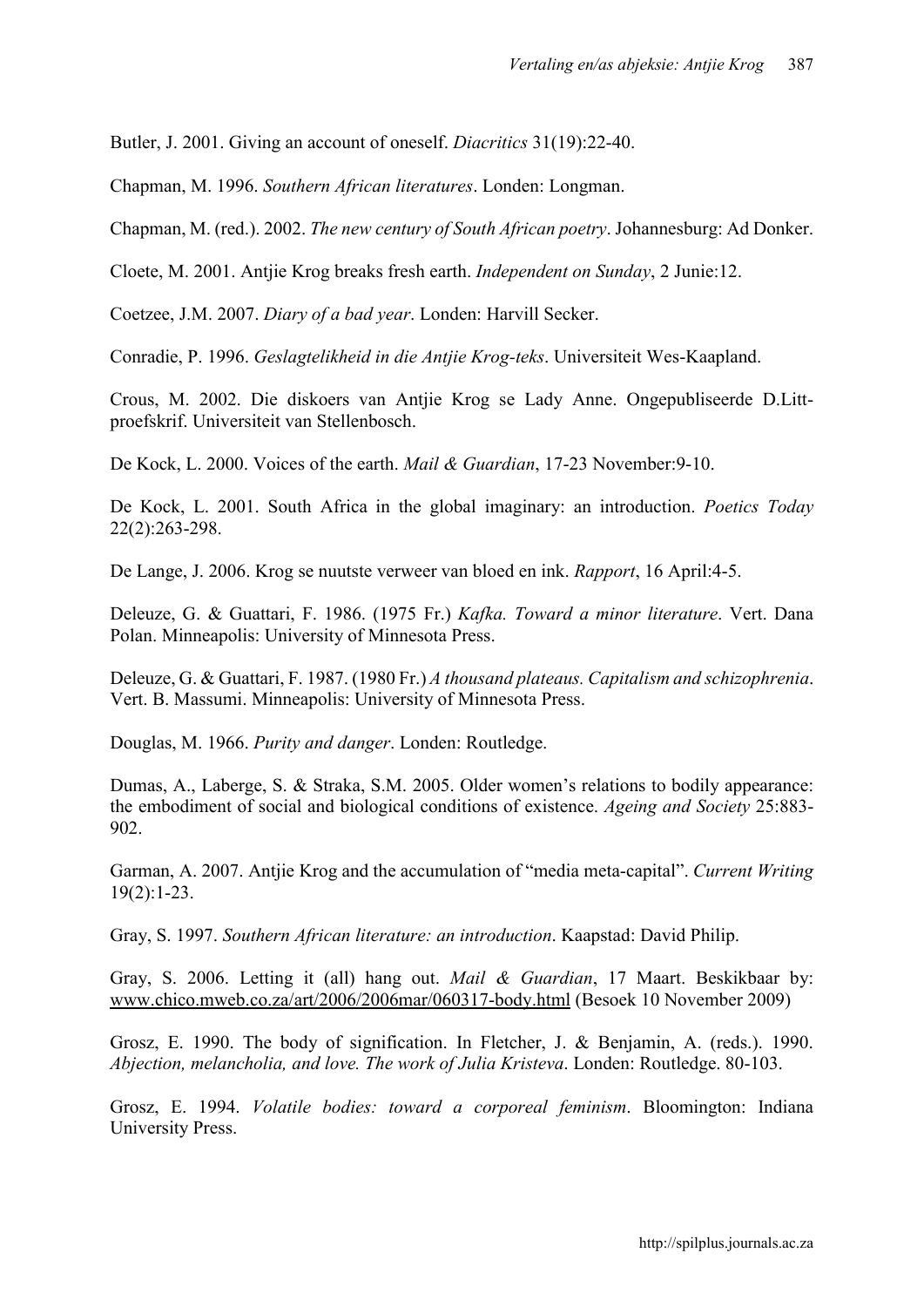Hambidge, J. 1996. Poësiekroniek: nommer 4: book reviews. *Tydskrif vir Letterkunde*  34(3):113-125.

Hambidge, J. 2009. Onderhoud met Louise Viljoen tydens die bekendstelling van *Ons ongehoorde soort*, 30 Mei 2009, Stellenbosch.

Heilbron, J. & Sapiro, G. 2007. Outline for a sociology of translation. Current issues and future prospects. In Wolf, M. & Fukari, A. (reds.). 2007. *Constructing a sociology of translation*. Amsterdam: John Benjamins. 93-107.

Heywood, C. 2004. *A history of South African literature*. Cambridge: Cambridge University Press.

Holtzhausen, E.J. 2001. Krog peels the everyday skin away to bare her poetic soul. *Cape Times*, 6 April:6.

Jones, A.R. 1997 (1981). Writing the body: toward an understanding of l'écriture féminine. In Warhol, R.R. & D.P. Herndl. (reds.). 1997. *Feminisms: an anthology of literary theory and criticism.* Houndmills: Macmillan. 370-383.

Jonker, I. 2007. *Black butterflies: selected poems*. Vert. André Brink & Antjie Krog. Kaapstad: Human & Rousseau.

Kahn, J. G.d. About Sharon Olds. Beskikbaar by: [www.english.illinois.edu/maps/poets/m\\_r/](http://www.english.illinois.edu/maps/poets/m_r/olds/)  [olds/](http://www.english.illinois.edu/maps/poets/m_r/olds/)about.htm (Besoek 1 Februarie 2013)

Kannemeyer, J. 1988. *Die Afrikaanse literatuur 1652-1987*. Kaapstad: Human & Rousseau.

Kennedy, D. 2006. Krog's hot pen flushes out myths about ageing. *Cape Times*, 20 Junie:7-9.

Kristeva, J. 1982. *Powers of horror. An essay on abjection*. New York: Columbia University Press.

Kristeva, J. 1986. Revolution in poetic language. In Moi, R. (red.). 1986. *The Kristeva reader*. New York: Columbia University Press. 89-136.

Kristeva, J. 2004. French theory. *Irish Pages* 2(2):201-214.

Krog, A. 1970. *Dogter van Jefta.* Kaapstad: Human & Rousseau.

Krog, A. 1981. *Otters in bronslaai.* Kaapstad: Human & Rousseau.

Krog, A. 1989. *Lady Anne.* Emmarentia: Taurus.

Krog, A. 1995. *Relaas van 'n moord*. Kaapstad: Human & Rousseau.

Krog, A. 1997. *Account of a murder*. Vert. Karen Press. Johannesburg: Heinemann.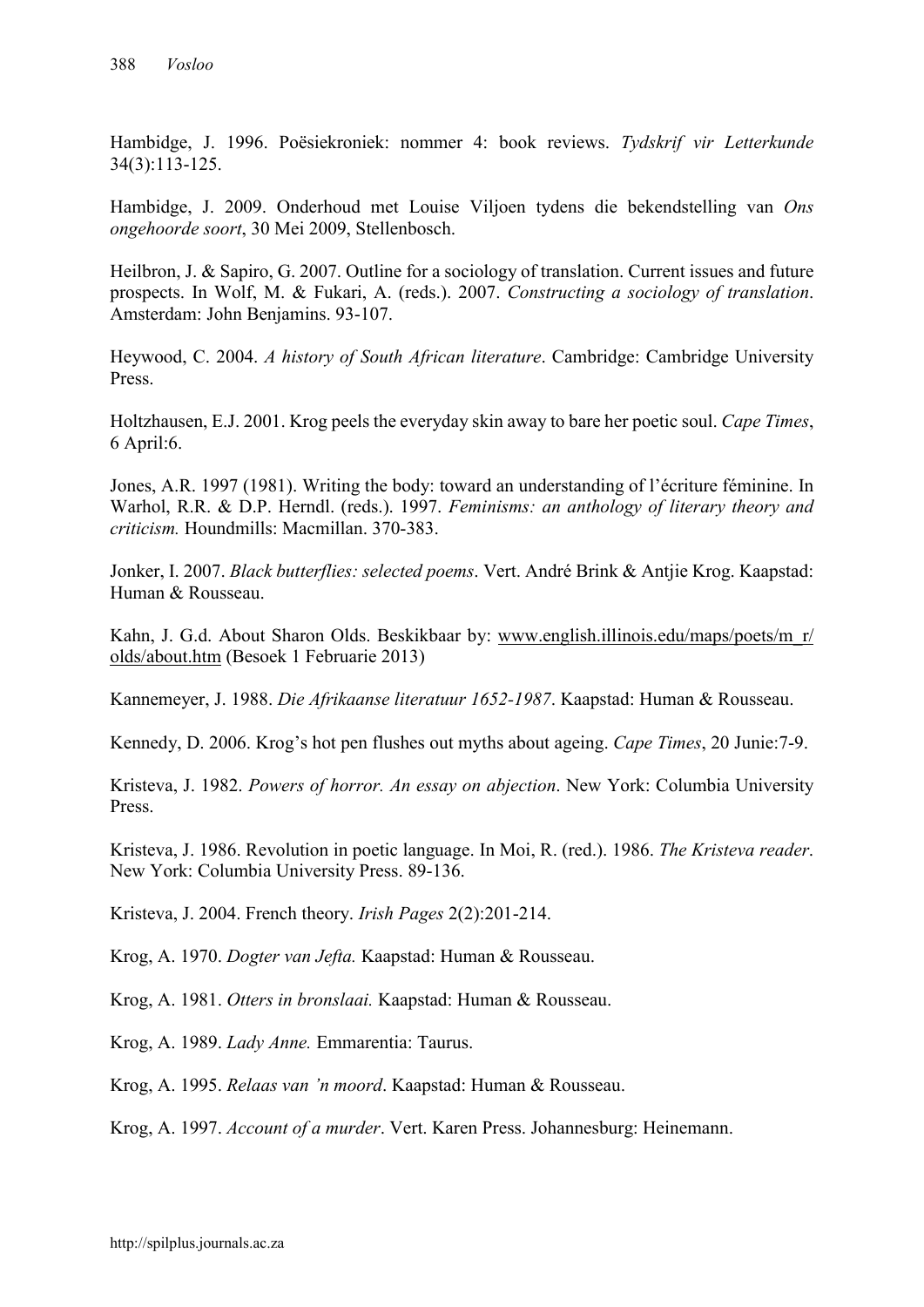Krog, A. 1998. *Country of my skull.* Johannesburg: Random House.

Krog, A. 1999-2000. Excerpts from a diary to Timbuktu. *Mail & Guardian*, 23 Desember 1999 - 6 Januarie 2000:44.

Krog, A. 2000a. *Kleur kom nooit alleen nie.* Kaapstad: Kwela.

Krog, A. 2000b. *Down to my last skin*. Johannesburg: Random House.

Krog, A. 2002a. *Met woorde soos met kerse.* Kaapstad: Kwela.

Krog, A. 2002b. *moet hierie woorde soes moet kerse –* 'n oorsig oor verskeie vertalingsprojekte. Ongepubliseerde Langenhoven-gedenklesing. Universiteit van Port Elizabeth.

Krog, A. 2003. *A change of tongue.* Johannesburg: Random House.

Krog, A. 2004a. *die sterre sê 'tsau'. /Xam-gedigte van Diäkwain, Kweiten-ta-//ken, /A!kúnta, /Han≠kass'o en //Kabbo. Gekies en versorg deur Antjie Krog.* Kaapstad: Kwela.

Krog, A. 2004b. *the stars say 'tsau'. /Xam poetry of Diäkwain, Kweiten-ta-//ken, /A!kúnta, /Han≠kass'o and //Kabbo. Selected and adapted by Antjie Krog.* Kaapstad: Kwela.

Krog, A. 2005a. *'n Ander tongval*. Kaapstad: Tafelberg.

Krog, A. 2005b. "I, me, me, mine!": Autobiographical fiction and the "I". *English Academy Review* 22:100-107.

Krog, A. 2005c. Persoonlike e-pos-korrespondensie met die navorser, 22 Augustus 2005.

Krog, A. 2006a. *Verweerskrif*. Roggebaai: Umuzi.

Krog, A. 2006b. *Body bereft*. Roggebaai: Umuzi.

Krog, A. 2007. Persoonlike e-pos-korrespondensie met navorser, 7 Mei 2007.

Krog, A. 2009. *Begging to be black*. Kaapstad: Random House.

Krog, A. 2013. *Skinned*. Kaapstad: Umuzi.

Lanoye, T. 2002. *Mamma Medea: na Apollonios van Rhodos en Euripides.* Vert. Antjie Krog. Kaapstad: Queillerie.

Lefevere, A. 1981. Translated literature: towards an integrated theory. *Bulletin of the Midwest Modern Language Association* 14(1):68-78.

Lemaire, A. 1977. *Jacques Lacan*. Vert. David Macey. Londen: Routledge.

Mandela, N. 2001. *Lang pad na vryheid.* Vert. Antjie Krog. Florida Hills: Vivlia.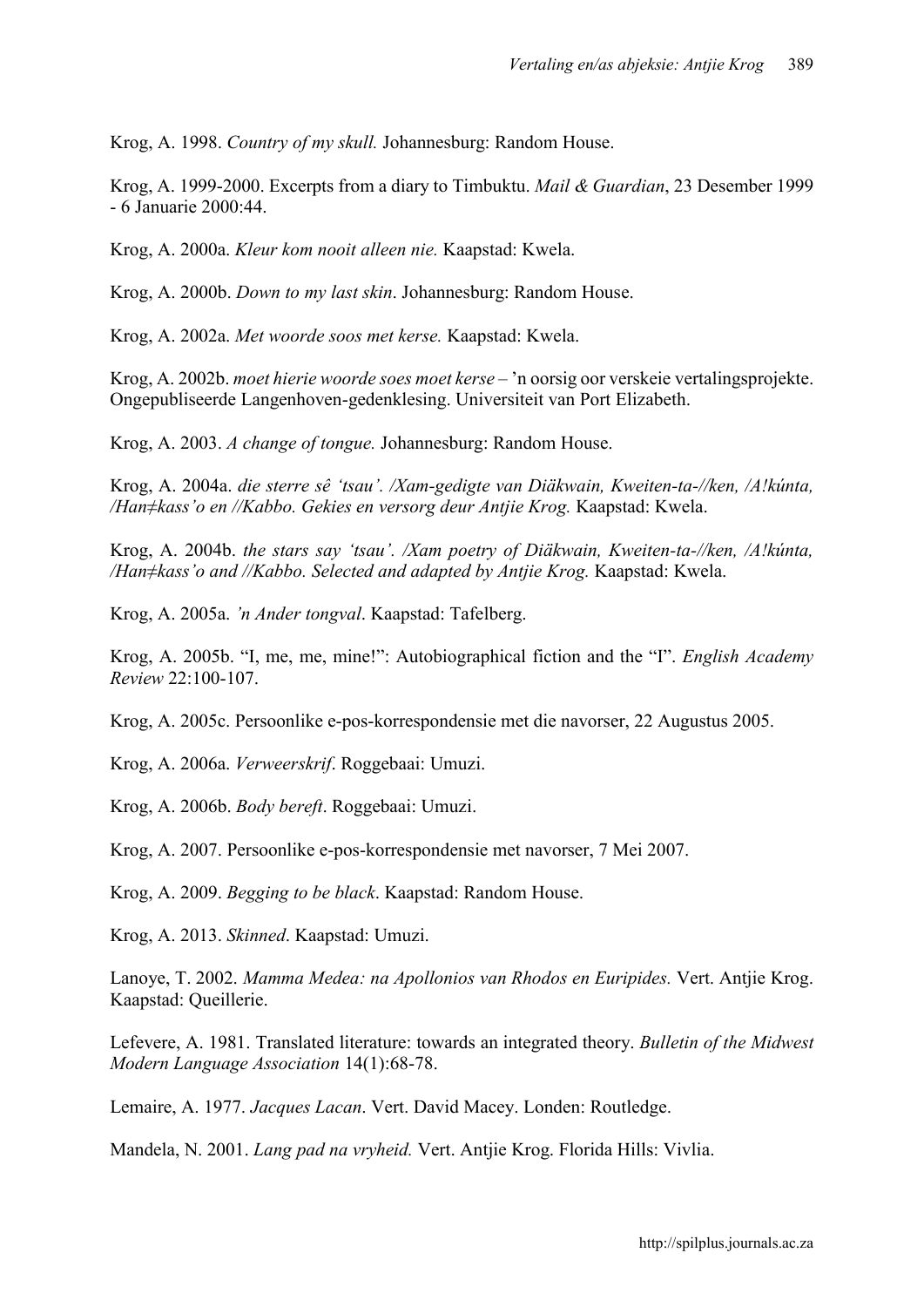Mansfield, N. 2000. *Subjectivity. Theories of the self from Freud to Haraway*. New York: New York University Press.

McAfee, N. 2004. *Julia Kristeva*. New York: Routledge.

Moi, T. 1999. *What is a woman?* Oxford: Oxford University Press.

My beautiful land. 1971. *Sechaba* 5(1):16.

Pope, D. Rich's life and career. G.d. Beskikbaar by: [www.english.illinois.edu/maps/poets/](http://www.english.illinois.edu/maps/poets/ m_r/rich/bio.htm)  [m\\_r/rich/bio.htm](http://www.english.illinois.edu/maps/poets/ m_r/rich/bio.htm) (Besoek 1 Februarie 2013)

Ndebele, N.S. 2006 (1991). *Rediscovery of the ordinary: essays on South African literature and culture*. Scottsville: University of KwaZulu-Natal Press.

Nel, A. 2008. Liggaam, teks en parateks in Antjie Krog se *Verweerskrif*. *LitNet Akademies*  5(3):1-24.

Nielsenbookdataonline. G.d. Beskikbaar by: [www.Nielsenbookdataonline.com/bdol/auth/](http://www.nielsenbookdataonline.com/bdol/auth/ searchresults.do (Besoek 1 Februarie 2013)  searchresults.do [\(Besoek 1 Februarie 2013\)](http://www.nielsenbookdataonline.com/bdol/auth/ searchresults.do (Besoek 1 Februarie 2013)

Pakendorf, G. 1993. Kafka, en die saak vir 'n "klein letterkunde". *Stilet* 5(1):99-106.

Palmié, S. 2013. Mixed blessings and sorrowful mysteries. Second thoughts about "hybridity". *Current Anthropology* 54(4):463-482.

Richardson, G. 1998. *Georges Bataille. Essential writings*. Londen: Sage.

Roos, H. 1998. Perspektief op die Afrikaanse prosa van die twintigste eeu. In Van Coller, H.P. (red.). 1998. *Perspektief en profiel. 'n Afrikaanse literatuurgeskiedenis. Deel 1.* Pretoria: Van Schaik. 21-117.

Roos, H. 2006. Die Afrikaanse prosa 1997 tot 2002. In Van Coller, H.P. (red.). 2006. *Perspektief en profiel: 'n Afrikaanse literatuurgeskiedenis. Deel 3.* Pretoria: Van Schaik. 43- 104.

Rycroft, B. 2000. Krog sears away the layers of artifice. *Cape Times*, 19 Desember:11-12.

Sampson, L. 2008. Lifting the veil. Beskikbaar by: [www.timeslive.co.za/sundaytimes/](http://www.timeslive.co.za/sundaytimes/article) [article1](http://www.timeslive.co.za/sundaytimes/article)17974. ece?service (Besoek 1 Februarie 2013)

Sontag, S. 2003. *Regarding the pain of others*. Londen: Penguin.

Spies, L. 2006. Ongebluste kole van wellus en geluk. *Die Burger*, 15 Julie:9.

Van Coller, H.P. 2005. Revisiting the canon and the literary tradition: a South African case study. *Tydskrif vir Literatuurwetenskap* 21(1/2):29-47.